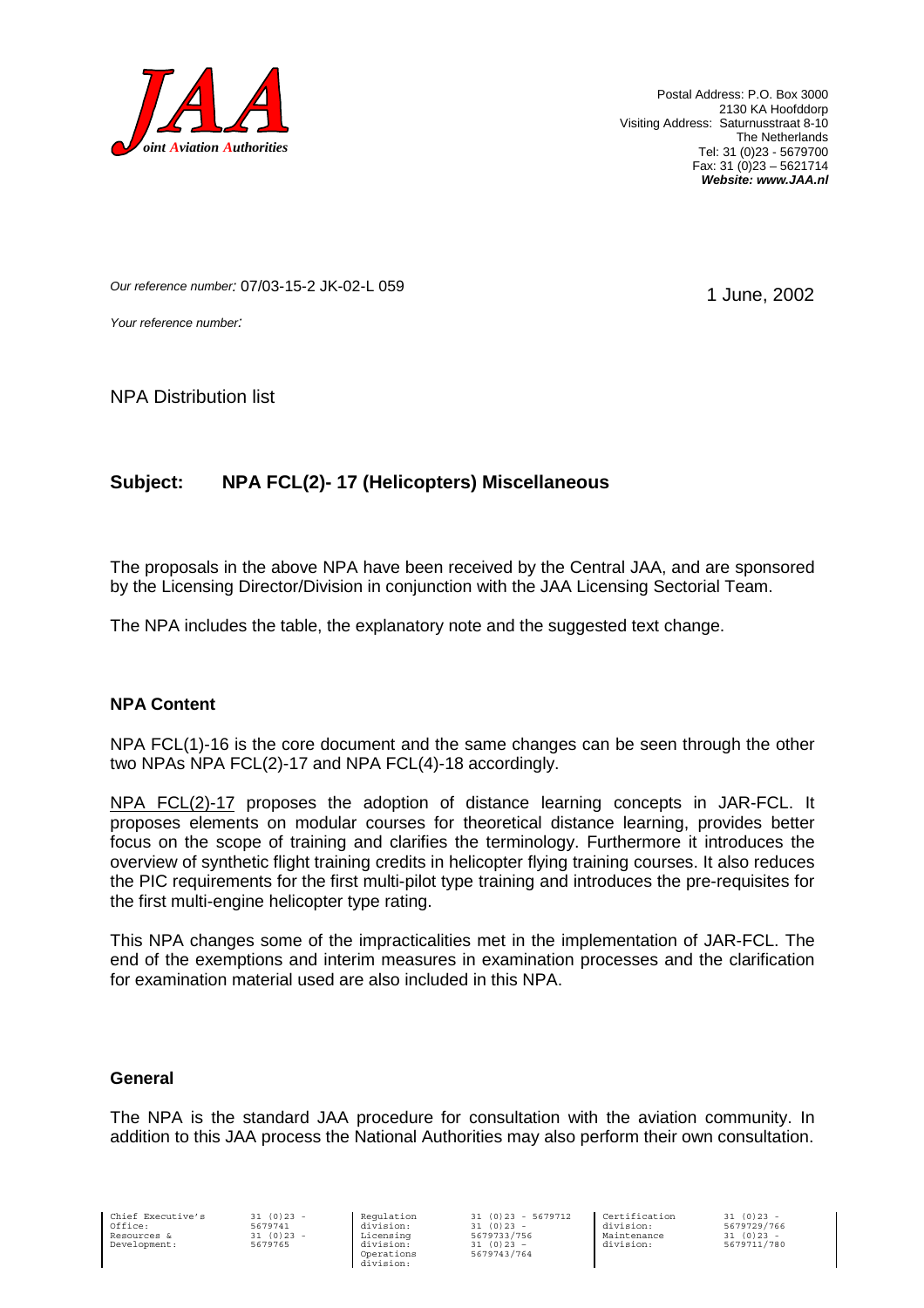The objective of the NPA consultation is to inform interested parties of the current position and to receive comments on the draft. This means that the draft text is not necessarily the final text.

**The JAA Committee expects that within the above perspective your organisation will participate efficiently in the NPA consultation. Your organisation is now invited to consider the NPA and submit comments by 1 September 2002. If no comments from your organisation by that date your agreement will be assumed.**

Y Morier Regulation Director

Copy: Mr. F. Woods, JAA Licensing Director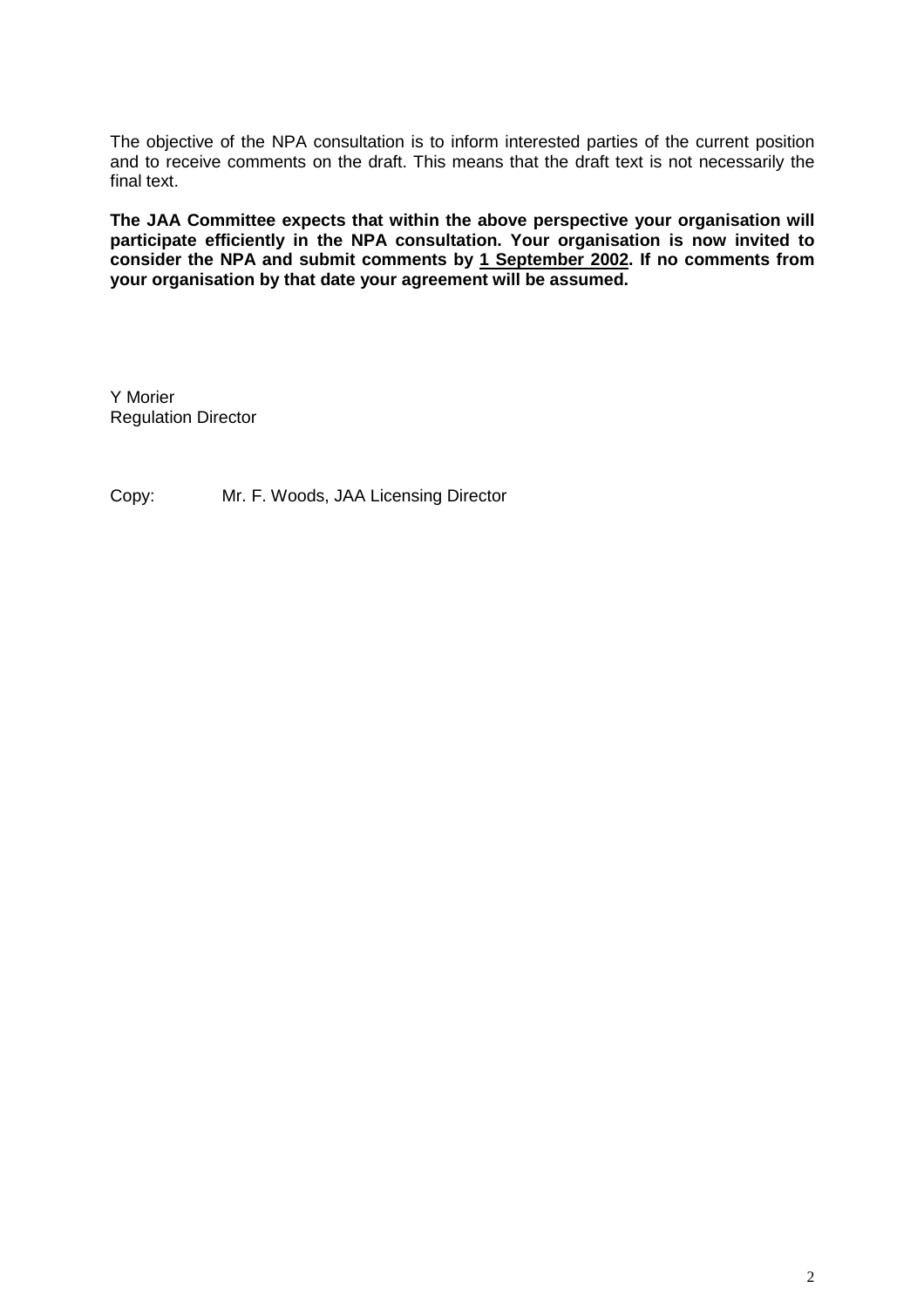# **JOINT AVIATION AUTHORITIES**

# **NOTICE OF PROPOSED AMENDMENT (NPA) COMMENT FORM**

# **1. NPA NUMBER: NPA FCL(2)-17**

Affected Requirement paragraph: Affected ACJ/AMJ or AMC/IEM paragraph:

# **2.** POSITION: (cross out the parts that are not applicable)

Agree / Accept / No comment Propose different text / General comment Propose to delete paragraph

# **3. PROPOSED TEXT/COMMENT:**

**Reason(s) for proposed text/comment:**

# **4. ORGANISATION :**

**Address :**

| Phone |  |
|-------|--|
| Fax   |  |

# **5. SIGNATURE** …………………………………………………………. **Date: Name :**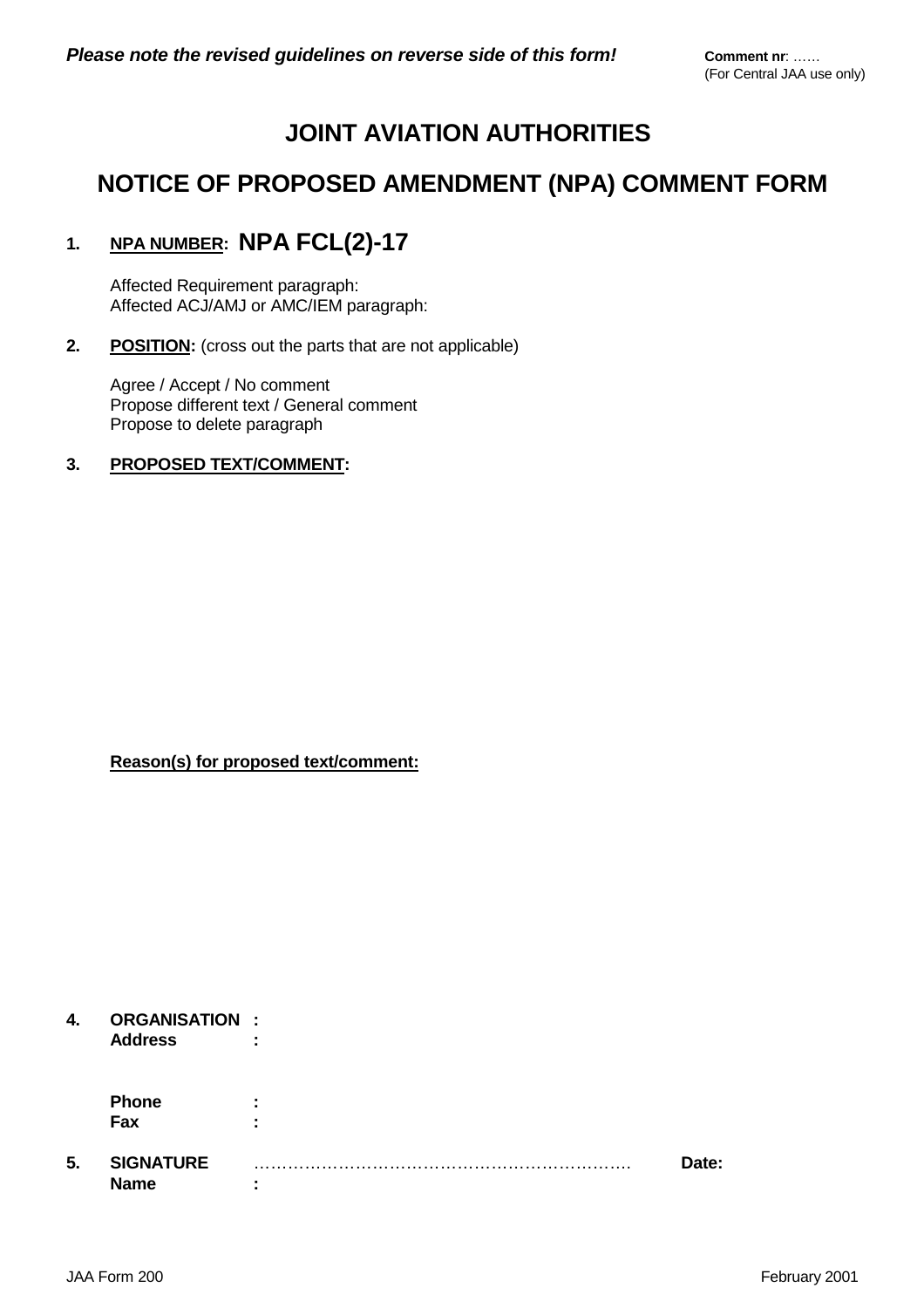# **GUIDELINES TO COMMENT ON AN NPA**

1.. For a better handling of comments we strongly recommend commentors to use this form.

# 2.. Please use **one form per comment**.

- 3.. If there is insufficient space on the form, use attachments and summarise your comments on the form.
- 4.. In case of disagreement, commentors should be aware that failure to explain the reason(s) for disagreeing may well result in the comments being laid aside for lack of understanding. For the same reason, the commentor should explain his/her position for deleting a paragraph.
- 5.. All comments must be sent to the NPA Administrator at Central JAA unless otherwise indicated in the NPA.
- 6.. Please note that, unless an extension period is granted, comments received after the stated comment date (see letter) will only be taken into account if practical.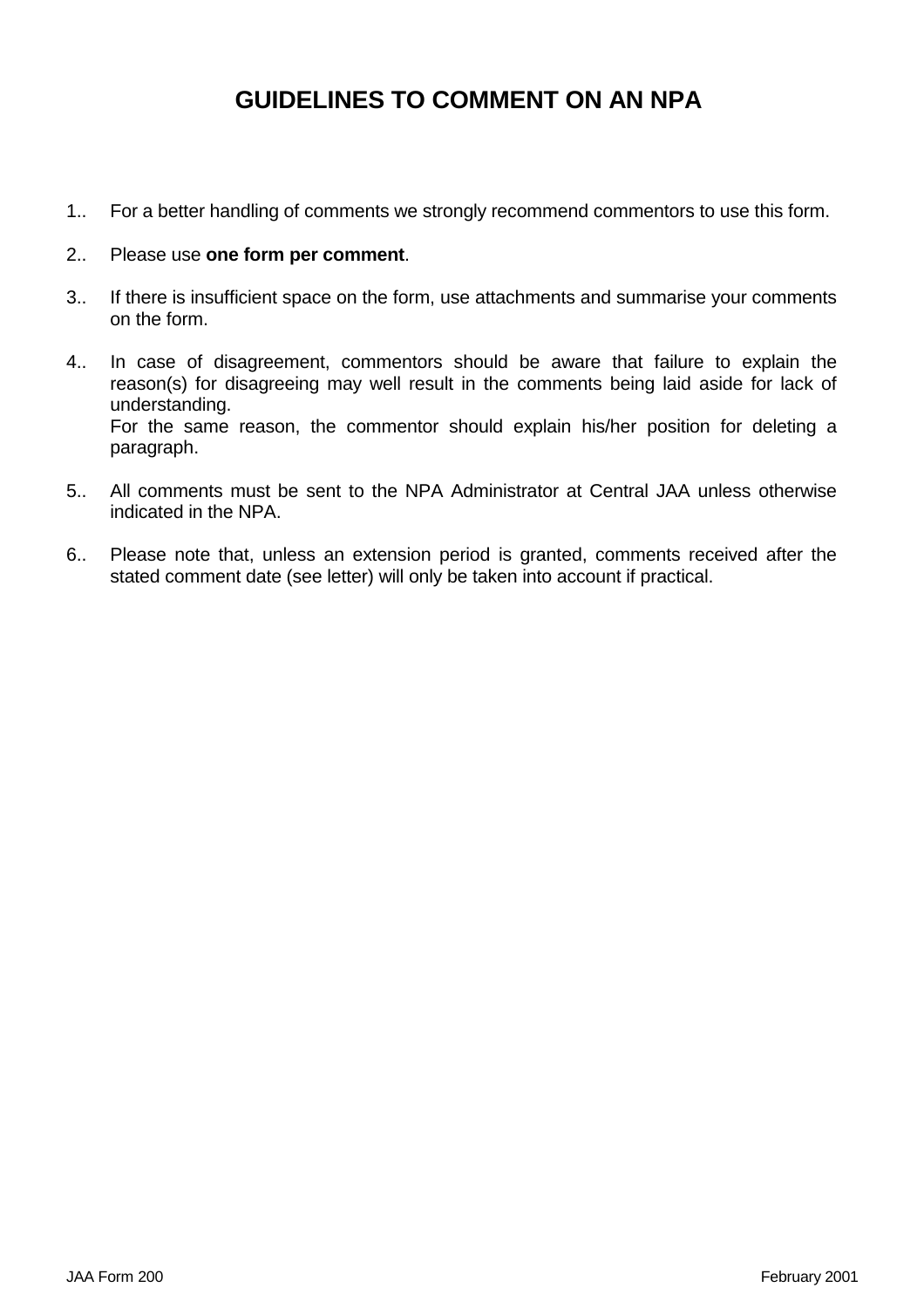# **JAR-FCL 2 - NPA-FCL 2 - 17 (Helicopter)**

# **EXPLANATORY NOTE**

# **INTRODUCTION**

- 1. Since January 2002, the Licensing Sectorial Team (LST) has replaced the JAA FCL Committee (FCL/C) under the "Agenda for Change" arrangements. Reference is made to both groups, as appropriate, in the text.
- 2. NPA-FCL 2-17 contains the items which have been modified, developed and agreed within the FCL Committee / LST during the last year. As a result the Central JAA - Licensing Division considers it necessary to consult on proposals for amendment to the JAR-FCL 2 (Helicopter).
- 3. These NPAs embrace the items covered by the above and comprise two components:

(a) This Explanatory Note contains a justification or comment on each NPA proposal; and,

(b) The proposed 'package' of amendments to the existing material in JAR-FCL 2, and some new text as necessarily.

4. The proposals included in this NPA have been prepared by the relevant (sub) committees and endorsed by the JAA FCL committee / LST. It is advised that these proposals should be incorporated in JAR-FCL 2 on 31 March 2003 at the latest.

# **PROPOSED AMENDMENTS**

- 5. Paragraph 8 incorporates the **justification** for each of the proposals contained in the NPA 'package' material, and is sub-divided into the subparts that are affected. For ease of reference, each amendment proposal in this Explanatory Note is detailed in a sequential order, i.e. Section 1 - requirement number and Appendix (if applicable), followed by the associated Section 2 material - AMC or IEM as applicable.
- 6. The proposals themselves are grouped by subpart and amendments and new text is in *bold italics* and text proposed to be deleted is shown by strikethrough.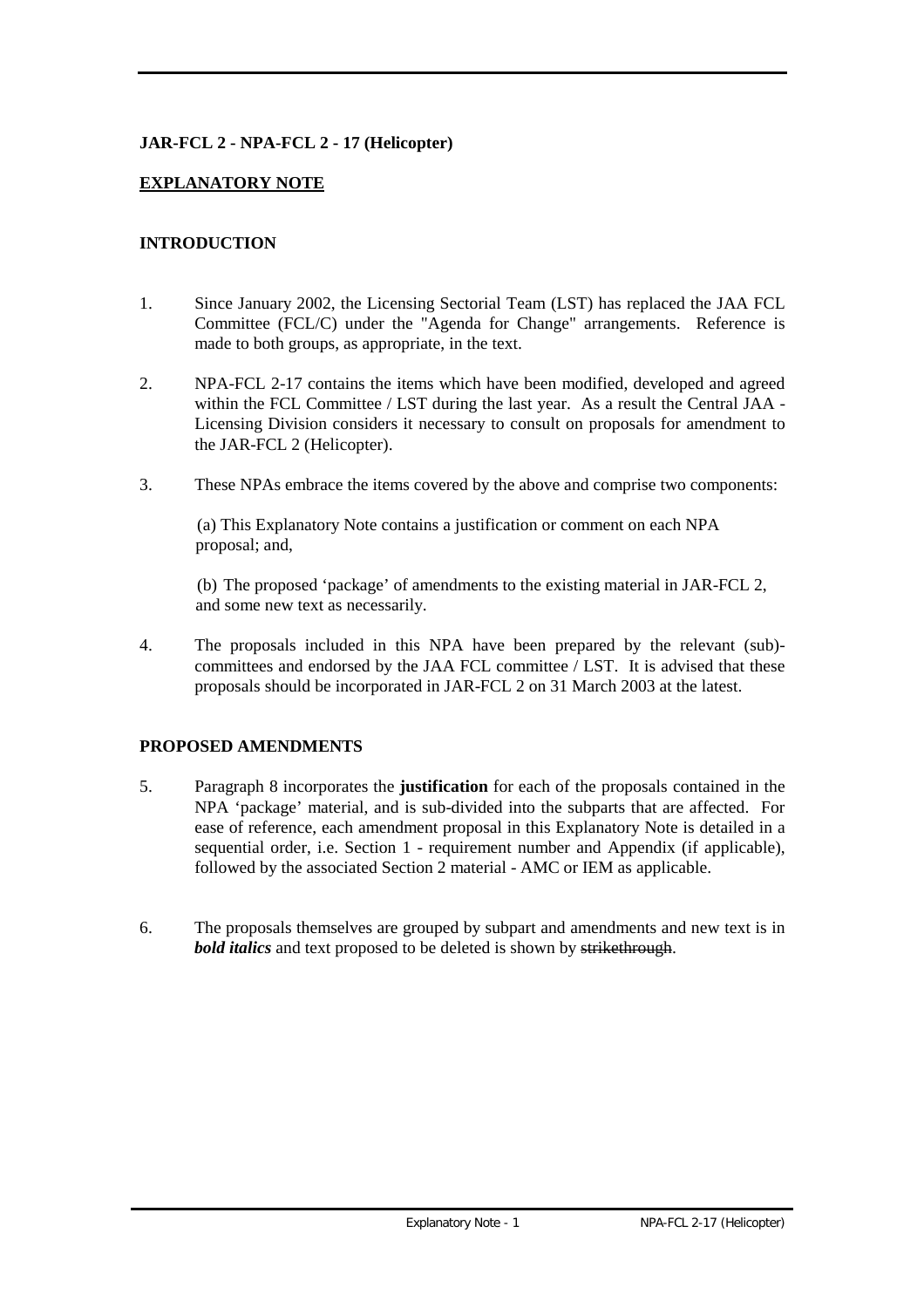# **GENERAL OVERVIEW**

7. The tabel below shows a General Overview of affected JAR-FCL paragraphs due to NPA-FCL 1-16, NPA-FCL 2-17 and NPA-FCL 4-18.

| <b>JAR-FCL Reference</b>                         | <b>New</b>   | <b>Amendment</b> | <b>JAR-FCL1</b><br>(Aeroplane) | <b>JAR-FCL 2</b><br>(Helicopter) | <b>JAR-FCL4</b><br>(Flight<br><b>Engineers</b> ) |
|--------------------------------------------------|--------------|------------------|--------------------------------|----------------------------------|--------------------------------------------------|
|                                                  |              |                  | <b>NPA-FCL 1-16</b>            | <b>NPA-FCL 2-17</b>              | <b>NPA-FCL 4-18</b>                              |
| <b>Subpart A</b>                                 |              |                  |                                |                                  |                                                  |
| JAR-FCL X.001                                    |              | $\checkmark$     | $\checkmark$                   | $\checkmark$                     | $\checkmark$                                     |
| Appendix 1 to JAR-<br><b>FCL X.005</b>           |              | $\checkmark$     | $\checkmark$                   | ✔                                |                                                  |
| JAR-FCL X.015                                    | ✔            |                  | ✔                              | ✔                                | ✔                                                |
| JAR-FCL X.025                                    | ✔            |                  | ✔                              | ✔                                | ✔                                                |
| JAR-FCL X.055                                    |              | $\checkmark$     | $\checkmark$                   | ✔                                |                                                  |
| Appendix 1a to<br>JAR-FCL X.055                  |              | $\checkmark$     | $\checkmark$                   | ✔                                |                                                  |
| Appendix 2 to JAR-<br><b>FCL X.055</b>           |              | $\checkmark$     |                                | ✔                                |                                                  |
| Appendix 3 to JAR-<br><b>FCL X.055</b>           | $\checkmark$ |                  | $\checkmark$                   | $\checkmark$                     |                                                  |
| IEM no. 3 to<br>JAR-FCL X.055                    |              | ✔                |                                | ✔                                |                                                  |
| IEM no. 4 to<br>JAR-FCL X.055                    | ✔            |                  |                                | $\checkmark$                     |                                                  |
| JAR-FCL X.065                                    | ✔            |                  | ✔                              | ✔                                | ✔                                                |
| <b>Subpart B</b>                                 |              |                  |                                |                                  |                                                  |
| No changes to this Subpart                       |              |                  |                                |                                  |                                                  |
| Subpart C                                        |              |                  |                                |                                  |                                                  |
| AMC FCL X.125                                    |              | ✔                |                                | ✔                                |                                                  |
| <b>Subpart D</b>                                 |              |                  |                                |                                  |                                                  |
| JAR-FCL X.160                                    |              | $\checkmark$     | $\checkmark$                   | $\checkmark$                     |                                                  |
| Appendix 1 to JAR-<br>FCL X.160 &<br>X.165(a)(1) |              | $\checkmark$     |                                | $\checkmark$                     |                                                  |
| AMC FCL X.160 &<br>X.165(a)(1)                   |              | $\checkmark$     |                                | ✔                                |                                                  |
| Appendix 1 to JAR-<br>FCL X.160 &                |              | $\checkmark$     | ✔                              | ✔                                |                                                  |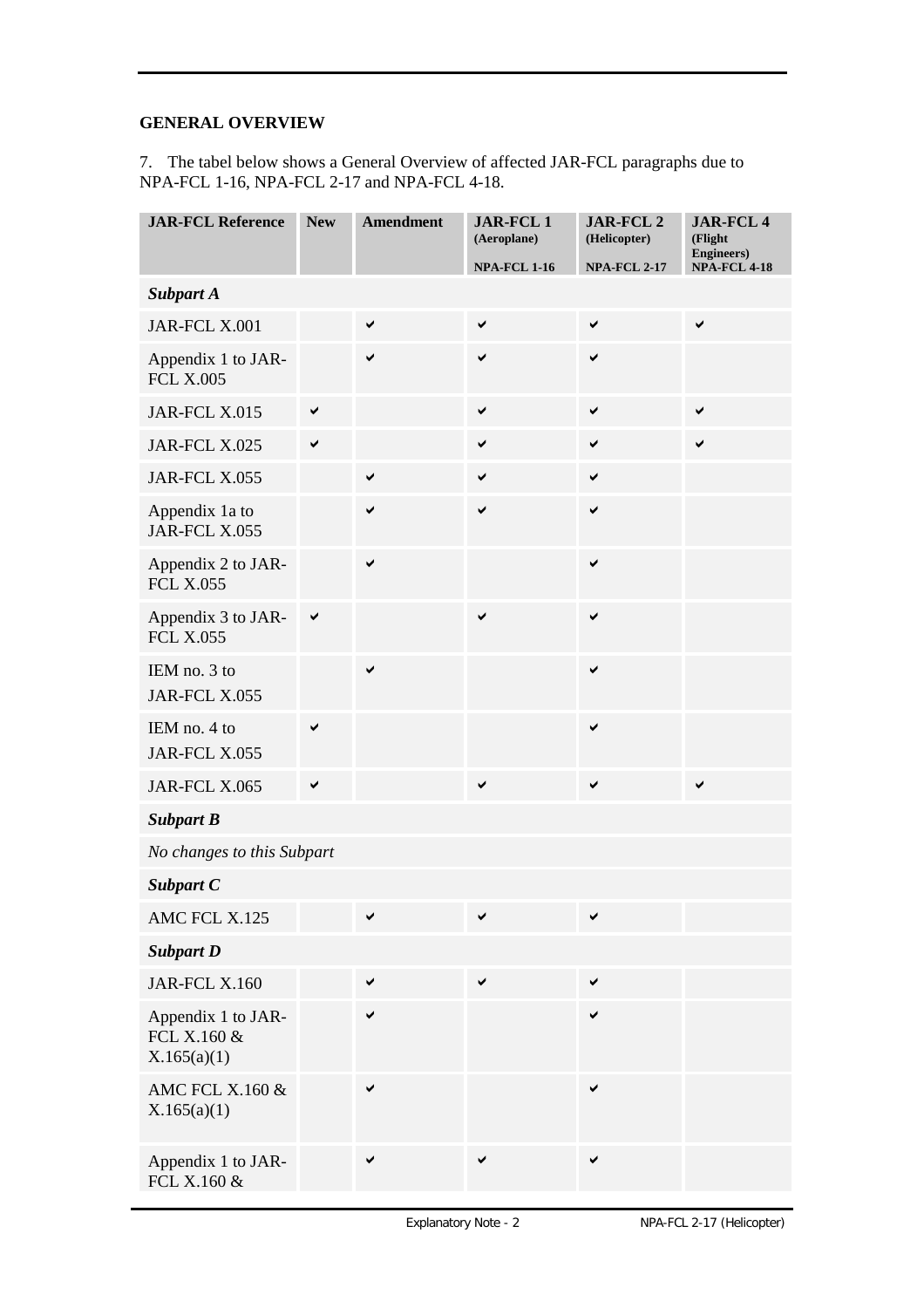| <b>JAR-FCL Reference</b>                              | <b>New</b>   | <b>Amendment</b> | <b>JAR-FCL1</b><br>(Aeroplane) | JAR-FCL 2<br>(Helicopter) | <b>JAR-FCL4</b><br>(Flight<br><b>Engineers</b> ) |
|-------------------------------------------------------|--------------|------------------|--------------------------------|---------------------------|--------------------------------------------------|
|                                                       |              |                  | <b>NPA-FCL 1-16</b>            | <b>NPA-FCL 2-17</b>       | <b>NPA-FCL 4-18</b>                              |
| X.165(a)(2)                                           |              |                  |                                |                           |                                                  |
| AMC FCL X.160 &<br>X.165(a)(2)                        |              | $\checkmark$     | ✔                              | $\checkmark$              |                                                  |
| Appendix 1 to JAR-<br>FCL X.160 &<br>X.165(a)(3)      |              | $\checkmark$     |                                | ✔                         |                                                  |
| AMC FCL X.160 &<br>X.165(a)(3)                        |              | $\checkmark$     |                                | $\checkmark$              |                                                  |
| Appendix 1 to JAR-<br>FCL X.160 &<br>X.165(a)(4)      |              | $\checkmark$     | ✔                              |                           |                                                  |
| AMC FCL X.160 &<br>$X.165(a)(4)$ , $X.205$<br>& X.285 | ✔            |                  | ✔                              | ✔                         |                                                  |
| <b>Subpart E</b>                                      |              |                  |                                |                           |                                                  |
| JAR-FCL X.195                                         |              | $\checkmark$     | $\checkmark$                   | ✔                         |                                                  |
| Appendix 1 to JAR-<br><b>FCL X.205</b>                |              | $\checkmark$     | ✔                              | ✔                         |                                                  |
| <b>JAR-FCL X.210</b>                                  |              | $\checkmark$     |                                | $\checkmark$              |                                                  |
| <b>Subpart F</b>                                      |              |                  |                                |                           |                                                  |
| JAR-FCL X.215                                         |              | $\checkmark$     | $\checkmark$                   |                           |                                                  |
| Appendix 1 to JAR-<br><b>FCL X.220</b>                |              | ✔                |                                | ✔                         |                                                  |
| JAR-FCL X.221                                         | ✔            |                  | ✔                              |                           |                                                  |
| JAR-FCL X.240                                         |              | ✔                | ✔                              |                           |                                                  |
| Appendix 1 to JAR-<br><b>FCL X.240</b>                |              | $\checkmark$     | $\checkmark$                   |                           | ✔                                                |
| <b>JAR-FCL X.245</b>                                  |              | ✔                | ✔                              |                           |                                                  |
| JAR-FCL X.250                                         |              | ✔                | $\checkmark$                   | ✔                         |                                                  |
| JAR-FCL X.251                                         | ✔            |                  | ✔                              |                           |                                                  |
| Appendix 1 to JAR-<br><b>FCL X.251</b>                | $\checkmark$ |                  | ✔                              |                           |                                                  |
| AMC FCL X.251                                         | ✔            |                  | $\checkmark$                   |                           |                                                  |
| JAR-FCL X.255                                         | $\checkmark$ |                  |                                | ✔                         |                                                  |
| Appendix 1 to JAR-<br><b>FCL X.255</b>                | ✔            |                  |                                | $\checkmark$              |                                                  |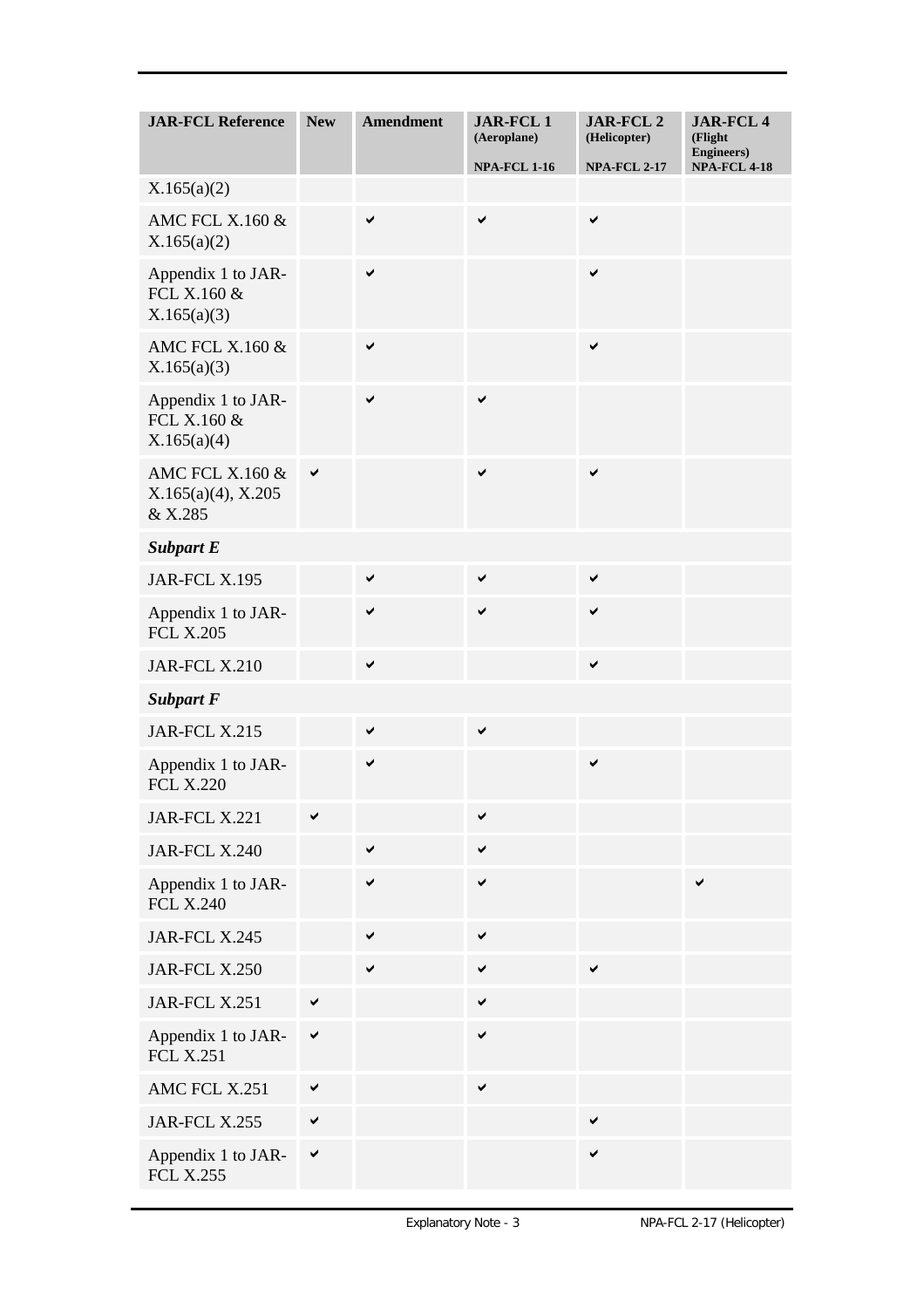| <b>JAR-FCL Reference</b>               | <b>New</b>   | <b>Amendment</b> | <b>JAR-FCL1</b><br>(Aeroplane)<br><b>NPA-FCL 1-16</b> | JAR-FCL 2<br>(Helicopter)<br><b>NPA-FCL 2-17</b> | <b>JAR-FCL4</b><br>(Flight<br><b>Engineers</b> )<br><b>NPA-FCL 4-18</b> |
|----------------------------------------|--------------|------------------|-------------------------------------------------------|--------------------------------------------------|-------------------------------------------------------------------------|
| JAR-FCL X.261                          |              | $\checkmark$     | ✔                                                     |                                                  |                                                                         |
| <b>Subpart G</b>                       |              |                  |                                                       |                                                  |                                                                         |
| JAR-FCL X.280                          |              | $\checkmark$     | $\checkmark$                                          | ✔                                                |                                                                         |
| JAR-FCL X.285                          |              | $\checkmark$     | $\checkmark$                                          | $\checkmark$                                     |                                                                         |
| Appendix 1 to JAR-<br><b>FCL X.285</b> |              | $\checkmark$     | $\checkmark$                                          | $\checkmark$                                     |                                                                         |
| JAR-FCL X.290                          |              | $\checkmark$     | $\checkmark$                                          | $\checkmark$                                     |                                                                         |
| <b>Subpart H</b>                       |              |                  |                                                       |                                                  |                                                                         |
| JAR-FCL X.305                          | $\checkmark$ |                  | $\checkmark$                                          |                                                  |                                                                         |
| JAR-FCL X.315                          |              | $\checkmark$     | $\checkmark$                                          | ✔                                                | $\checkmark$                                                            |
| JAR-FCL X.330                          |              | $\checkmark$     | $\checkmark$                                          | ✔                                                |                                                                         |
| JAR-FCL X.355                          | ✔            |                  | ✔                                                     | ✔                                                |                                                                         |
| JAR-FCL X.360                          |              | $\checkmark$     |                                                       | ✔                                                |                                                                         |
| JAR-FCL X.390                          |              | $\checkmark$     | ✓                                                     |                                                  |                                                                         |
| JAR-FCL X.410                          |              | $\checkmark$     | $\checkmark$                                          | ✔                                                | ✔                                                                       |
| JAR-FCL X.416                          | ✔            |                  | $\checkmark$                                          |                                                  |                                                                         |
| JAR-FCL X.417                          | $\checkmark$ |                  | $\checkmark$                                          |                                                  |                                                                         |
| JAR-FCL X.418                          | ✔            |                  | $\checkmark$                                          |                                                  |                                                                         |
| <b>Subpart I</b>                       |              |                  |                                                       |                                                  |                                                                         |
| No changes to this Subpart             |              |                  |                                                       |                                                  |                                                                         |
| <b>Subpart J</b>                       |              |                  |                                                       |                                                  |                                                                         |
| JAR-FCL X.480                          |              | $\checkmark$     | $\checkmark$                                          | $\checkmark$                                     |                                                                         |
| JAR-FCL X.485                          |              | $\checkmark$     | $\checkmark$                                          | $\checkmark$                                     |                                                                         |
| JAR-FCL X.490                          | ✔            | $\checkmark$     | $\checkmark$                                          | $\checkmark$                                     |                                                                         |
| IEM FCL X.490                          | ✔            |                  | $\checkmark$                                          | ✔                                                |                                                                         |
| JAR-FCL X.495                          |              | $\checkmark$     | $\checkmark$                                          | ✔                                                |                                                                         |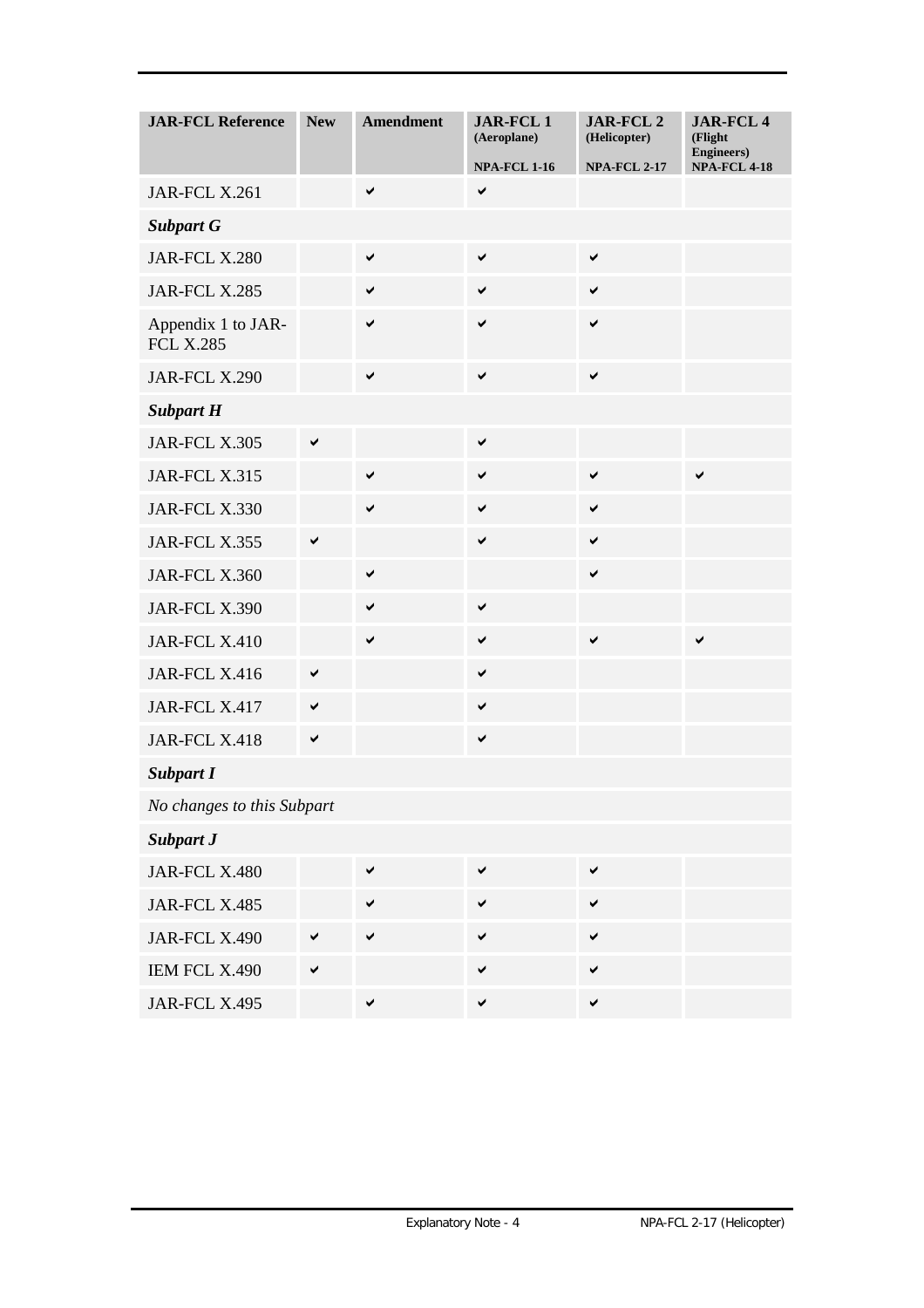# **JUSTIFICATIONS**

# **8. NPA-FCL 2 - 17 (Helicopter)**

# SUBPART A

### **- JAR-FCL 2.001 : Definitions and Abbreviations**

The last ICAO Annex 1, amendment no. 163 is applicable from the  $1<sup>st</sup>$  November 2001. In chapter 1 - paragraph 1.1 – Definition, the Flight Time definition has changed. There are now different definitions between aeroplane and helicopter and these new definitions are different with JAR-FCL definitions. Therefore, the FCL Helicopter SubCommittee - WP LSST(H)  $# 1$  - proposed and the LST - LST  $# 2$  meeting accepted to amendment the definition of flight time in JAR-FCL according to the ICAO definition.

# **- Appendix 1 to JAR-FCL 2.005 : Minimum requirements for the issue of a JAR–FCL licence/authorisation on the basis of a national licence / authorisation issued in a JAA Member State.**

Following the discussion of WP FCL HSC 2001/10 in the FCL Helicopter SubCommittee and endorsed by the LST - LST # 1 meeting -, on the clarification of the meaning of the "\*" in the table under paragraph  $(1)(d)$  of this Appendix. For this purpose the row  $(g)$  has been amended and a new row (h) has been created. In row (g), if the applicant has passed an ICAO ATPL(H) theory exam in the JAA Member State of licence issue he/she will be issued with a JAR-FCL CPL/IR(H) with ATPL(H) theory credit. For new row (h), if an applicant has a national CPL/IR(H) without ATPL(H) theory and more than 500 hrs on multi-pilot helicopters he/she needs to pass an examination for JAR-FCL ATPL(H) theoretical knowledge in the State of licence issue, when obtaining an additional multi-pilot helicopter type rating. This will not change the concept concerning replacement of a national licence to a JAR-FCL licence, but is only a clarification.

# **- JAR–FCL 2.015 : Acceptance of licences, ratings, authorisations, approvals or certificates**

The FCL Committee agreed to create a provision in JAR-FCL for National Aviation Authorities to endorse deviations from JAR-FCL on the licence. For this purpose a new paragraph (d) to this requirement has been created .

# **- JAR-FCL 2.025 : Validity of licenses and Ratings**

In order to align JAR-FCL with JAR-OPS and ICAO Annex 1 regarding proficiency checks and their periods of validity. It was proposed and agreed during FCL Committee meeting 2001/1 to add a new paragraph(b) to JAR-FCL 2.025. The proposed text states that the Authority may extend the validity period of the rating until the end of the month. It has also been agreed as a Long Term Exemption.

# **- JAR-FCL 2.055 : Training organisations and registered facilities**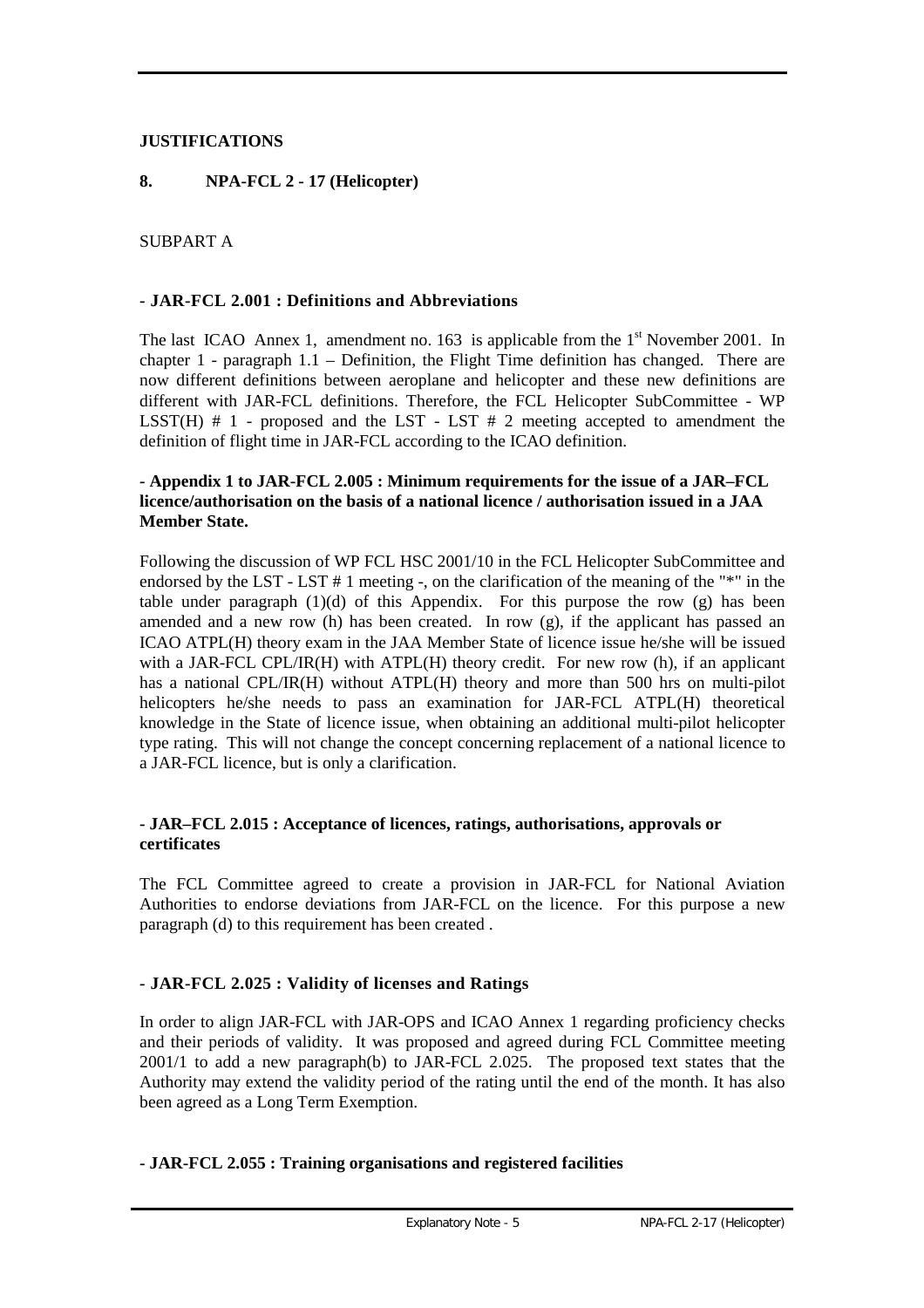In conjunction with the introduction of new regulation for the provision of distance learning training (see new Appendix 3 to JAR-FCL 2.055), a study has been conducted by the FCL Examinations SubCommittee of the references in JAR-FCL to FTOs carrying out distance learning. There appeared to be some inconsistencies in terminology with FTOs and Organisations specialising in theoretical knowledge instruction. Organisations specialising in theoretical knowledge instruction are FTOs and, therefore, are required to be approved. As a result, the FCL Committee (FCL/C meeting 2001/5) agreed to delete paragraph (d) which makes reference to ''Flying Training Organisations specialising in theoretical instruction''. The reference is adequately covered under paragraph (a) to JAR-FCL 2.055, and Appendix 1a to JAR-FCL 2.055 has been amended in this NPA to reflect the scope of training provided.

# **- Appendix 1a to JAR–FCL 2.055 : Flying Training Organisations for pilot licences and ratings**

- See Explanation of the amendment to JAR-FCL 1.055.

**-** Due to the development and adoption of new JAR-STD (H) documents, and particularly JAR-STD 1(H) and 3(H), the FCL Helicopter SubCommittee proposed to the FCL Committee a review of the credits allocated to STDs in the different courses. This affected also paragraphs 25 and 26 of this Appendix.

The origin of this proposal was WP FCL HSC 2000-4 and during FCL/C 2001/5 meeting it was accepted by the FCL Committee.

A reference to new IEM no. 4 to JAR-FCL 2.055 is also introduced.

# **- Appendix 2 to JAR–FCL 2.055 : Type Rating Training Organisations for the issue of type ratings only to pilot licence holders**

A reference has been included in paragraph 24 of this Appendix to the new developed JAR-FCL 2.255 paragraph (a).

See also the explanation for the introduction of JAR-FCL 2.255(a).

# **- Appendix 3 to JAR–FCL 2.055 : Approval of Modular Theoretical Knowledge Distance Learning Courses**

Upon advice from the FCL Examinations SubCommittee, the FCL Committee proposes to introduce regulation for the provision of theoretical knowledge distance learning elements on approved modular courses. This is in response to industry needs. The new proposal assists an Authority in assessing an FTO's competence to provide distance learning elements as part of the overall theoretical knowledge training on modular courses. JAR-FCL currently refers to distance learning (correspondence) courses in the 3 modular courses for CPL, IR and ATPL. The proposed new appendix (and associated guidance material) is based on NAA's experience of using the Open University model for distance learning, and also builds on the feedback and experience of FTOs within EAAPS.

The FCL Committee endorsed the proposal from the FCL Examinations SubCommittee during the FCL/C meeting 2001/5.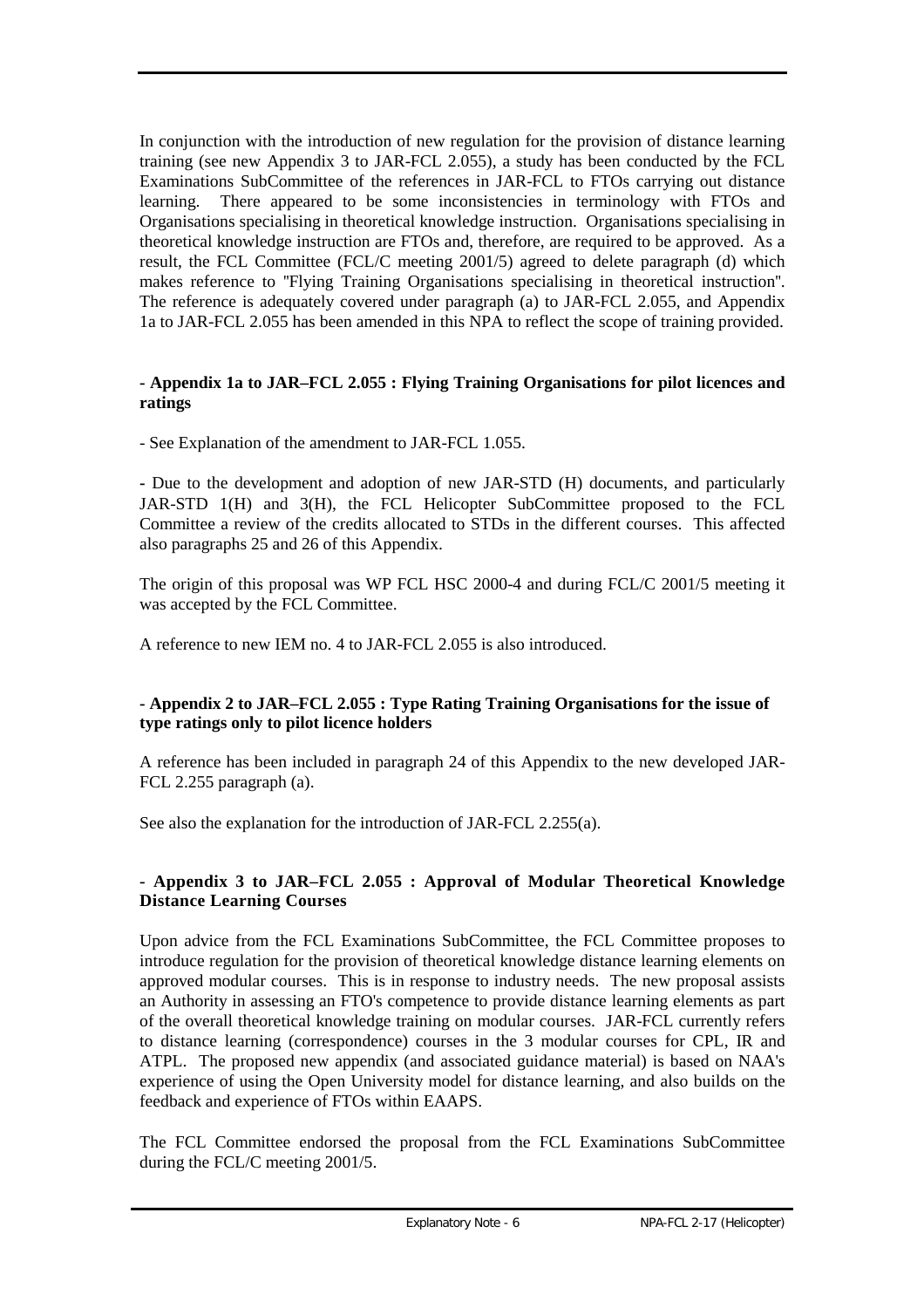# **- IEM no.3 to JAR-FCL 2.055 : Flying Training Organisations for pilot licences and ratings**

A reference to new IEM no. 4 to JAR-FCL 2.055 is introduced.

# **- IEM no. 4 to JAR-FCL 2.055 : Overview of Synthetic Flight Training Credits in Helicopter Flying Training Courses**

The FCL Helicopter SubCommittee proposed and the LST - LST # 2 meeting - agreed to introduce in JAR-FCL 2 a new IEM containing the overview of STD credits in flying training course. This IEM is introduced as a quick reference.

# - **JAR-FCL 2.065 : State of licence issue**

JAR-FCL 2.065 requires that the State of licence issue of a JAR-FCL licence be the State under whose authority **all** the training and testing, including the initial medical examination and assessment, was carried out. This principle is based on the simple need for the State that issues the licence to be satisfied that the holder is fit and competent to exercise the privileges of that licence, even though all States that have implemented JAR-FCL apply the same standards and have demonstrated compliance through the standardisation process. All JAA States that have implemented JAR-FCL, and some that have yet to do so, will accept such licences and ratings without formality as meeting their national requirements.

This situation is accepted as an interim measure until such time as the application of JAR-FCL throughout the JAA is sufficiently mature to enable full credit to be given, wherever such training and testing has been carried out. However, when applied literally, it means that an applicant for a licence who had previously completed some of the requirements for licence issue outside the State in which the application was made would be required to repeat these requirements within the State of licence issue.

There are a number of reasons why an applicant would need to change the State of licence issue after completing some, but not all of the requirements for that licence in another JAA State, particularly in view of the current turmoil within the aviation industry worldwide. For the JAA States, these include:

- (a) A requirement for airline-sponsored students, and a recommendation for selfsponsored students, that an initial medical assessment is obtained before selection or commencing training, even though the State in which the training will be undertaken may at the time be unknown;
- (b) An enforced change of FTO in circumstances when no other FTO within the same State is able to offer to complete the training;
- (c) An agreement exists between two JAA Member States that provides for training or examination to be carried out by a State other than the State of licence issue.

In the first two cases the change of State would require the student to repeat the training and testing already undertaken to meet the requirement of JAR-FCL for all training and testing to have been carried out under the authority of the State of licence issue. This could impose a severe financial burden on the student to meet a requirement that should be unnecessary in view of the standardisation of all training and testing within the JAA, and is contrary to JIP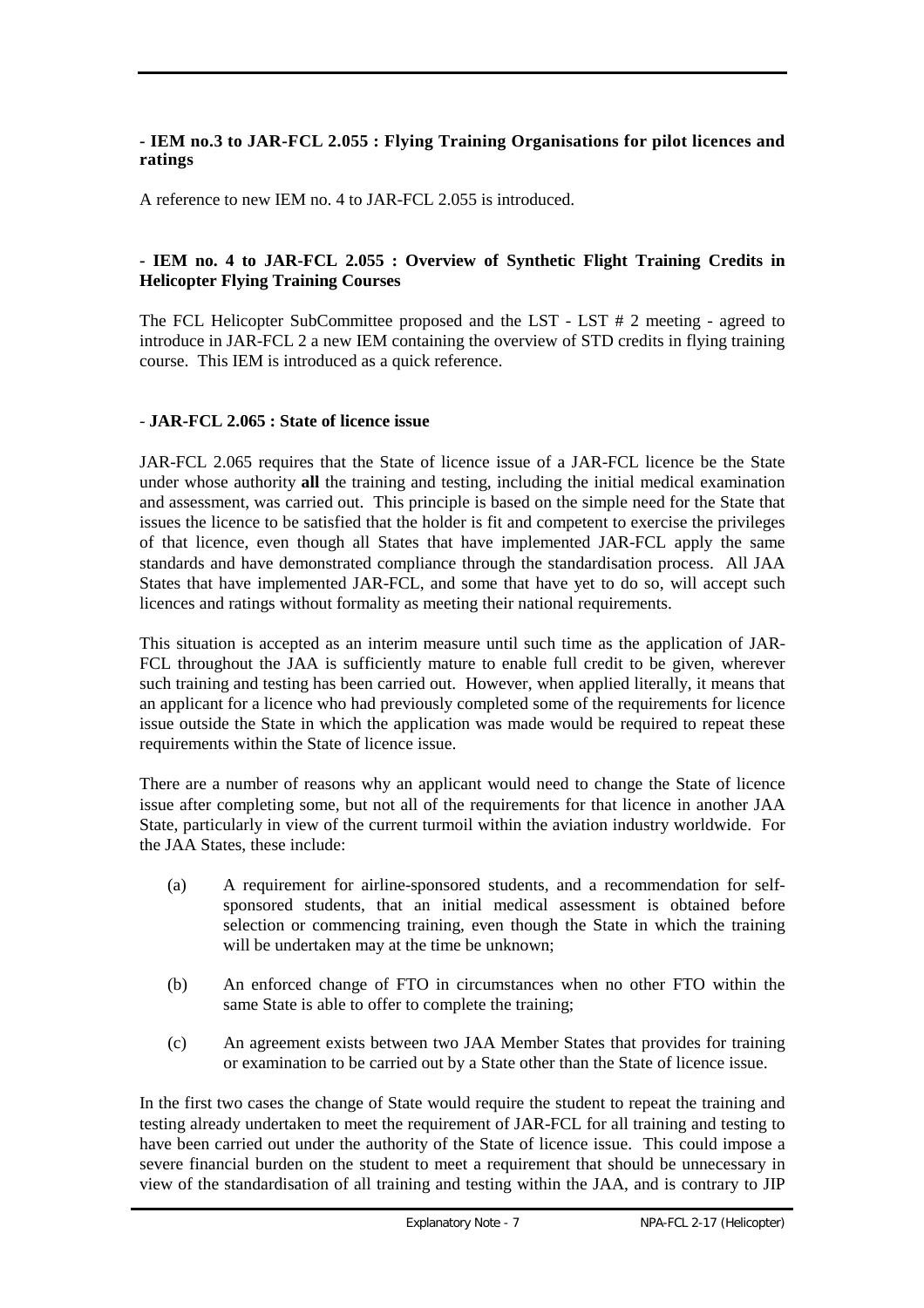Chapter 5 paragraph 5.1.2.1.which refers to the avoidance of duplication of work between NAAs. It is therefore the view of the LST that credit should be possible for those aspects of training and testing already completed if circumstances dictate a change of JAA State part way through the training process, or an agreement is in place.

This proposal is based on WP LST # 5.

# SUBPART B

*No changes to this Subpart.*

# SUBPART C

# **- AMC FCL 2.125 : Syllabus of theoretical knowledge and flight instruction for the private pilot licence (helicopter) – PPL(H)**

The FCL Examinations SubCommittee submitted upon request from the FCL Committee a proposal for the amendment to the PPL Communications syllabus. This to align the CPL VFR Communications syllabus with the PPL Communications syllabus.

The FCL Committee endorsed the proposal from the FCL Examinations SubCommittee during the FCL/C meeting 2001/5.

# SUBPART D

#### **- JAR-FCL 2.160 : Theoretical knowledge**

See the Explanation of the amendment to JAR-FCL 2.055.

# **- Appendix 1 to JAR FCL 2.160 & 2.165(a)(1) : ATP(H) Integrated course .**

In terms of simulation for small helicopters the most convenient device should be the Flight and Navigation Procedure Trainer (FNPT). It is generally accepted that in helicopter simulation one of the most important characteristics is the daylight visual, supported by a powerful data-base. Today's technology is offering a large amount of possibilities in terms of simulation. The industry now is able to provide a fixed based Synthetic Training Device (STD) for helicopter with daylight visual. The challenge for the industry is the cost of the training on such device compared with the same training on the aircraft. The enlarged use of STDs is accepted in France for CPL(H) and IR(H) couses. Results from this experience, indicated that STDs improve the quality and the final result of the training. This will be particularly true in emergency procedures for single- and multi-engine helicopters (autorotation, tail rotor control failure, OEI etc.), and also for hovering exercises, cross country navigation, low altitude flight, night VFR, NVG etc. The FCL Helicopter SubCommittee proposed to the FCL Committee a review of the different helicopter flight training courses concerning the credits for STDs, thereby staying in line with ICAO Annex 1.

The WP FCL HSC 2000-4 was the basis of this review. The complete package was accepted during the LST # 1 meeting.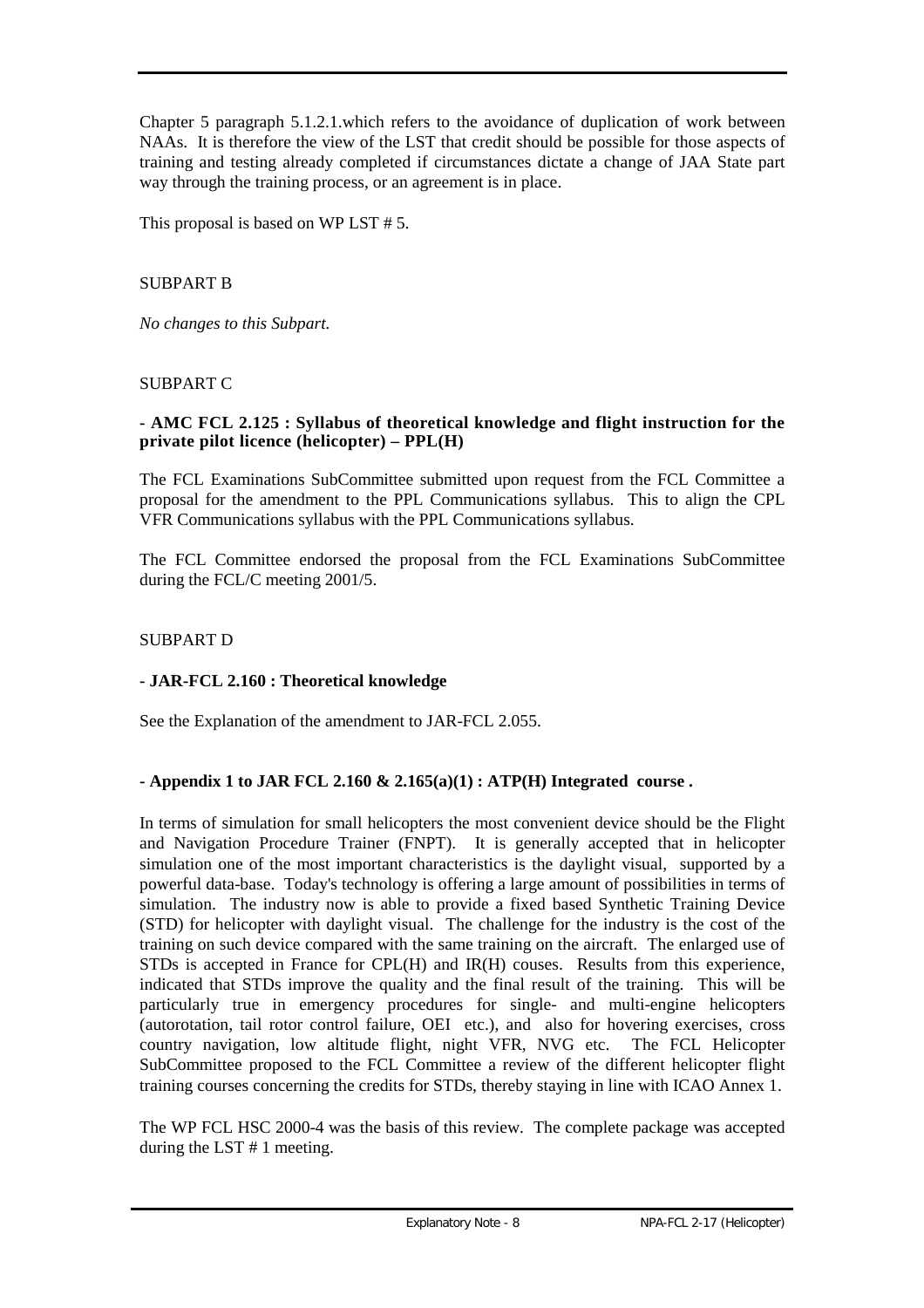# **- AMC FCL 2.160 & 2.165(a)(1) : ATP(H) Integrated course .**

See explanation to the amendment of Appendix 1 to JAR-FCL 2.160 & 2.165 (a)(1).

# **- Appendix 1 to JAR FCL 2.160 & 2.165(a)(2) : CPL(H) Integrated course .**

See explanation to the amendment of Appendix 1 to JAR-FCL 2.160 & 2.165 (a)(1).

# **- AMC FCL 2.160&2.165(a)(2) : CPL(H) Integrated course .**

See explanation to the amendment of Appendix 1 to JAR-FCL 2.160  $\&$  2.165 (a)(1).

# **- Appendix 1 to JAR FCL 2.160 & 2.165 (a)(3) : CPL(H) Modular course.**

See explanation to the amendment of Appendix 1 to JAR-FCL 2.160  $& 2.165$  (a)(1).

# **- AMC FCL 2.160 & 2.165(a)(3) : CPL(H) Modular course .**

See explanation to the amendment of Appendix 1 to JAR-FCL 2.160  $\&$  2.165 (a)(1).

# **- AMC FCL 2.160 & 2.165(a)(3), 2.205 & 2.285 : Approval of Modular Theoretical Knowledge Distance Learning Courses**

In support of the proposed regulation for distance learning training, this new AMC provides guidance to FTOs wishing to offer distance learning programmes as part of approved modular courses.

See also the explanation for the introduction of Appendix 3 to JAR-FCL 2.055

# SUBPART E

# **- JAR-FCL 2.195 : Theoretical knowledge**

See the Explanation of the amendment to JAR-FCL 2.055.

# **- Appendix 1 to JAR-FCL 2.205 : IR(H) - Modular flying training course**

Paragraph 2 is amended in order to clarify that an applicant for an IR(H) course shall have acquired sufficient type specific training before commencing this course.

For the amendment to paragraph 3, see the Explanation of the amendment to JAR-FCL 2.055.

The amendments to paragraphs 9 and 10 for the re-arrangement of the allocation of STD use in the IR(H) modular course. This proposal of the FCL Helicopter SubCommittee has been endorsed by the LST during LST # 2 meeting.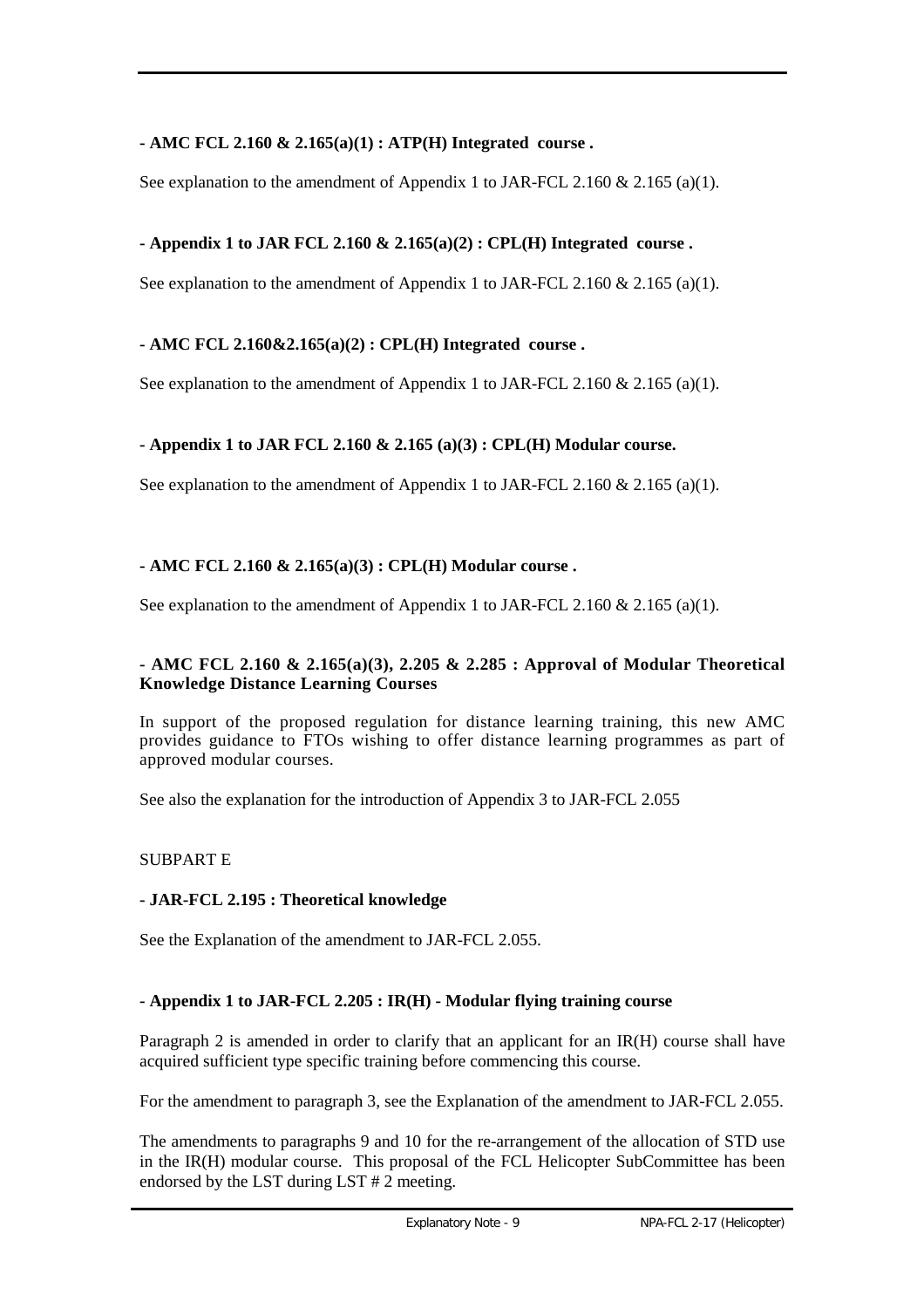# **- JAR-FCL 2.210 : Skill**

The paragraph has been amended in order to refer to JAR-FCL 2.240. This to specifiy that an applicant wishing to obtain a type rating for the helicopter used in the IR(H) skill test shall comply with JAR-FCL 2.240, the type rating requirements.

# SUBPART F

# **- Appendix 1 to JAR-FCL 2.220 : List of type of helicopter**

- The licence endorsement **Bell204/205/UH1-D**, should read : Bell204/205/UH-1-D. This is considered as an editorial change by the FCL Committee.

- In the licence endorsement **Bell212/412/412SP**, delete line between Agusta Bell 412 and Agusta Bell 412 SP, since it is not a different variant and no differences course between Bell 412 and Bell 412SP is required.

- The introduction of a new helicopter type, the Eurocopter **EC130 B4**. This new type has a combined licence endorsement with the AS350 B 3.

- Two distinct new type ratings **AS332** and **AS 332L2** have been proposed by Eurocopter in order to replace the AS332/332L2 type rating featuring in NPA-FCL-12.

With its new Integrated Flight Instrument System (IFDS) and Full Authority Digital Electronic Control (FADEC), especially in One Engine Inoperative (OEI) mode, the manufacturer informed the FCL Helicopter SubCommittee that the AS332L2 should be a separate type rating.

For the above reasons, a training of differences between the two helicopter versions would be too extensive to familiarise pilots with new concept, and almost as time consuming as a full type rating.

Besides a new helicopter version, the AS332LP which is an alternative to the AS332L2 is being developed by Eurocopter. For this new variant, a training program based on differences will be applied.

Consequently, the FCL HSC accepted the breakdown of the Super Puma type rating in the licence endorsement AS332 and AS332L2/33LP

- Concerning the **EC135** a difference course will be required when changing from CDS to CPDS (Central Panel Display System) and vice versa. This is due to the level of technology.

- The introduction of a new helicopter type (with varaints), the Eurocopter **BK117 B-2, BK117 C-1** and **BK117 C-2**. This new type has the licence endorsement **BK117**.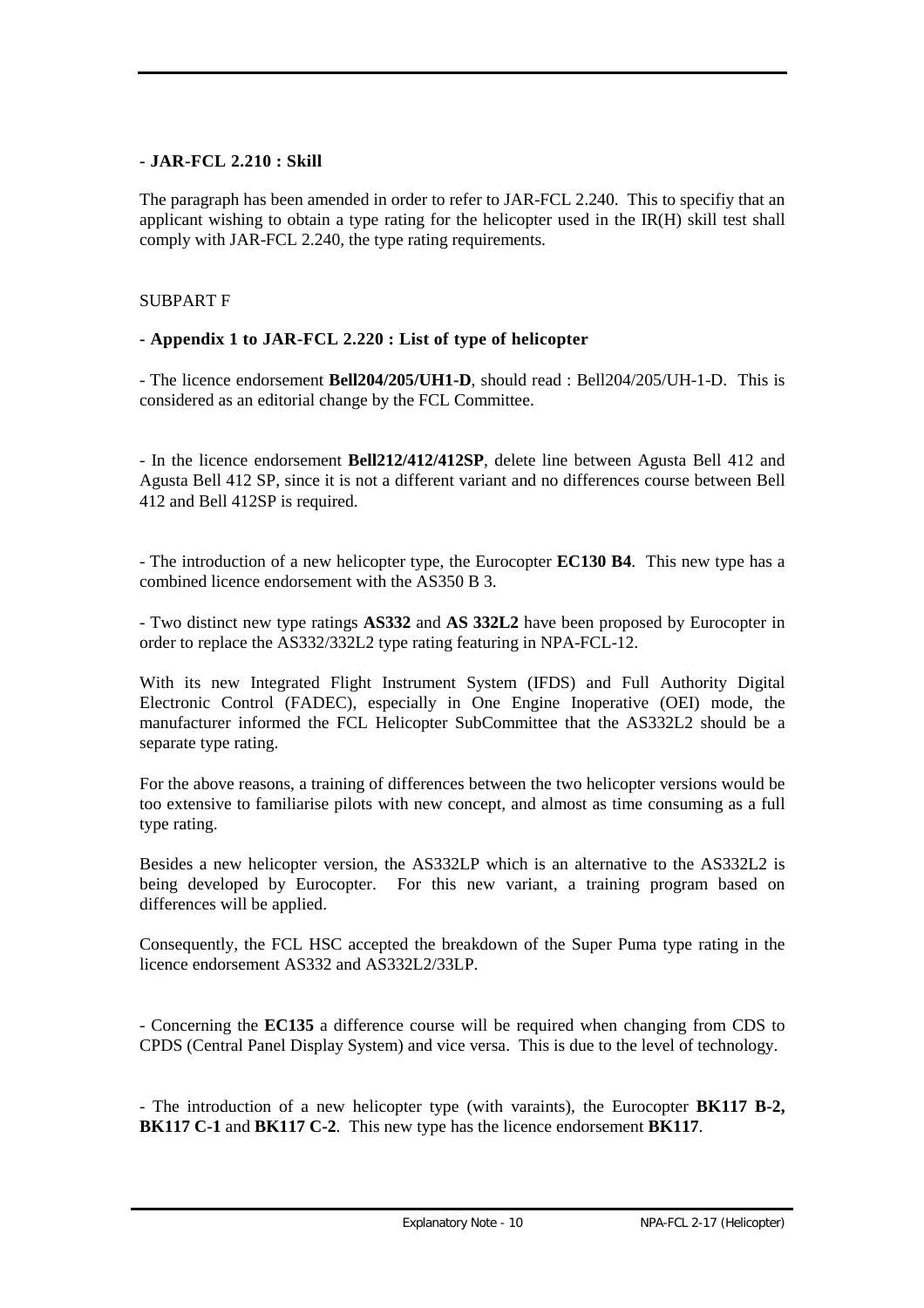# **- JAR–FCL 2.250 : Type rating, multi-pilot – Conditions**

- Concerning the amendment of paragraph (a)(1), the existing 100 hours requirement is the same for both aeroplanes and helicopters. It appears that it was copied directly to JAR-FCL 2 from JAR-FCL 1. The requirement for aeroplanes is linked closely to the CPL provisions detailed in ICAO Annex 1, but this is not the case for helicopters

When JAR-FCL 2 was drafted, it was envisaged that those applicants intending to operate multi-pilot helicopters would complete the ATPL(H) Integrated Course. This course was structured around the 100 hour pilot-in-command (PIC) pre-requisite for multi-pilot training, with the possibility of logging 65 hours of the total 195 hours as student pilot-in-command (SPIC). When this 65 hours of SPIC is added to the 35 hours actual PIC, the graduate of an ATPL(H) course meets the pre-requisite for the commencement of multi-pilot training.

However, after implementing JAR-FCL 2 in some JAA Member States, it was found that the ATPL(H) Integrated course has no attraction. Most students now training for the JAR-FCL CPL are following either the CPL integrated or modular route, but these courses do not include the possibility of logging SPIC time. Therefore, the graduate of a CPL Integrated course has only 35 hours of PIC. As there is no possibility of logging PIC or SPIC on the IR or MCC courses, a CPL holder would still have only 35 hours PIC after the completion of the hours of ab initio training - 65 hours short of the 100 hour pre-requisite for commencing training for a multi-pilot type rating.

For this reason the FCL Helicopter SubCommittee proposed to the FCL Committee - FCL/C  $2001/4$  meeting - to reduce the 100 hours to 70 hrs PIC time in paragraph (a)(1). It is important to mention that an applicant for a multi-pilot type rating graduating from a CPL(H) integrated course who has less than 70 hours as PIC of helicopters shall have the type rating issued limited to co-pilot privileges only. This proposal was based on WP FCL HSC 2001/3. At the same time we stay in line with the experience requirements for multi-engine helicopters.

**-** The introduction of a new paragraph (a)(3) is based on WP FCL HSC 2000/9 where the preentry requisites for the first type for multi-pilot helicopters were reviewed. In this Working Paper it was explained that the case could be the holder of a PPL(H) with IR(H) holding already a type rating with IR privileges for a VFR/IFR single pilot, single-engine ( turbine ) certificated helicopter. When intending to add another helicopter type with IR privileges (e.g. multi-engine turbine helicopter.), certificated VFR single pilot / IFR multi-pilot, this PPL(H) holder must have passed the ATPL(H) course and examination, despite the fact that the applicable operational limitations of the added type( i.e. speed, altitude,range etc. ) will not differ that much as it might be with regard to complexity and level of technology of that type (technical aspects).

The differences in operational demands and limitations are not comparable to those when changing from a single-pilot certificated single-engine/multi-engine piston driven aeroplane type to a multi-pilot turbine-powered aeroplane type, as laid down in JAR-FCL 1.

In order to cater for this the FCL Committee - FCL/C 2001/4 meeting - accepted the proposed introduction of the paragraph (a)(3) to JAR-FCL 2.250.

# **- JAR-FCL 2.255 : Type rating, single pilot - conditions**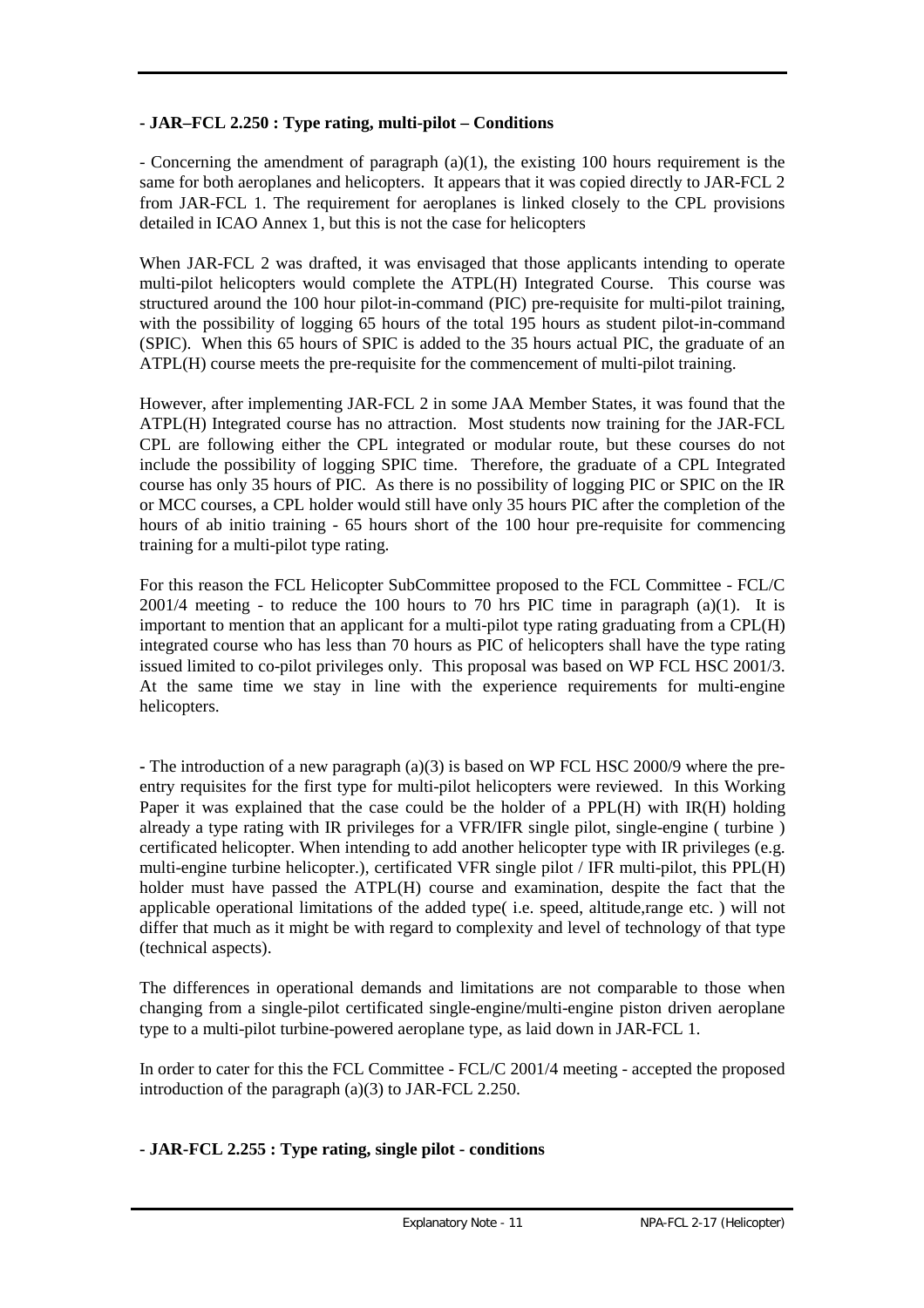Based on WP FCL HSC 2000-8 and the discussion in the FCL Helicopter SubCommittee, which took the following facts into account :

- JAR 27 certificated helicopters MTOM has been raised from 6000 lbs to 7000 lbs;
- ! level of technology, especially in multi-engine helicopters, has raised significantly;
- ! pre-entry requirements to individual helicopter licence holders to type rating courses are reflected in JAR-FCL 2.250 only for multi-pilot type ratings ; ( Explanation on the amendment of JAR-FCL 2.250)
- $\bullet$  PPL(H) training courses in accordance with JAR-FCL 2.125(a) in registered facilities are limited to single-engine helicopters with a maximum certificated seating capacity of not more than 4 persons;
- Appendix 1 to JAR-FCL 2.130  $& 2.135$  requires in paragraph 19 that where the skill test is taken on a multi-engine helicopter,the applicant shall fulfill the requirements of JAR-FCL 2.255;

Based on the previous mentioned items the FCL Helicopter SubCommittee developed the new JAR-FCL 2.255 paragraph and Appendix 1 to JAR-FCL 2.255.

The FCL Committee - FCL/C 2001/4 meeting - accepted the introduction of this new JAR-FCL paragraph

# **- Appendix 1 to JAR-FCL 2.255 : Contents of the approved pre-entry course for the purpose of a first type rating for a multi-engine helicopter.**

This new Appendix mentions the contents of pre-entry course for the purpose of a first type rating for a multi-engine helicopter.

See explanation of the introduction of JAR-FCL 2.255.

# SUBPART G

# **- JAR–FCL 2.280 : Experience and crediting**

The FCL Helicopter SubCommittee proposed and the LST - LST # 1 meeting - accepted to amend paragraph (a) to allow a maximum of 25 hours flight time in an FNPT out of the total 100 hrs in STDs for helicopters. This amendment is due to the adoption of JAR-STD 3(H) , requirements for FNPT (H) by the JAA Committee. For consistency the LST agreed to apply this proposal to both JAR-FCL 1 (Aeroplane) and JAR-FCL 2 (Helicopter).

# **- JAR-FCL 2.285 : Theoretical knowledge**

- Introduction of a reference to the minimum requirements for the replacement of a national licence to a JAR-FCL licence, Appendix 1 to JAR-FCL 2.005.

For clarification of the link between JAR-FCL 2.005 (a)(2), Appendix 1 to JAR-FCL 2.005 and JAR-FCL 2.285 the FCL Helicopter SubCommittee was of the opinion that :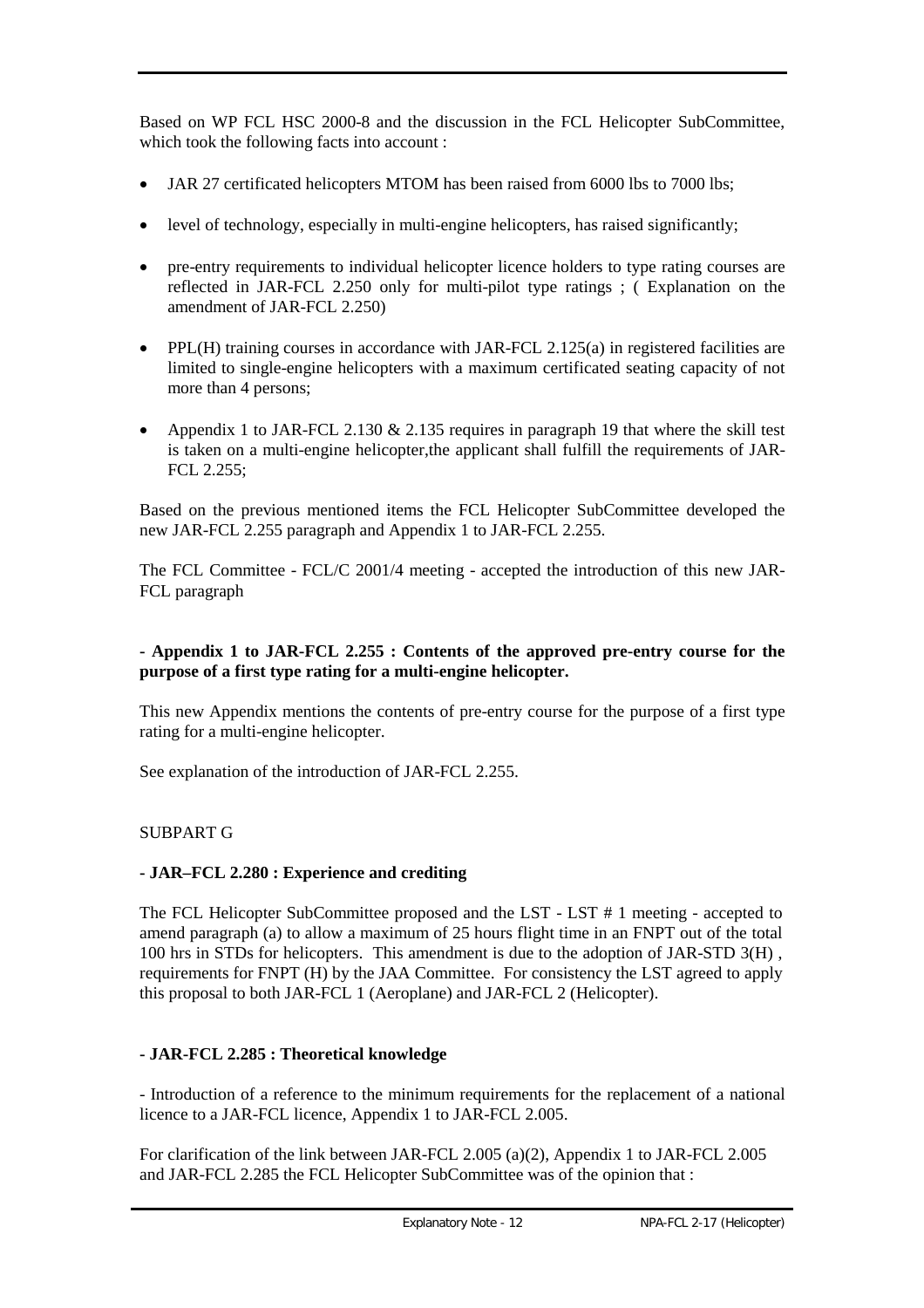a. It will not be possible for the holder of a national  $CPL(H) + IR(H)$  holder to direct apply for a JAR-FCL ATPL(H).

b. It will also not be possible for holders of a national CPL(H)/IR(H) to be directly credited towards the ATPL(H) theoretical knowledge requirement in JAR-FCL 2.285(a).

**-** See the Explanation of the amendment to JAR-FCL 2.055.

# **- Appendix 1 to JAR-FCL 2.285 : ATPL(H) - Modular theoretical knowledge course**

- Following a clarification request during FCL/C 2001/5 meeting the FCL Committee agreed to add "issued in accordance with ICAO Annex 1" in the first line of paragraph 2. By amending this paragraph it is aligned with Appendix 1 to JAR-FCL 2.160  $& 2.165 \text{ (a)}(3)$ paragraph 2(a).

- See also the explanation of the amendment to JAR-FCL 2.055.

# - **JAR-FCL 2.290 : Flight instruction**

A clarification has been requested during FCL/C 2001/4 meeting concerning the interpretation of " issued and rendered valid" in this JAR-FCL paragraph. The FCL Committee agreed that there is a need to obtain first JAR-FCL CPL(H) before applying for a JAR-FCL ATPL(H). This means that it not possible to go directly from a non-JAA CPL(H) to a JAA ATPL(H).

Therefore, it was agreed to delete the words " issued and rendered valid under JAR-FCL".

# SUBPART H

# **- JAR–FCL 2.315 : Instructor ratings – Period of validity**

In order to create a uniform period of validity for all instructor ratings and authorisations it was agreed by the FCL Committee to delete the reference to "SFI".

# **- JAR–FCL 2.330 : FI(H) – Privileges and requirements**

- With the amendment of the introductory text of this paragraph a minimum of 15 hours of instruction has been introducted for the FI(H) in order to exercise his/her privileges. The FCL Helicopter SubCommittee is of the opinion that a instructor should have a minumum of instruction hours to keep his/her proficiency.

**-** Paragraphs (a) through (d) have been re-arranged for clarification purposes.

- In paragraph (e) the words "of instrument" have been introducted to clarify that the 200 hrs shall be flown in accordance with the definition of "instrument flight time" as laid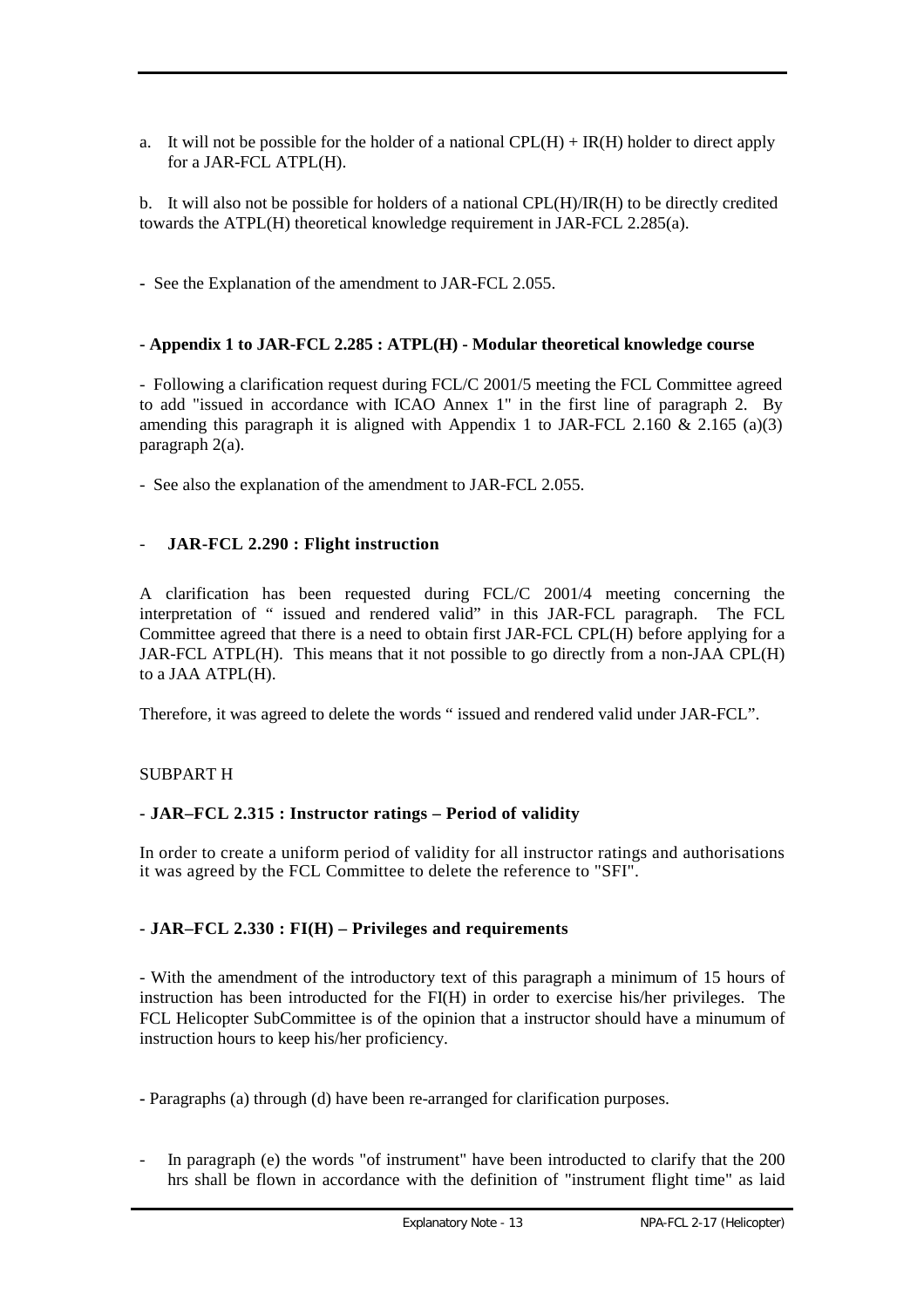down in JAR-FCL 2.001. This means as time which a pilot is controlling an aircraft in flight solely by reference to instruments. The basis for this discussion was WP FCL HSC 2000-1.

# **- JAR–FCL 2.355 : FI(H) – Revalidation and renewal**

Based on a WP presented in the FCL Helicopter SubCommittee - WP FCL HSC 2001/8 where it was explained that after two years experience of working to JAR-FCL 1 and JAR-FCL 2 policy, it has become clear that the FI(A) and FI(H) revalidation policy is unsatisfactory.

The LST is satisfied that Flight Instructors are tested initially for their potential to instruct. However, there is serious concern that such instructors can become unrestricted without further testing or standardisation, other than by meeting the minimum hours requirement and attendance at a seminar. Therefore the LST - LST # 1 meeting - agreed to the amendment of this paragraph, to require FI(H) rating holders to pass a proficiency check at every second revalidation.

# **- JAR–FCL 2.360 : Type rating instructor rating (helicopter) (TRI(H)) – Privileges**

See explanation to the amendment of JAR-FCL 2.330 introductory text.

# **- JAR-FCL 2.410 : SFI(H) - Requirements**

Upon a clarification request during FCL/C 2001/3 meeting on how an SFI can undertake the requirement as stated in paragraph (a)(7) , 3 route sector as an observer on a flight deck, where there is no observer's seat. The FCL Committee agreed to an amendment to JAR-FCL 2.410 (a)(7) with the addition in the last line, after "applicable" add "or similar type as agreed by the Authority".

# SUBPART I

*No changes to this Subpart.*

# SUBPART J

# **- JAR–FCL 2.480 : Examination procedure**

The old text was considered obsolete and unworkable by the Examinations Sub-Committee in light of feedback from JAA Member States. The new text introduces a measure of flexibility as to how the provision of examination material is made by each Authority. The Joint Implementation Procedures document specifies what charts, maps, data sheets and other equipment is allowed at the examination.

# **- JAR-FCL 2.485 : Responsibilities of the applicant**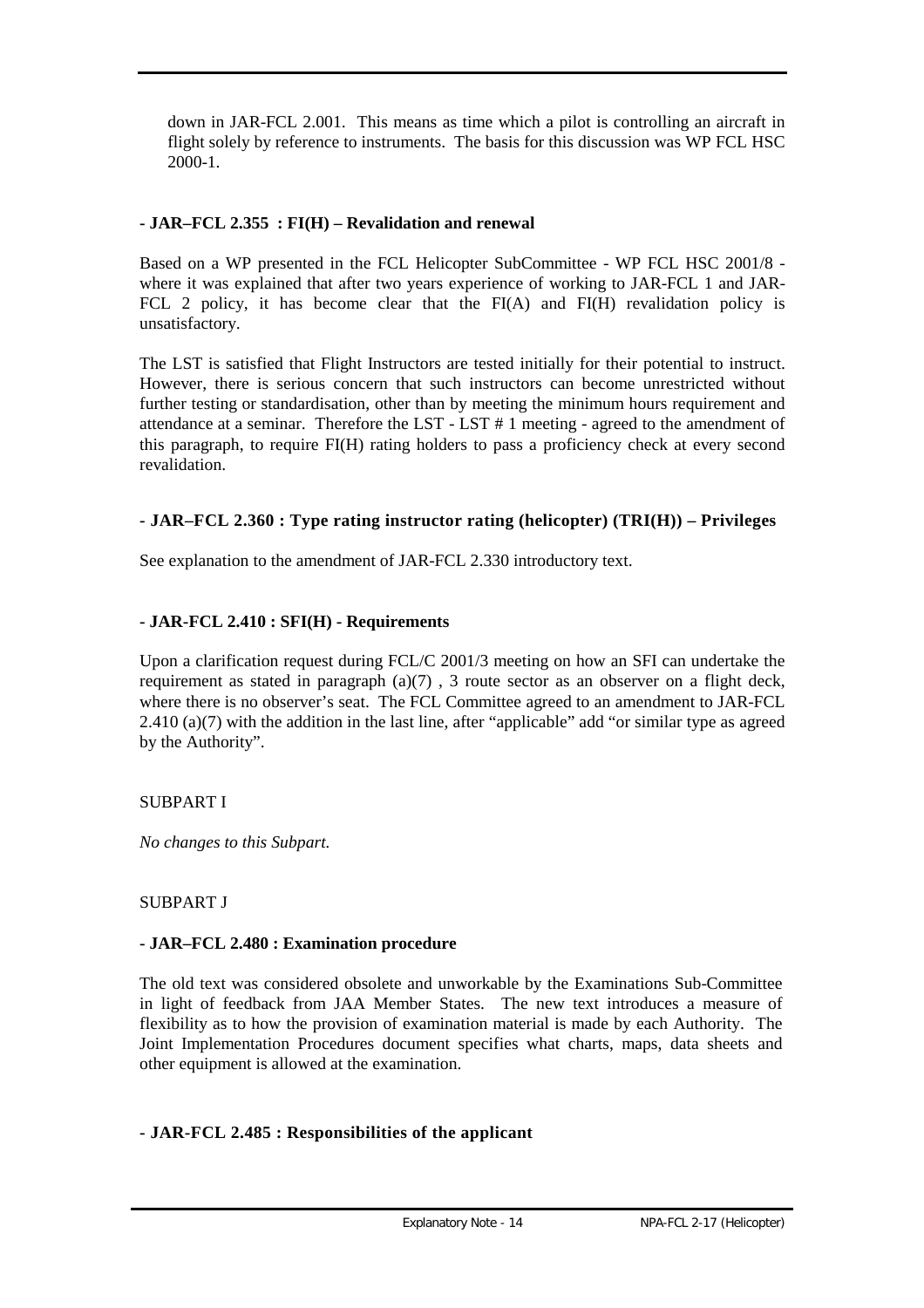The text in this requirement has been written to clarify what kind of evidence is acceptable to an Authority of preparation and entry to the examination process. The new text now makes it mandatory for an applicant to be recommended for entry to the examinations by the FTO responsible for the applicant's training.

# **- JAR–FCL 2.490 : Pass standards**

When JAR-FCL was implemented in 1999, the 3 year transition period commenced with the intention to achieve as smooth a transition as possible from each State's National regulations to those of JAR-FCL. In light of feedback from those States who were conducting examinations, it became apparent that the partial pass rule, coupled with the three attempts at examination papers rule was both unfair and unworkable. The FCL Committee introduced both a long term exemption deleting the partial pass rule, and some short term interim measures to assist the examination process which would be withdrawn once new rules had been adopted.

These new rules are now proposed in JAR-FCL 2.490 on advice from the Examinations SubCommittee. The proposal allows the number of attempts at each examination paper to be 4, confined to 6 examination sittings or the time limit a student has to pass all examination papers. That time limit is now 18 months for ATPL, CPL and IR. This proposal was developed and agreed by all the States which are currently providing JAR-FCL examinations, and is considered to be a rational measure for simplifying the regulation of the theoretical knowledge examination procedures.

# **- IEM FCL 2.490 : Terminology used for the Theoretical Knowledge Examination Process**

In view of proposed changes to JAR-FCL 2.490, it was also considered necessary by the FCL Examinations SubCommittee to introduce some guidance and explanatory material on the use of specific examination terminology, in order to clarify their meaning.

# **-JAR–FCL 2.495 : Acceptance period**

Editorially reworded in order to be consistent with proposed changes under JAR-FCL 1.490.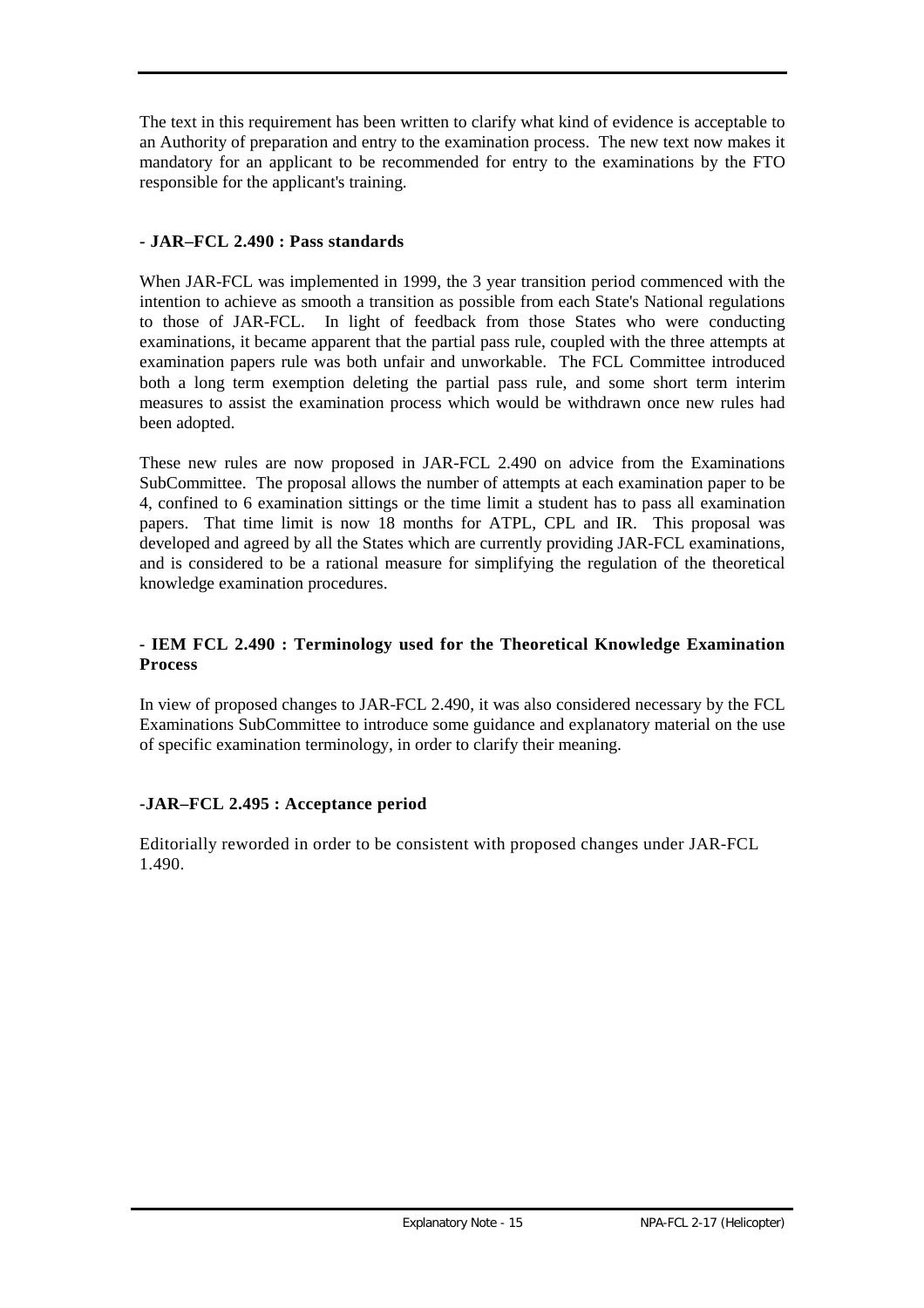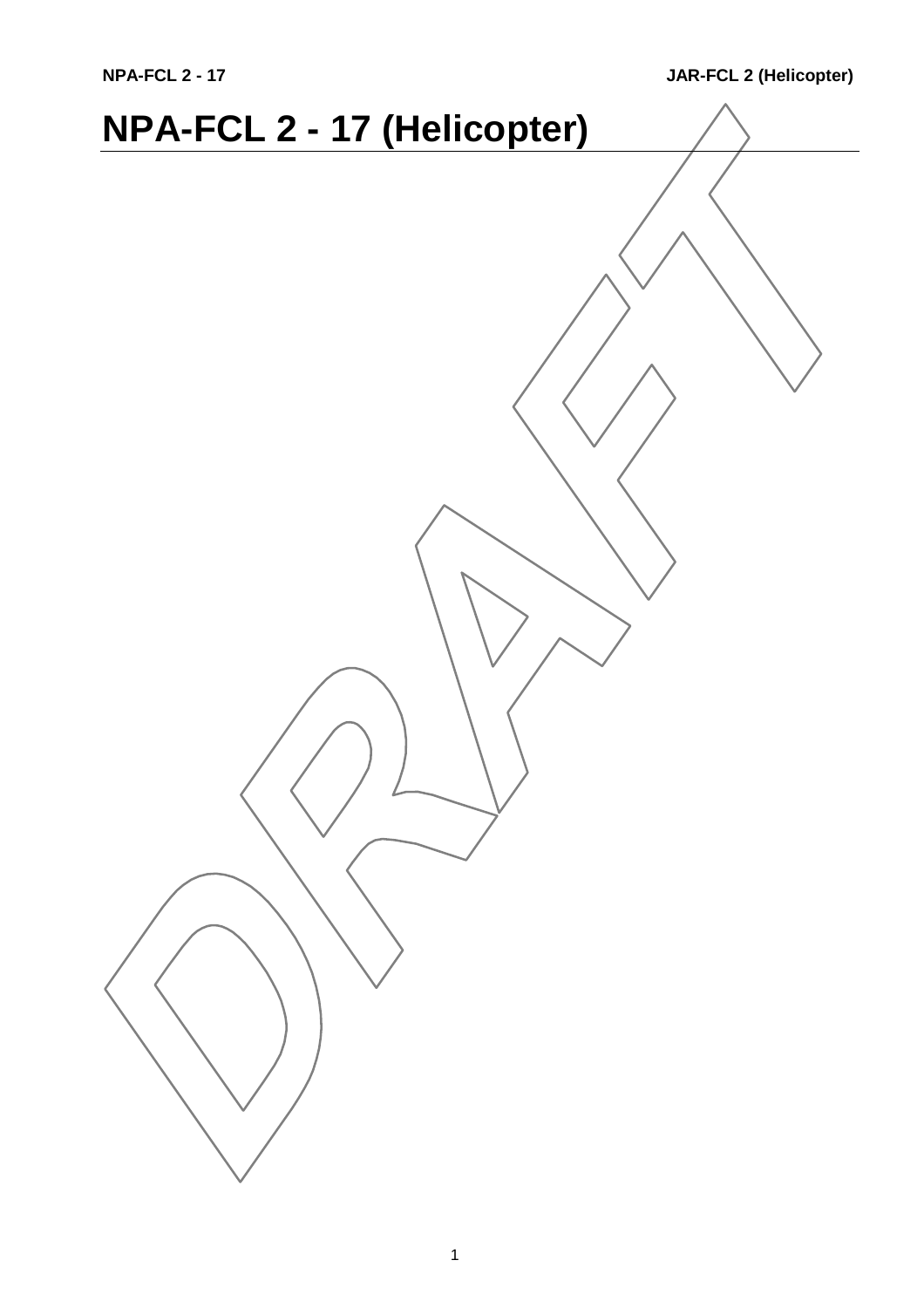**JAR–FCL 2.001**

#### **Definitions and Abbreviations**

*New definition for Flight time*

Flight time:

The total time from the moment that an aircraft first moves under its own or external power for the purpose of taking off until the moment it comes to rest at the end of the flight.

*The total time from the moment a helicopter's rotor blades start turning until the moment the helicopter finally comes to rest at the end of the flight, and the rotor blades are stopped.*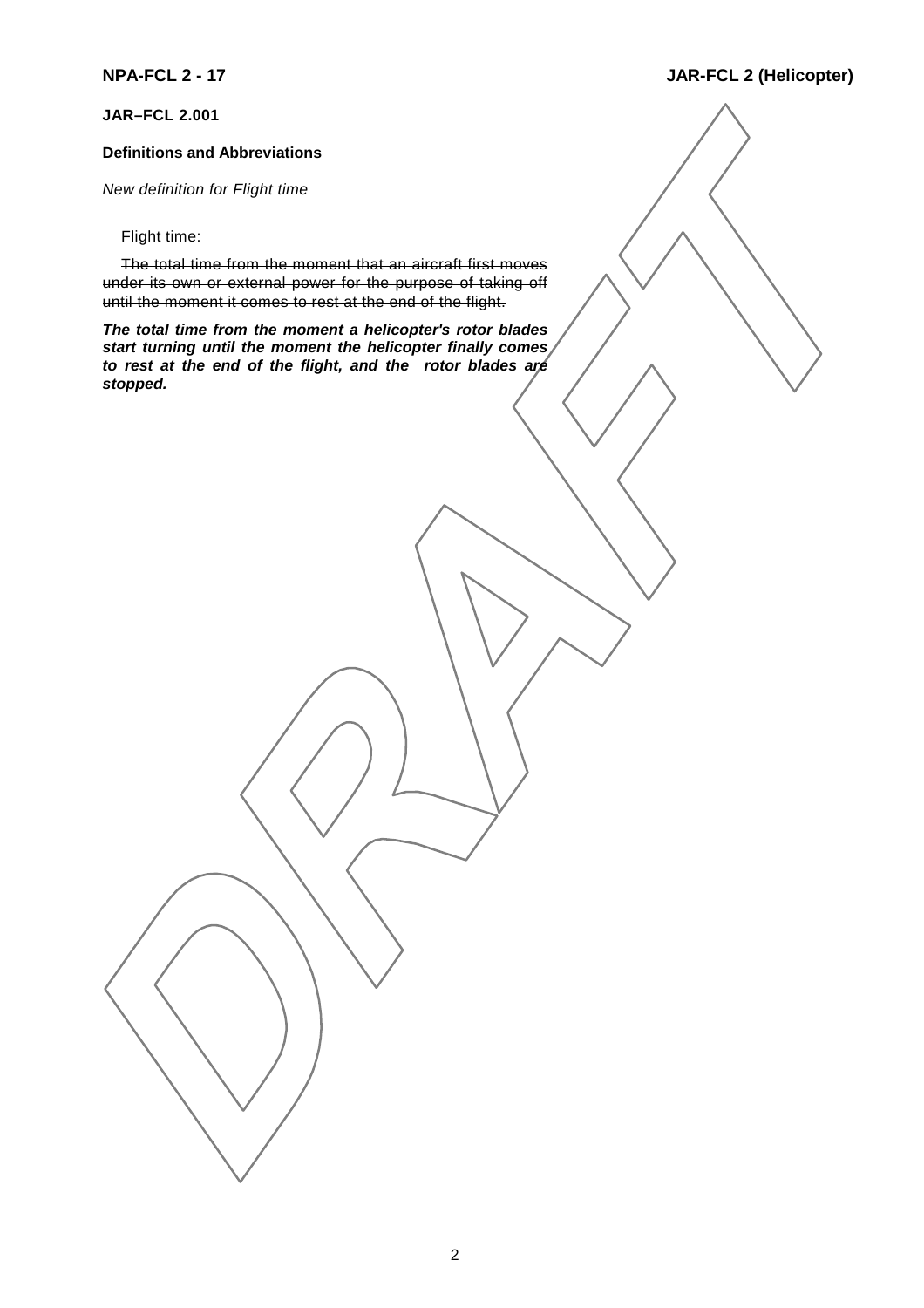#### **Appendix 1 to JAR-FCL 2.005**

**Minimum requirements for the issue of a JAR–FCL licence/authorisation on the basis of a national licence/authorisation issued in a JAA Member State.**

*Amendment to row (g) and new row (h), renumbering of remaining rows.*

| CPL/IR(H)<br>and passed an<br>ICAO ATPL(H)<br>theory test in<br>the JAA<br><b>Member State</b><br>of licence<br>issue | >500 hrson multi-<br>pilot helicopters            | (i) demonstrate to the Authority<br>a knowledge of flight planning<br>and flight performance as<br>required by AMC FCL 2.470(a);<br>(ii) meet remaining requirements<br>of JAR-FCL $2.250(a)$                                      | CPL/IR(H)<br>with JAR-FCL<br>ATPL(H) theory<br>crédit                         | Not applicable                                                        | (g)        |
|-----------------------------------------------------------------------------------------------------------------------|---------------------------------------------------|------------------------------------------------------------------------------------------------------------------------------------------------------------------------------------------------------------------------------------|-------------------------------------------------------------------------------|-----------------------------------------------------------------------|------------|
| CPL/IR(H)                                                                                                             | >500 hrs on multi-<br>pilot helicopters           | $(i)$ to pass an examination<br><b>JAR-FCL</b><br>ATPL(H)<br>for<br>theoretical knowledge in<br>the JAA Member State of<br>licence issue * (see text<br>below table)<br>(ii) meet remaining<br>requirements of JAR-FCL<br>2.250(a) | CPL/IR(H)<br>with JAR-FCL<br>ATRL(H) theory<br>credit                         | Not applicable                                                        | (h)        |
| CPL/IR(H)                                                                                                             | >500 hrs as PIC on<br>single-pilot<br>helicopters | None                                                                                                                                                                                                                               | $CRL/IR(H)$ with type<br>ratings restricted to<br>single-pilot<br>helicopters | Obtain multi-pilot<br>type rating as<br>required by JAR-<br>FCL 2.240 | (h)<br>(i) |

\* CPL holders already holding a type rating for a multi-pilot helicopter are not required to have passed an examination for ATPL theoretical knowledge whilst they continue to operate that same helicopter type, but will not be given ATPL theory credit for a JAR–FCL licence. If they require another type rating for a different multi-pilot helicopter, they must pass an examination in JAR–FCL ATPL(H) knowledge in the JAA Member State of licence issue.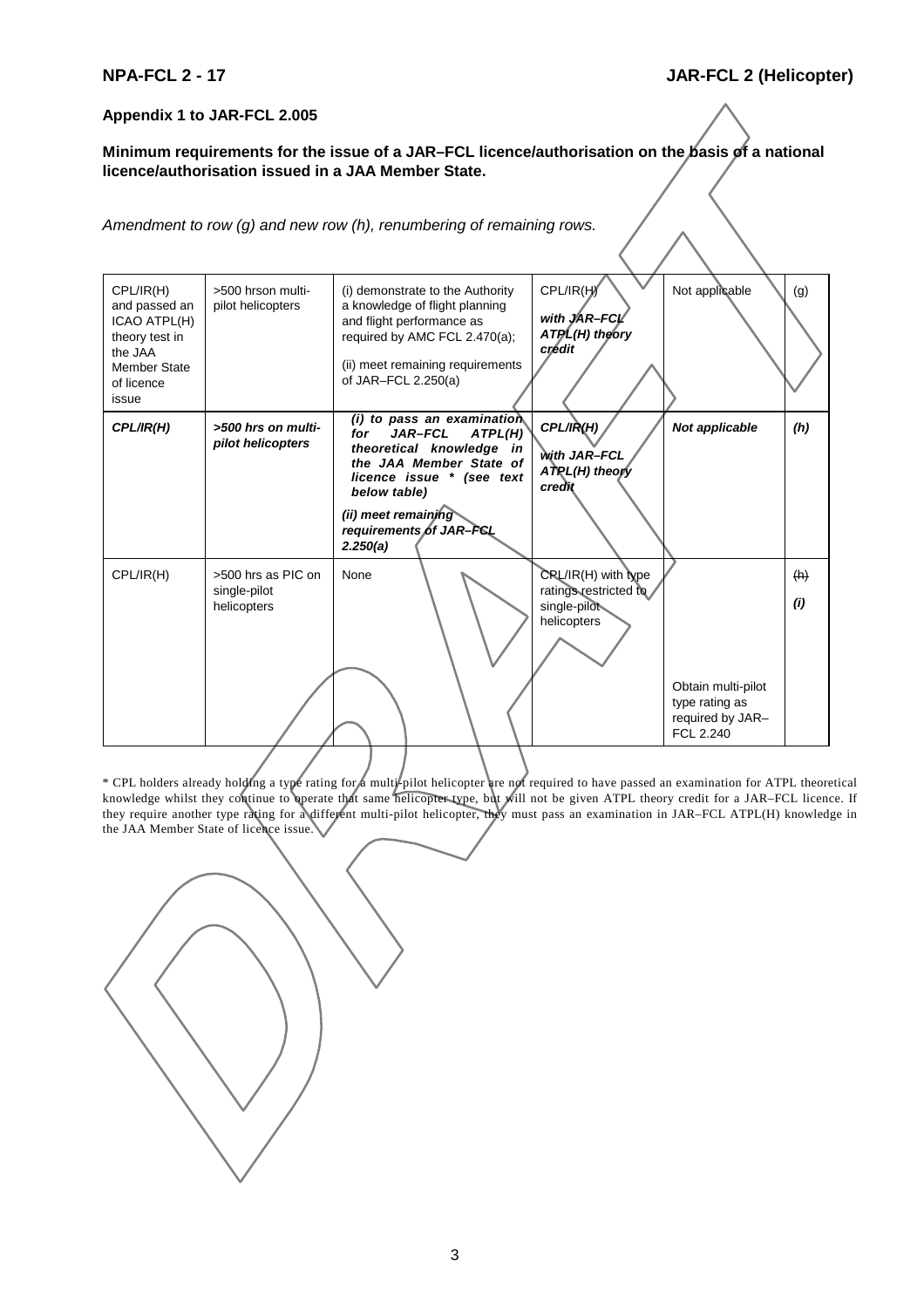**JAR–FCL 2.015**

**Acceptance of licences, ratings, authorisations, approvals or certificates**

*Adjustment to the paragraph*

*(d) When an Authority issues a licence which deviates from JAR-FCL, an endorsement shall be made on the licence, under item XIII.*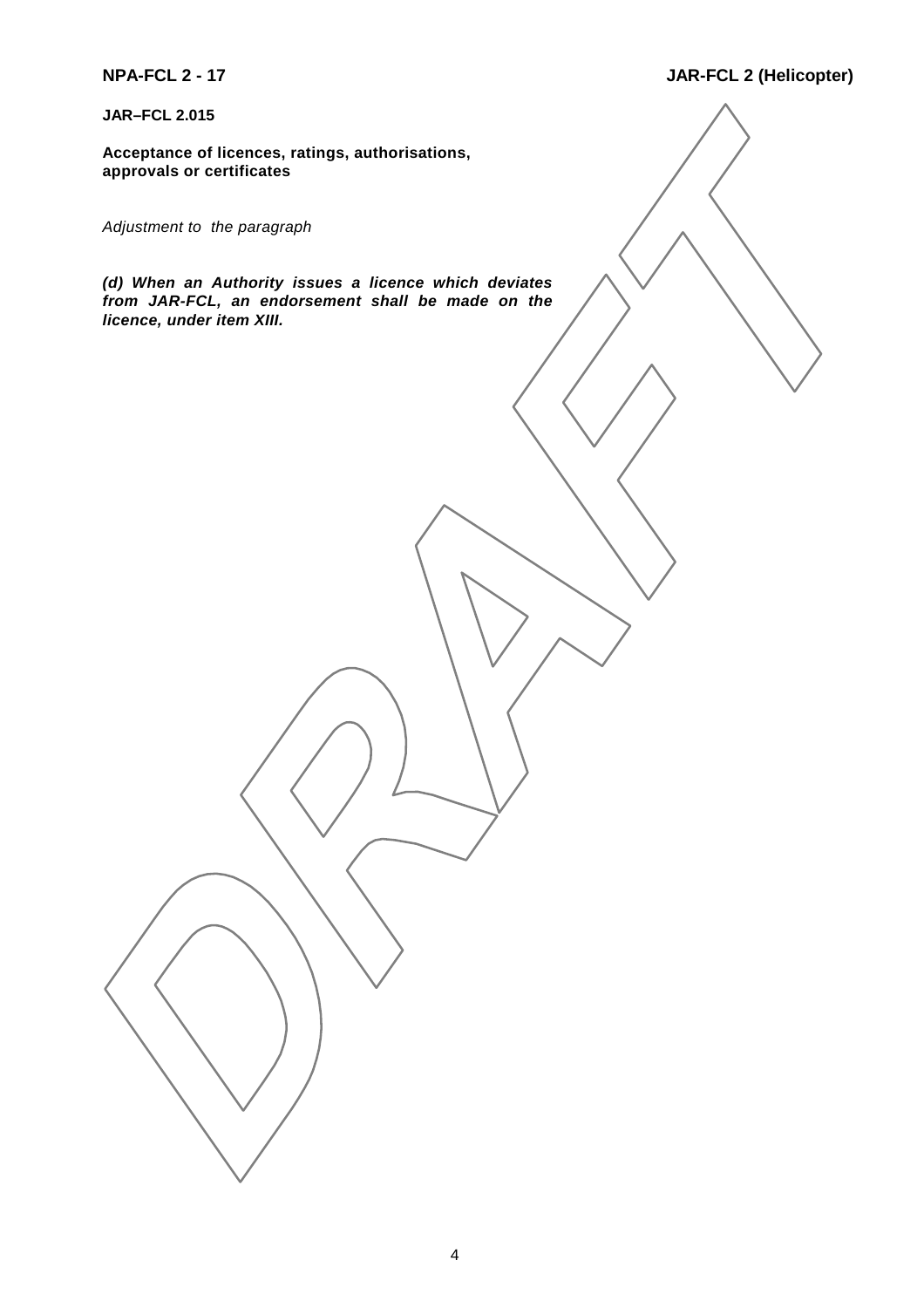**JAR-FCL 2.025**

**Validity of licenses and Ratings**

#### *New paragraph*

*(b) Issuing or revalidation/renewing a rating, the Authority may extend the validity period of the rating until the end of the month, which date remains the expiry date of the rating as long as the revalidation /renewal requirements are fulfilled.*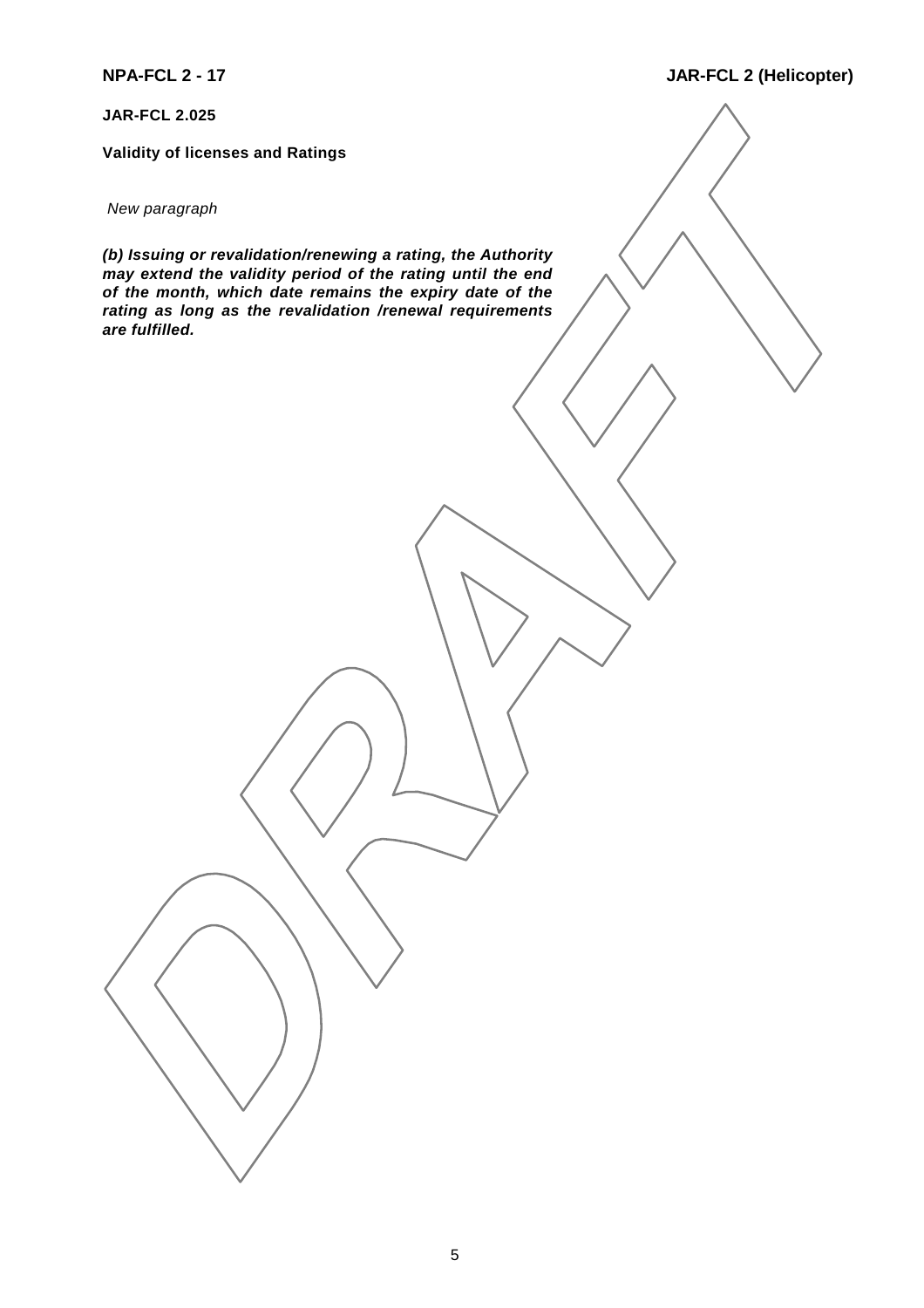### **JAR-FCL 2.055**

# **Training organisations and registered facilities**

#### *Proposal to delete paragraph (d)*

(d) Flying Training Organisations specialising in theoretical instruction located in the JAA Member States, will be granted approval by the Authority subject to complying with those parts of Appendix 1 of JAR-FCL 2.055 relevant to the specialised knowledge instruction they are providing.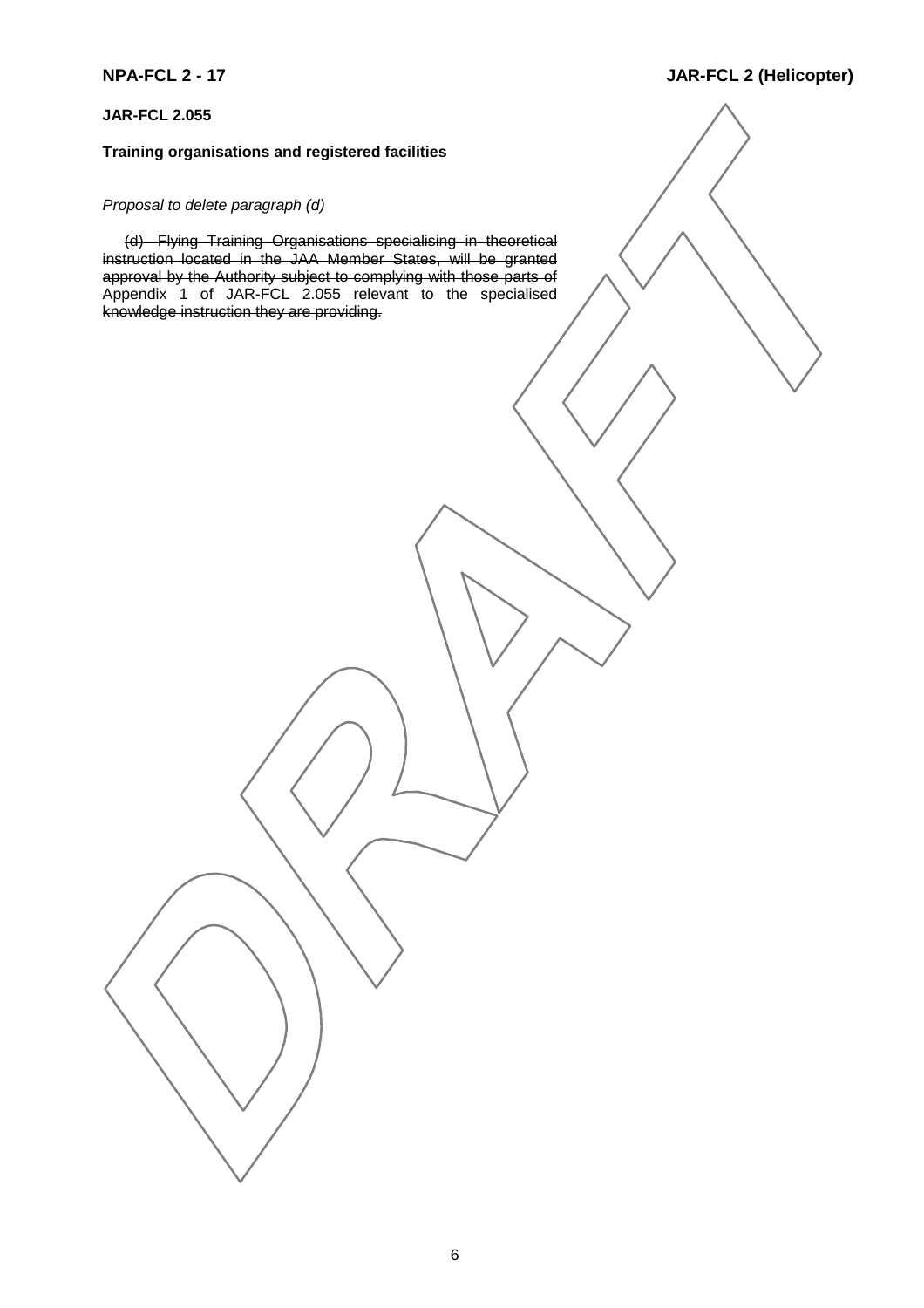#### **Appendix 1a to JAR–FCL 2.055**

#### **Flying Training Organisations for pilot licences and ratings**

#### *(IEM no.4 to JAR-FCL 2.055)*

*Amendments to paragraphs 1, 2, 11, 25 , 26 and a reference to new IEM no. 4 to JAR-FCL 2.055*

1 A Flying Training Organisation (FTO) is an organisation staffed, equipped and operated in a suitable environment offering flying training, and/or synthetic flight instruction and, if applicable, and/or theoretical knowledge instruction for specific training programmes.

2 A FTO wishing to offer approved training to meet JAR-FCL requirements shall obtain the approval of the Authority of a JAA Member State. No such approval will be granted by the Authority of the Member State unless:

- a) the Authority can enforce the JAR-FCL requirements, and
- b) the FTO meets all requirements of JAR-FCL.

This Appendix gives the requirements for the issue, revalidation and variation of the approval of an FTO. *A FTO need only meet the requirements relevant to the instruction it is providing.*

11 The FTO shall satisfy the Authority that an adequate number of qualified, competent staff are employed. For integrated courses, three persons on the staff shall be employed full time in the following positions:

Head of Training (HT) Chief Flying Instructor (CFI) Chief Ground Instructor (CGI)

For modular training courses, these positions may be combined and filled by one or two persons, full time or part time, depending upon the scope of training offered. At least one person on the staff must be full time. . *For FTOs conducting theoretical knowledge instruction only, the positions of HT and CGI may be combined and the nominated person need only meet the requirements set out in paragraph 19 below***.**

TRAINING AND TESTING HELICOPTER(S)

25 An adequate number of training and testing helicopters appropriate to the courses of training and testing shall be provided. This number may be affected by the availability of STDs. Each helicopter shall be fitted with duplicated primary flight controls for use by the instructor and the student. Swing-over flight controls shall not be acceptable. The helicopter(s) shall include, as appropriate to the courses of training, helicopter(s) suitable for auto-rotation demonstration and helicopter(s) suitably equipped to simulate instrument meteorological conditions, and suitably **[**equipped for the instrument flight training and testing required. For light training and testing for IR(H), an adequate number of IFR certificated helicopters shall be available.**]**

26 Only helicopter(s) approved by the Authority for training purposes shall be used. *If the helicopter used* for the skill test is of a different type from the FS used for the visual training, the maximum credit shall *be limited to that allocated for the FNPT II/III in the relevant flight training programme.*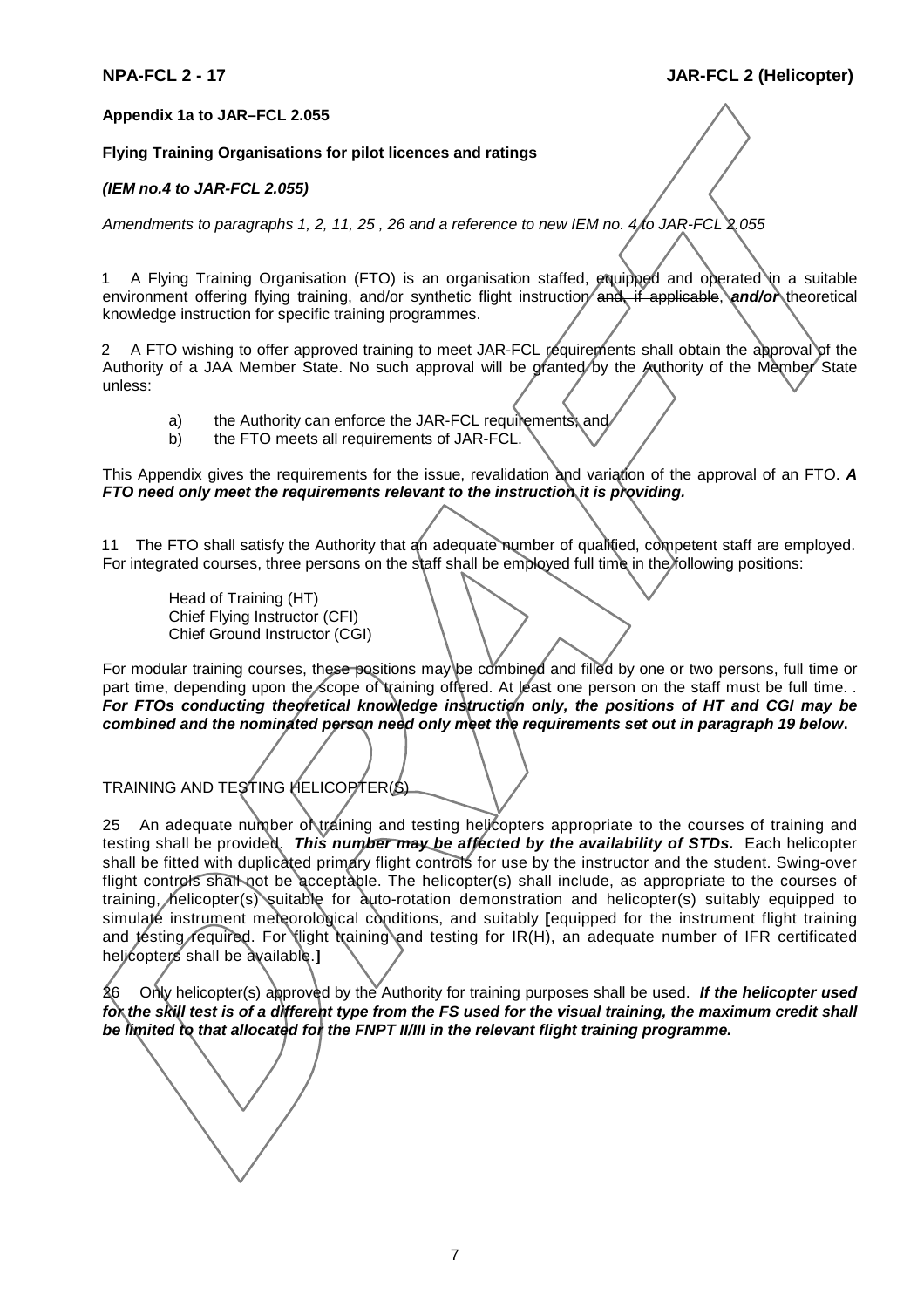# **Appendix 2 to JAR–FCL 2.055**

**Type Rating Training Organisations for the issue of type ratings only to pilot licence holders**

*Amendment to paragraph 24 :*

REQUIREMENTS FOR ENTRY TO TRAINING

**[**24**]** The TRTOs shall be responsible for ensuring that trainees meet at least the pre-requisite conditions for type rating training as set out in JAR–FCL 2.250 *or JAR-FCL 2.255, as applicable.*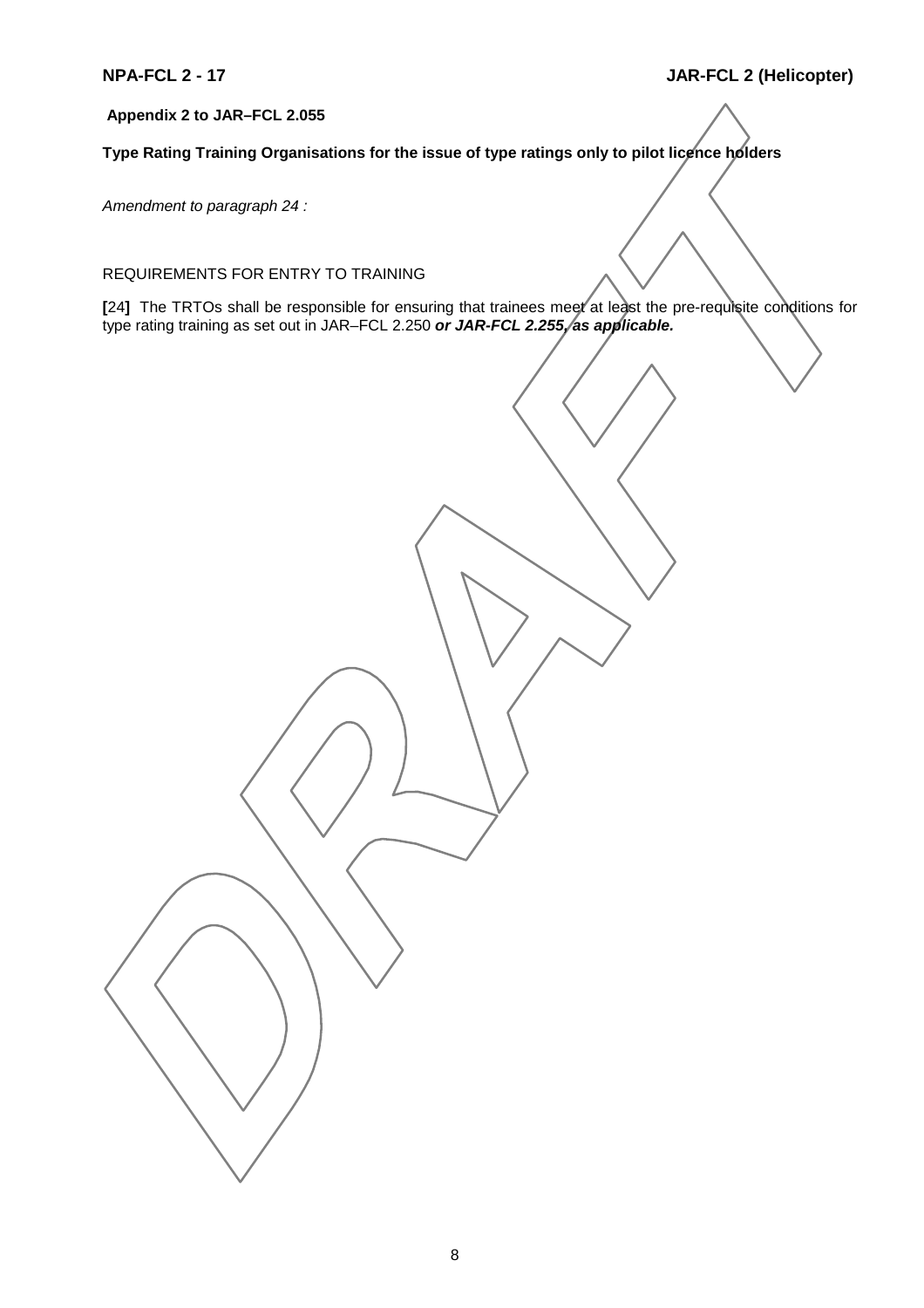*Appendix 3 to JAR–FCL 2.055 Approval of Modular Theoretical Knowledge Distance Learning Courses*

*(See Appendix 1 to JAR–FCL 2.160 & 2.165(a)(3)) (See Appendix 1 to JAR-FCL 2.205) (See Appendix 1 to JAR-FCL 2.285) (See ACJ FCL 2.160 & 2.165(a)(3), 2.205 & 2.285)*

*New Appendix*

#### *TRAINING ORGANISATION*

*1. Classroom accommodation shall be available either at the principal place of registration of the training organisation or, subject to the approval of the Authority, within a suitable facility elsewhere. In either case, both classrooms and all associated teaching facilities shall conform to the requirements for organisation approval. Before training commences, approval will be obtained from the Authority to conduct a modular course programme using distance learning.*

*2. The Head of Training or CGI of an FTO undertaking distance learning shall comply with the requirements of Appendix 1a to JAR-FCL 2.055. All theoretical knowledge instructors shall meet the requirements of JAR-FCL and have appropriate qualification or relevant experience which is satisfactory to the Authority.*

*3. FTOs delivering only theoretical knowledge training will be subject to the same approval and audit requirements as are applied to FTOs in accordance with Appendix 1a to JAR-FCL 2.055.*

*4. It is open to the approved FTO to provide some or all of these courses either on a full time attendance basis, or by distance learning. An element of classroom instruction shall be included in all* subjects of modular distance learning courses. The amount of actual classroom instruction shall *cover not less than 65 hours, or 10 working days, whichever is the greater.*

#### *INSTRUCTORS*

5. All instructors shall be fully conversant in the requirements of the distance learning *programme, including the quality assurance system. Their initial training shall take place at the principal place of registration; all subsequent training shall be to the same standard as for resident instructors. Wherever instructors are located, the Quality System shall provide a satisfactory means of monitoring individual performance and adhere to approved training programmes.*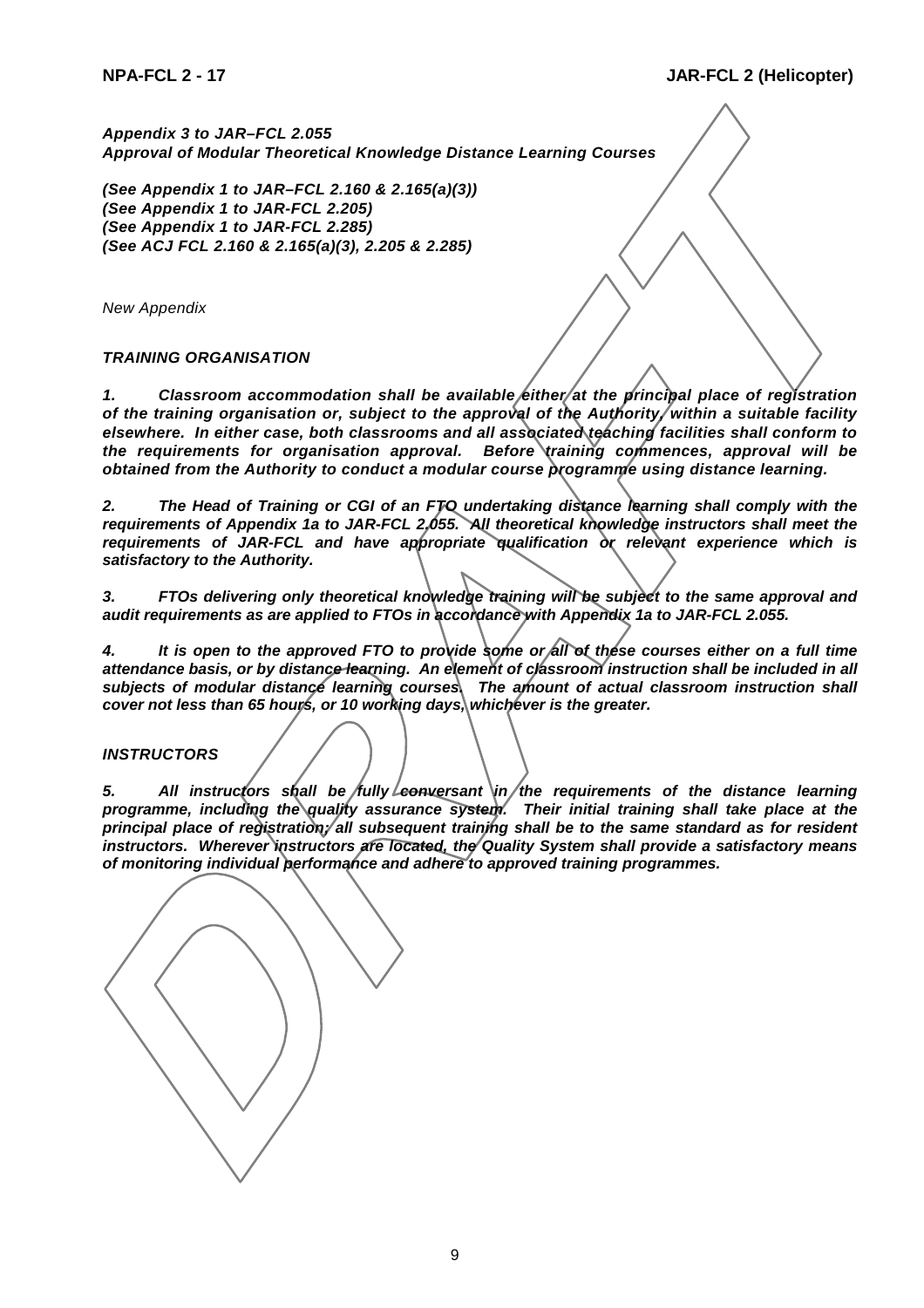**IEM No.3 to JAR-FCL 2.055**

**Flying Training Organisations for pilot licences and ratings See Appendix 1a and 2 to JAR-FCL 2.055** *See IEM no. 4 to JAR-FCL 2.055*

*New reference to IEM no. 4 to JAR-FCL 2.055*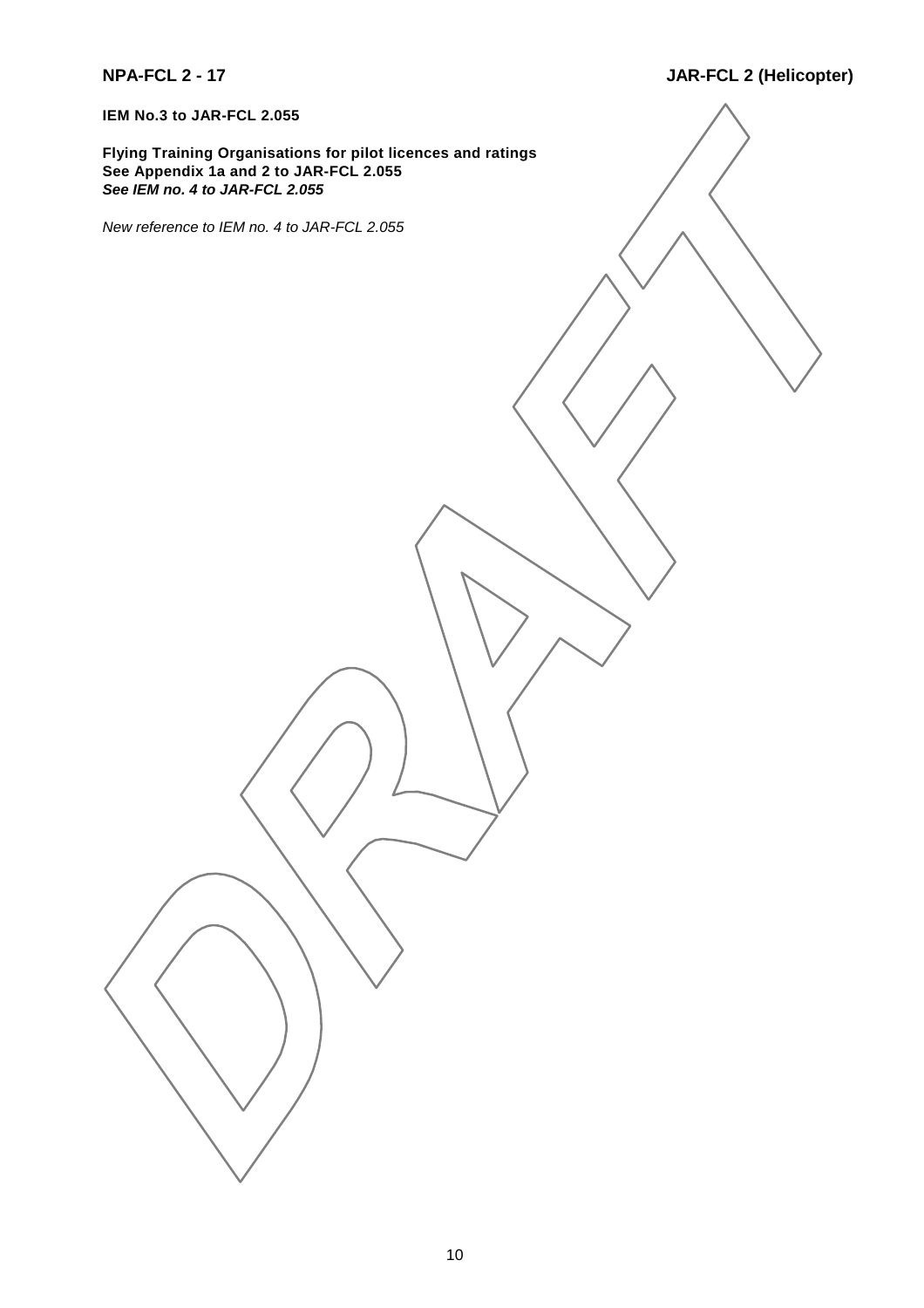#### *IEM no. 4 to JAR-FCL 2.055*

# *Overview of Synthetic Flight Training Credits in Helicopter Flying Training Courses*

*New IEM*

|                     |                         | <b>ATP(H) Integrated</b> |                |                                     | <b>STD Credit</b>                                    |
|---------------------|-------------------------|--------------------------|----------------|-------------------------------------|------------------------------------------------------|
|                     | <b>Dual</b>             | Solo                     | <b>SPIC</b>    | <b>Total</b>                        | <b>FS, FNPT I,W,III</b>                              |
| <b>Visual</b>       | 75 hrs                  | 15 hrs                   | 40 hrs         | 130 hrs                             | 30 hrs FS or                                         |
|                     |                         |                          |                |                                     | 20 hrs FNPT II, III                                  |
| <b>Instrument</b>   | $35$ hrs                |                          | 15 hrs         | <b>50 hrs</b>                       | 20 hrs FS,FNPT N, III or                             |
|                     |                         |                          |                |                                     | 10 hrs FNPT I                                        |
| <b>MCC</b>          | 15 hrs                  |                          |                | $15$ hrs                            | 15 hrs FS, FNPT, II, NI (MCC)                        |
| <b>Total</b>        | $125$ hrs               | 70 hrs                   |                | 195 hrs                             | 65 hrs FS or                                         |
|                     |                         |                          |                |                                     | 55 hrs FNPT II, III or                               |
|                     |                         |                          |                |                                     | ∕10 hrs∕ FNPT I                                      |
|                     |                         |                          |                |                                     |                                                      |
|                     |                         | <b>CPL(H)Integrated</b>  |                |                                     |                                                      |
|                     | <b>Dual</b>             | Solo                     | <b>SPIC</b>    | <b>Total</b>                        | FS, FNPT I,II,III                                    |
| <b>Visual</b>       | 90 hrs                  | 15 hrs                   | 20 hrs         | $\sqrt{125}$ hrs                    | <b>40 hrs FS or</b>                                  |
|                     |                         |                          |                |                                     | 30 hrs FNPT II, III                                  |
| <b>Instrument</b>   | 10 hrs                  | $\blacksquare$           |                | 10 hrs                              | 5 hrs FS, FNPT I, II, III                            |
| <b>Total</b>        | <b>100 hrs</b>          |                          |                | <b>135 hrs</b>                      | 45 hrs FS or                                         |
|                     |                         |                          |                |                                     | <b>३५hrs FNPT ॥, ॥। or</b>                           |
|                     |                         |                          |                |                                     | 5\prs/FNPT I                                         |
|                     |                         |                          |                |                                     |                                                      |
|                     |                         |                          |                |                                     |                                                      |
|                     |                         | <b>CPL(H) Modular</b>    |                |                                     |                                                      |
|                     | <b>Dual</b>             | Solo                     | <b>SPIC</b>    | $^\prime$ Total $_\curvearrowright$ | FS, FNPT I,II,III                                    |
| <b>Visual</b>       | 20 hrs                  |                          |                | $20$ hrs                            | 5 hrs FS, FNPT II, III                               |
| <b>Instrument</b>   | 10 hrs                  | $\blacksquare$           | $\overline{a}$ | $10$ hrs                            | 5 hrs FS, FNPT I, II, III                            |
| <b>Total</b>        | 30 hrs                  | $\overline{\phantom{a}}$ | $\blacksquare$ | $30$ hrs $*$                        | 10 hrs FS, FNPT II, III or                           |
|                     |                         |                          |                |                                     | 5 hrs FNPT I                                         |
|                     |                         |                          |                |                                     |                                                      |
|                     |                         | /IR(H) Modular           |                |                                     |                                                      |
|                     | <b>Dual</b>             | Solø                     | <b>SPIC</b>    | total                               | FS, FNPT I, II, III                                  |
| <b>Single</b>       | $35$ hrs                |                          | $15$ hrs       | /50 hrs                             | 25 hrs FS, FNPT II, III or                           |
| <b>Engine</b>       |                         |                          |                |                                     | 15 hrs FNPT I                                        |
|                     |                         |                          |                |                                     |                                                      |
| <b>Multi Engine</b> | 40 hrs                  |                          | 15 hrs         | <b>55 hrs</b>                       | 30 hrs FS, FNPT II, III or                           |
|                     |                         |                          |                |                                     | 20 hrs FNPT I                                        |
|                     |                         |                          |                |                                     |                                                      |
|                     |                         | MCC(H) Modular           |                |                                     |                                                      |
| <b>MCC</b>          | <b>Dual</b><br>$20$ hrs | Solo                     | <b>SPIC</b>    | <b>Total</b><br>20 hrs              | FS, FNPT I, II, III<br>20 hrs FS, FNPT, II, III(MCC) |

*Note : Credits in FNPT I means, credits in an aeroplane FNPT I or in an helicopter FNPT I or in an aeroplane.*

• *Before commencing a CPL(H) modular course an applicant shall :*

*a) be the holder of a PPL(H) issued in accordance with ICAO Annex 1; b) 155 hours flight time as a pilot in helicopters ,or 105 hours flight time as pilot in helicopters if holder of CPL(A) ,or 135 hours flight time as a pilot in helicopters if holder of PPL(A).*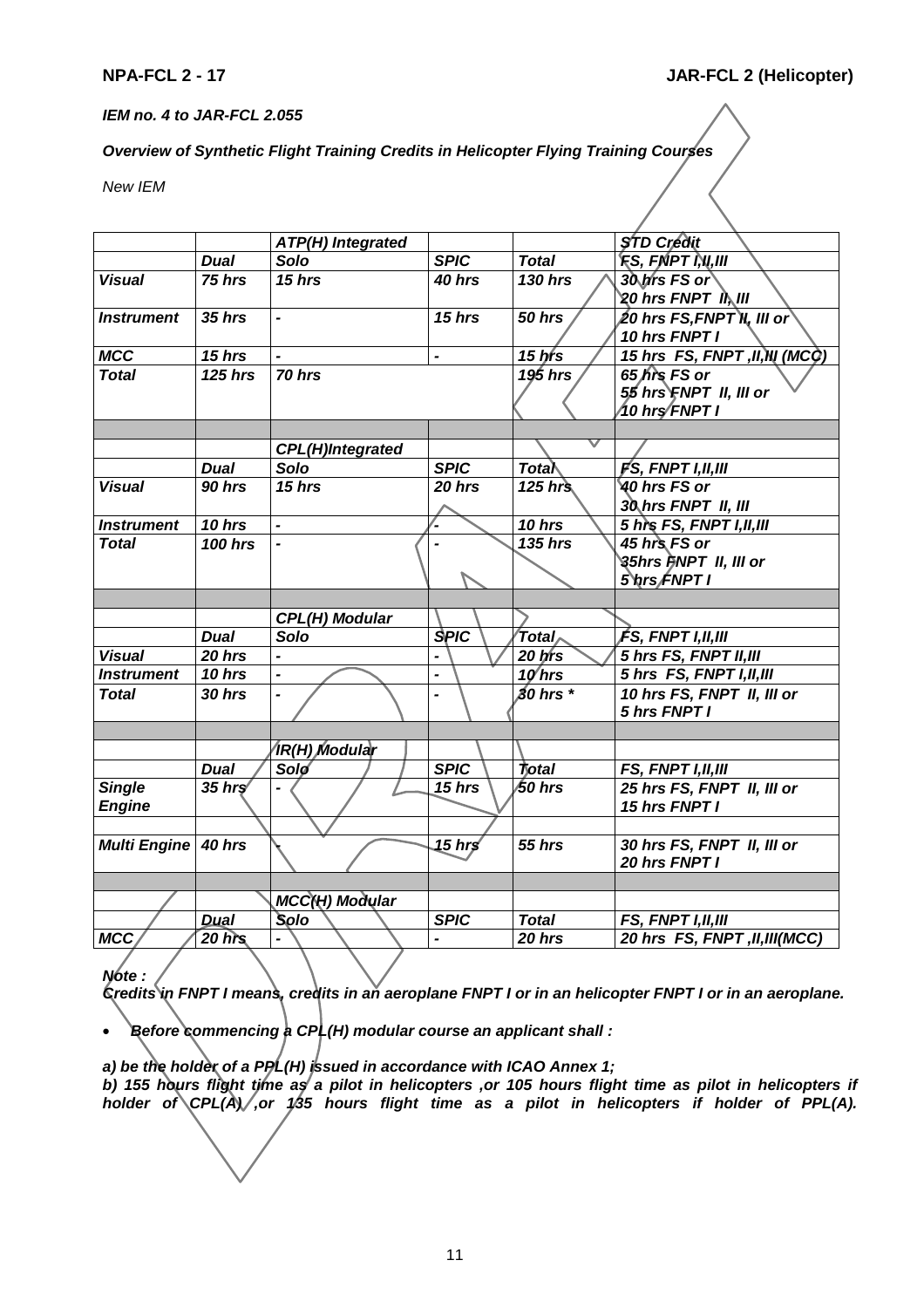**JAR-FCL 2.065**

#### **State of licence issue**

#### *New paragraph (b)*

*(b) In circumstances acceptable to the Authority of the State of licence issue, and where the requirements of paragraph (a) above are not completed under the authority of one JAA Member State, an agreement may be made with another JAA National Authority for the applicant for a licence to complete the required training and testing under the authority of that other State. Any such agreement shall allow for the theoretical knowledge training and examinations, medical examination and assessment and flight training and testing conducted in the other JAA Member State in accordance with JAR-FCL to be accepted by the State of licence issue.*

**NPA-FCL 2 - 17 JAR-FCL 2 (Helicopter)**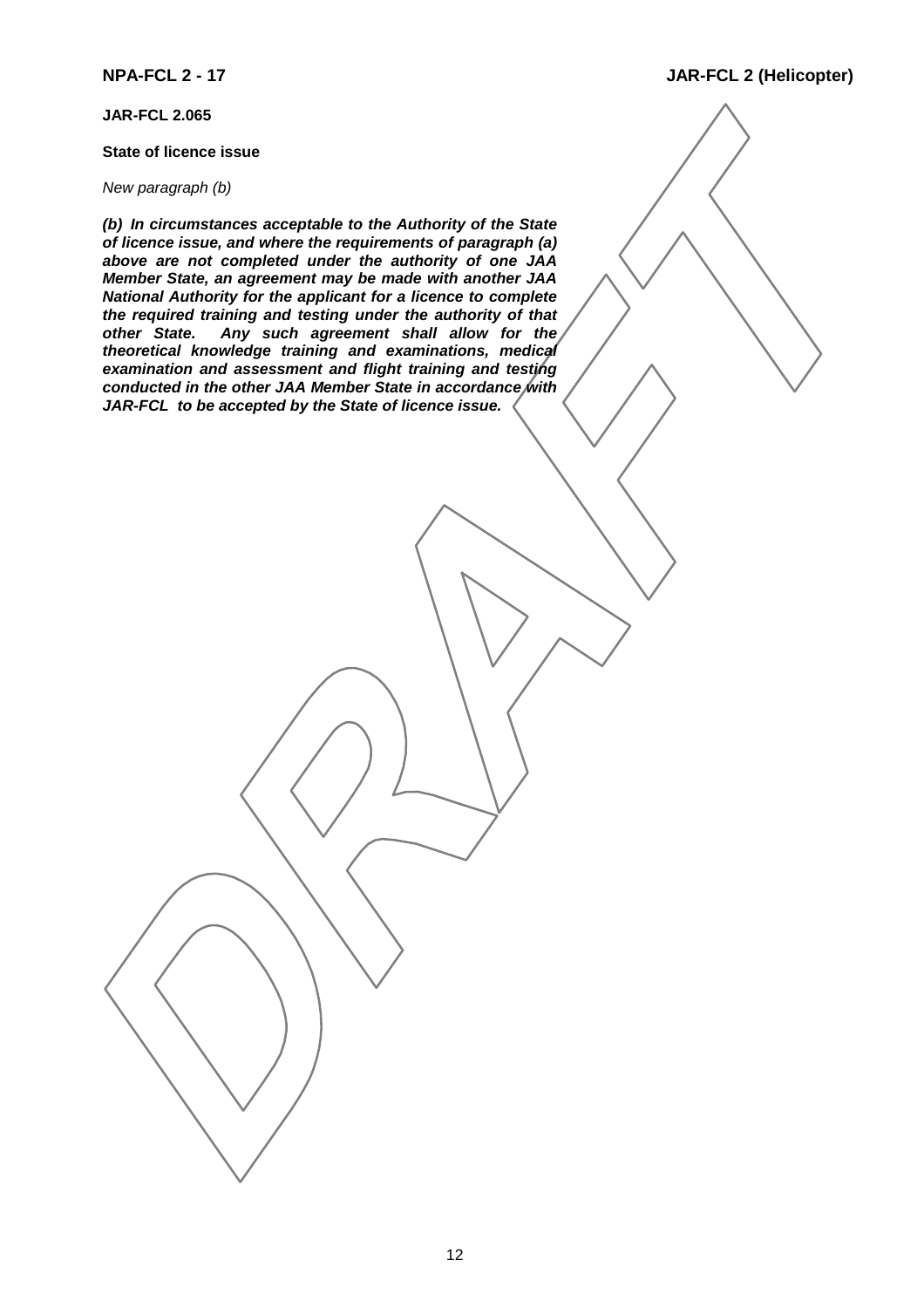**AMC FCL 2.125**

Syllabus of theoretical knowledge and flight instruction for the private pilot *l*icence (helicopter) – **PPL(H)**

*Amendment to Item COMMUNICATIONS*

#### **COMMUNICATIONS**

- 100 Radio telephony and communications
	- use of AIP and frequency selection
	- microphone technique
	- phonetic alphabet
	- station/aeroplane callsigns/abbreviations
	- transmission technique
	- use of standard words and phrases
	- listening out
	- required 'readback' instructions

*DEFINITIONS*

- *Meanings and significance of associated terms*
- *Air Traffic Services abbreviations*
- *Q-code groups commonly used in RTF air-ground communications*
- *Categories of messages*
- 101 Departure procedures
	- radio checks
	- taxi instructions**]**
	- holding on ground
	- departure clearance

# *GENERAL OPERATING PROCEDURES*

- *Transmission of letters*
- *Transmission of numbers (including level information)*
- *Transmission of time*
- *Transmission technique*
- *Standard words and phrases (relevant RTF phraseology included)*
- *Radiotelephony call signs for aeronautical stations including use of abbreviated call signs*
- *Radiotelephony call signs for aircraft including use of abbreviated call signs*
- *Transfer of communication*
- *Test procedures including readability scale*
- *Read back and acknowledgement requirements*
- *Radar procedural phraseology*

102 En-route procedures

- frequency changing
	- position, altitude/flight level reporting
- flight information service
- weather information
- weather reporting  $\,$
- procedures to obtain bearings, headings, position
- procedural phraseology
- height/range coverage
- *RELEVANT WEATHER INFORMATION TERMS (VFR)*
- *-Aerodrome weather*
- *-Weather broadcast*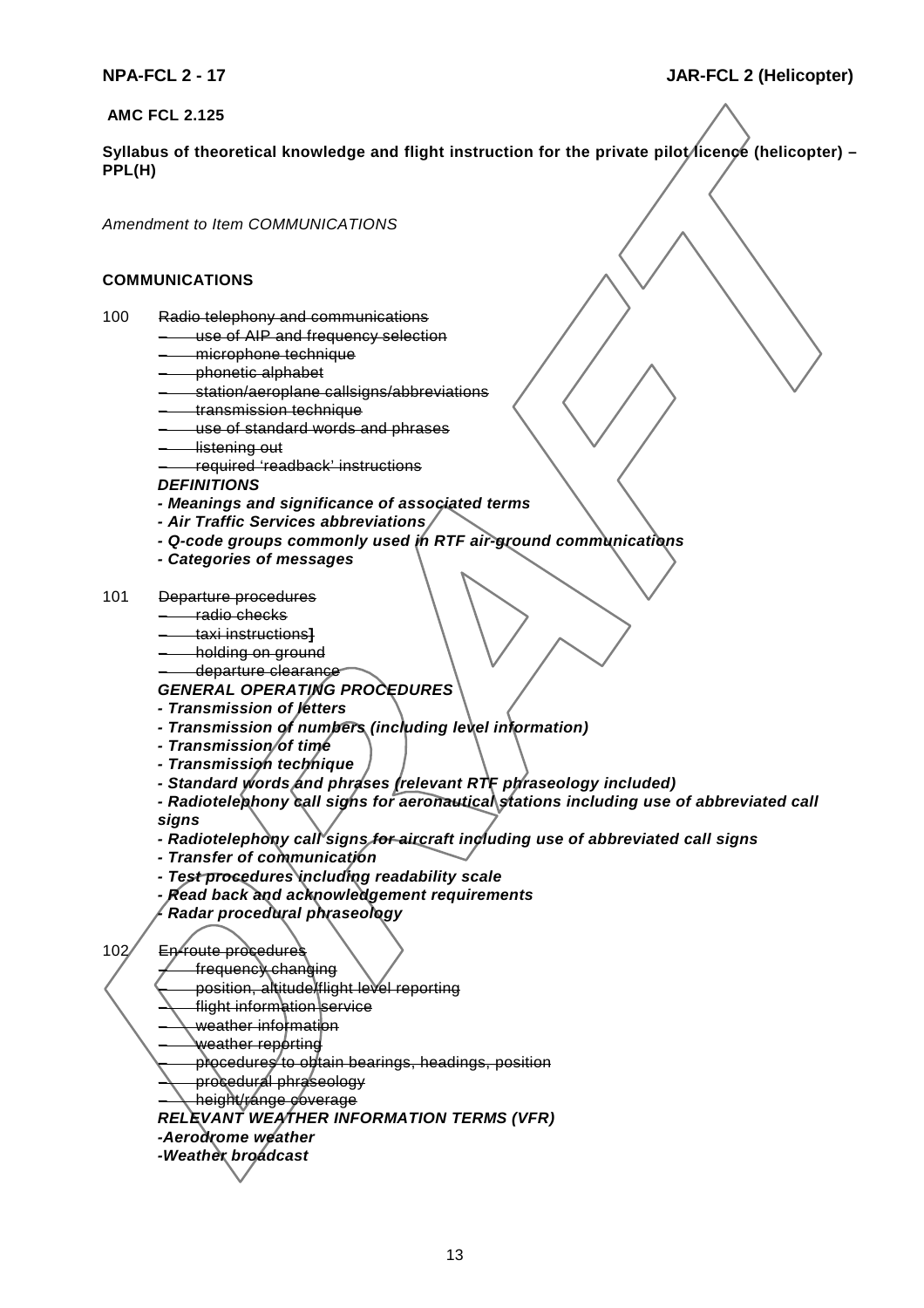| 103 | Arrival and traffic pattern procedures |
|-----|----------------------------------------|
|     | arrival clearance                      |
|     | calls and ATC instructions during the: |

– circuit

– approach and landing

#### – vacating runway *ACTION REQUIRED TO BE TAKEN IN CASE OF COMMUNICATION FAILURE*

104 Communications failure – Action to be taken

– alternate frequency

serviceability check, including microphone and headphones

in-flight procedures according to type of airspace

#### *DISTRESS AND URGENCY PROCEDURES*

*- Distress (definition – frequencies – watch of distress frequencies – distress signal – distress message)*

- *Urgency (definition frequencies urgency signal urgency message)*
- 105 Distress and urgency procedures
	- distress (Mayday), definition and when to use
	- frequencies to use
	- contents of Mayday message
	- $-$  urgency (Pan), definition and when to
	- frequencies to use
	- relay of messages
	- maintenance of silence when distress/urgency calls heard
	- cancellation of distress/urgency

*GENERAL PRINCIPLES OF VHF PROPAGATION AND ALLOCATION OF FREQUENCIES*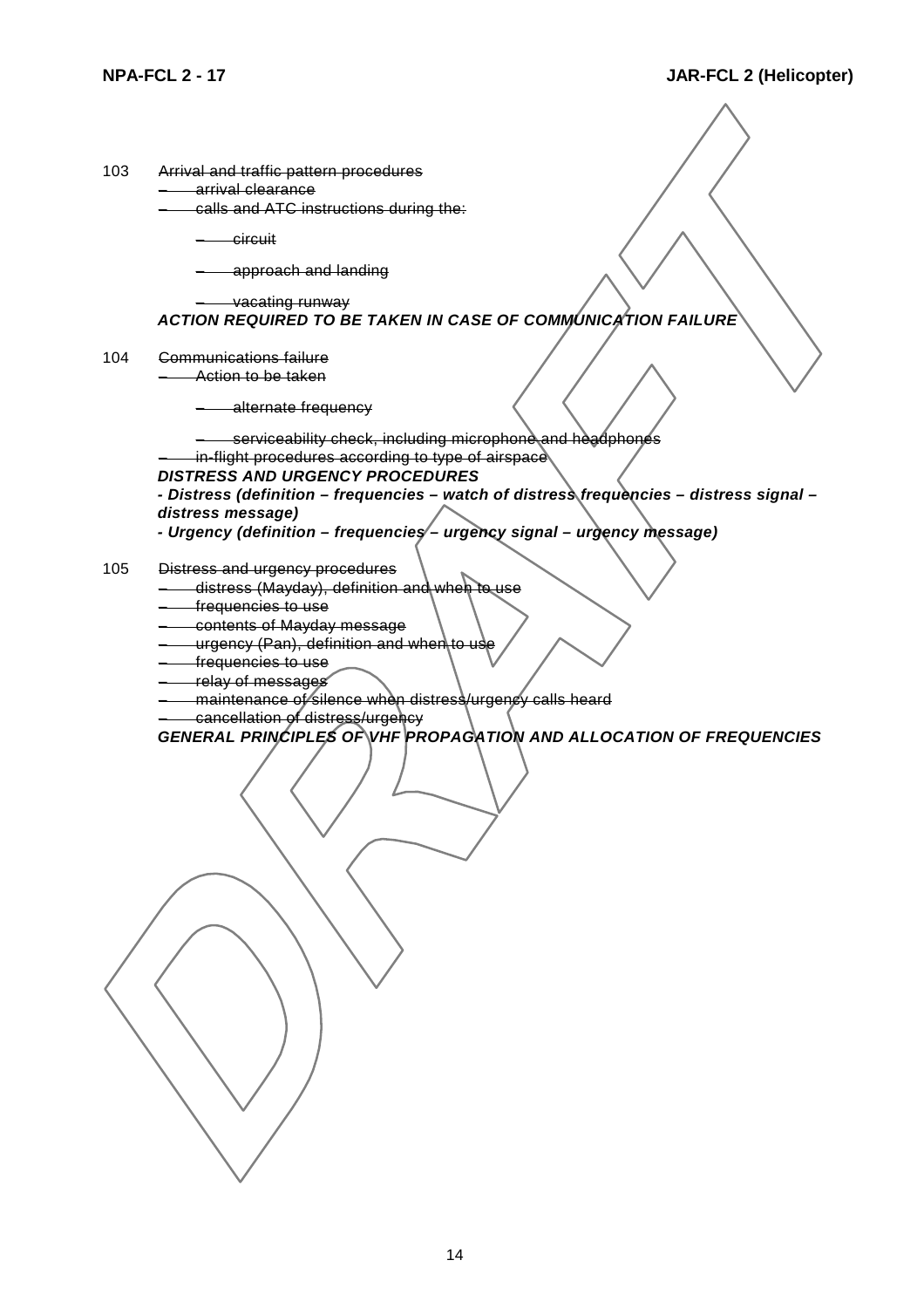### **JAR-FCL 2.160**

#### **Theoretical knowledge**

#### *Amendment to paragraph (a)*

(a) Course. An applicant for a CPL(H) shall have received theoretical knowledge instruction at an approved flying training organisation (FTO)<del>, or from an approved organisation specialising</del> i<del>n theoretical knowledge instruction</del>. The course should be combined with a flying training course as set out in JAR-FCL 2.165.

# **NPA-FCL 2 - 17 JAR-FCL 2 (Helicopter)**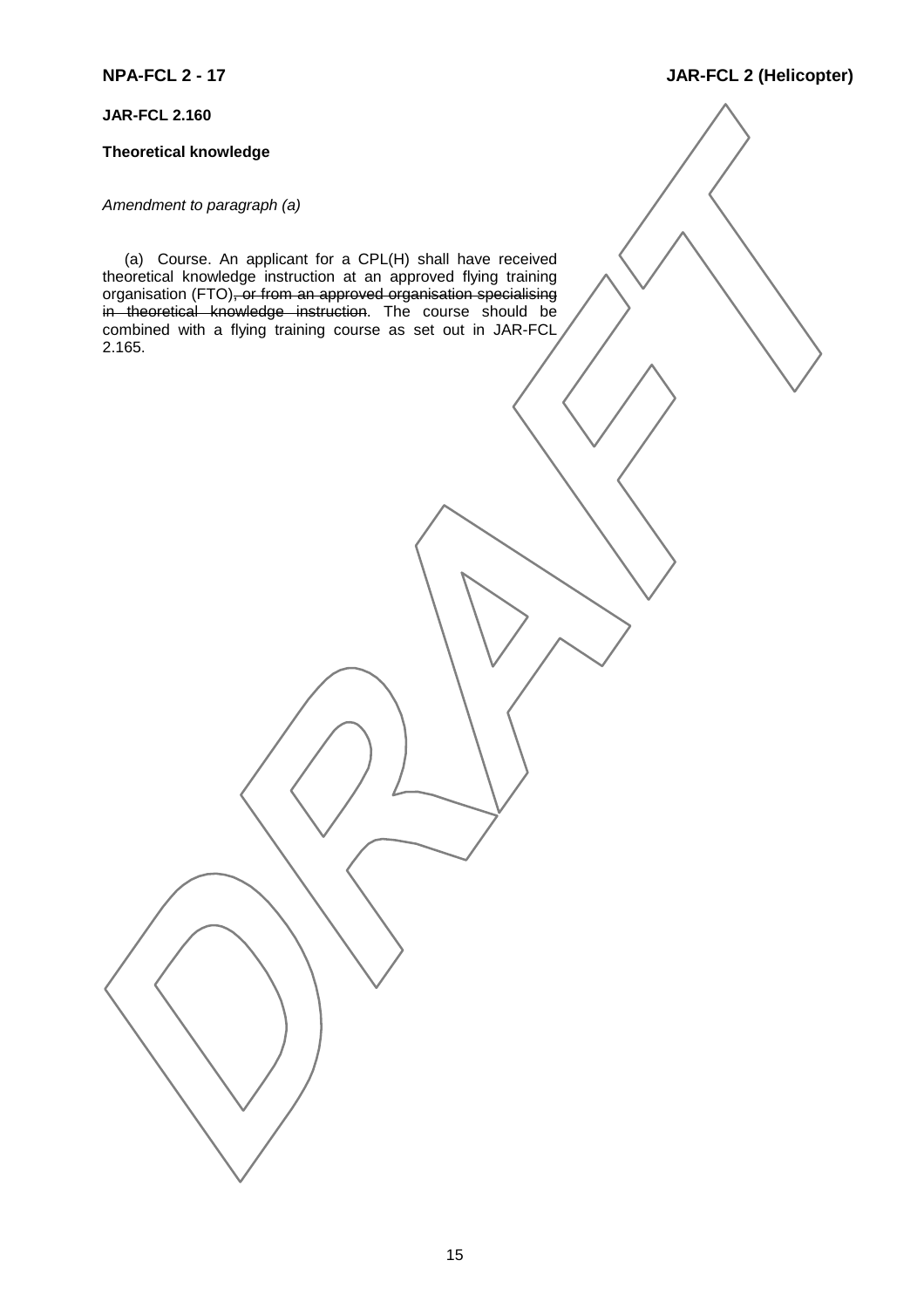# **Appendix 1 to JAR FCL 2.160 & 2.165(a)(1)**

#### **ATP(H) Integrated course .**

*Amendment to paragraph 13*

FLYING TRAINING

13 The flying training shall comprise a total of at least 195 hours, to include all progress test, of which up to 35 hours for the entire course may be instrument ground time. Within the total of 195 hours, applicants shall complete at least:

- (a) 95 *125* hours of dual instruction, of which up to 35 hours may be instrument ground time.
- (b) 400 **70** hours as pilot-in-command, including 34 hours VFR plus 1 hour night flight and 65 hours as student pilot-in-command (SPIC). *to include at least 14 hours solo day, 1 hour solo night and may include 55 hours as SPIC* .

SPIC time shall be credited as pilot-in-command time, unless the flight instructor had to influence or control any part of the flight. A ground de-briefing by the flight instructor does not affect the crediting as pilot-in-command time;

- (c) 50 hours of cross-country flight, at least 10 hours of cross country flight as student pilot-in-command including a VFR cross country flight totalling at least 185 km (100 NM) in the course of which landings at two different aerodromes from the aerodrome of departure shall be made;
- $\left\langle 4\right\rangle$  5 hours flight time including 5 solo circuits each to include a solo landing in helicopters shall be completed at night comprising 3 hours of dual instruction including at least 1 hour of cross-country navigation and 5 solo night circuits. Each circuit shall include a take-off and a landing;
- (e) 65 *50* hours of instrument time, comprising:
	- $(i)$  35 hours of instrument dual instruction; and
	- (ii) 15 hours as SPIC.
	- (iii) 15 hours multi-crew co-operation.
- *(f) 15 hours multi-crew co-operation*.
- *(g) Of the 125 hours of dual instruction up to :*
	- *(i) 75 hours visual instruction may include :*
		- *(1) 30 hours in a helicopter FS level C/D, or*
		- *(2) 20 hours in a helicopter FNPT II/III, or*
		- *(3) 20 hours in an aeroplane or TMG.*

*(ii) 35 hours instrument instruction may include :*

*(1) up to 20 hours in a helicopter FNPT II/III or FS, or (2) 10 hours in at least a helicopter FNPT I or aeroplane FNPT I or an aeroplane*

*(iii) 15 hours multi-crew co-operation, for which a helicopter FS or helicopter FNPT II/III(MCC) may be used.*

*If the helicopter used for the flying training is of a different type from the helicopter FS used for the visual training, the maximum credit shall be limited to that allocated for the helicopter FNPT II/III.*

See AMC-PCL 2.160 & 2.165(a)(1) for flight instruction syllabus.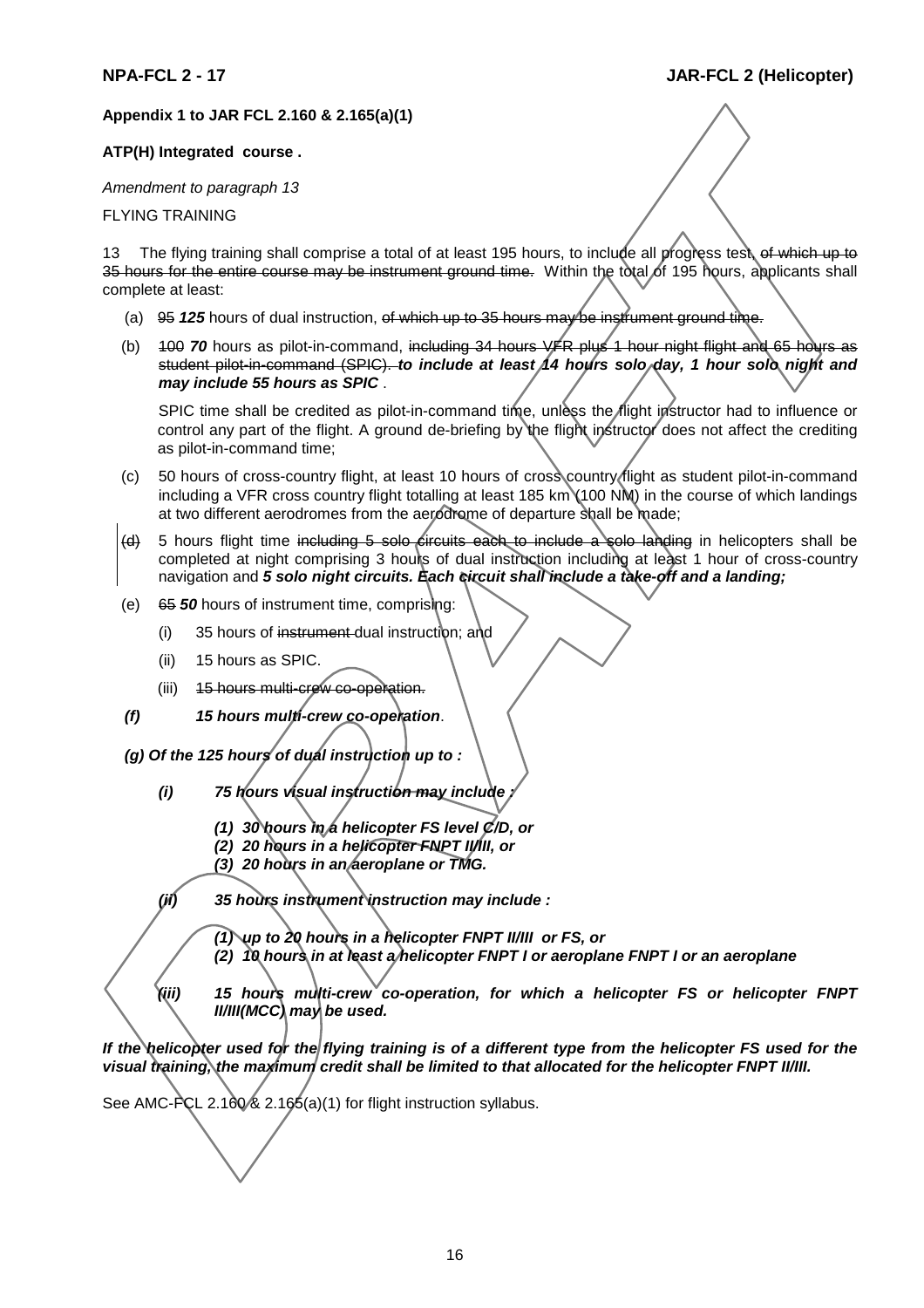#### **Appendix 1 to JAR FCL 2.160 & 2.165(a)(2)**

#### **CPL(H) Integrated course .**

*Amendments to paragraphs 12 (a), (e) and (f), and new paragraph (g).*

#### FLYING TRAINING

12 The flying training shall comprise a total of at least 135 hours, to include all progress tests. Within the 135 hours total, applicants shall complete at least:

(a) 100 hours of dual instruction of which up to 5 hours may be instrument ground time;

(b) 35 hours as pilot-in-command; *to include at least 14 hours* solo day, 1 hour solo night and may *include 20 hours as SPIC* .

*SPIC time shall be credited as pilot-in-command time, unless the flight instructor had to influence or control any part of the flight. A ground de-briefing by the flight instructor does not affect the crediting as pilot-in-command time;*

- (c) 10 hours dual cross-country flying;
- (d) 10 hours of cross-country flight as pilot-in-command including a VFR cross-country flight totalling at least 185km (100 NM) in the course of which full stop landings at two different aerodromes from the aerodrome of departure shall be made;
- (e) 5 hours flight time including  $5$  solo circuits each to include a solo landing in helicopters shall be completed at night comprising 3 hours of dual instruction including a Meast 1 hour of cross-country navigation and 5 solo take-offs and 5 full stop landings; and *solo night circuits. Each circuit shall include a take-off and a landing;*
- (f) 10 hours of instrument *dual* flight time instruction *time, including at least* of which up to 5 hours *in a helicopter.* may be instrument ground time in a FNPT for II or flight simulator.

*(g) Of the 100 hours of dual instruction up to :*

*(i) 90 hours visual instruction may include :*

- *(1) 40 hours in a helicopter FS level C/D, or*
- *(2) 30 hours in a helicopter FNPT II/III, or*
- *(3) 20 hours in an aeroplane or TMG.*

*(ii) 10 hours instrument instruction, which may include 5 hours in at least an aeroplane FNPT I or helicopter FNPT I or an aeroplane.*

*If the helicopter used for the flying training is of a different type from the FS used for the visual training, the maximum credit shall be limited to that allocated for the FNPT II/III.*

See AMC-FCL 2.160 & 2.165(a)(2) for flight instruction syllabus.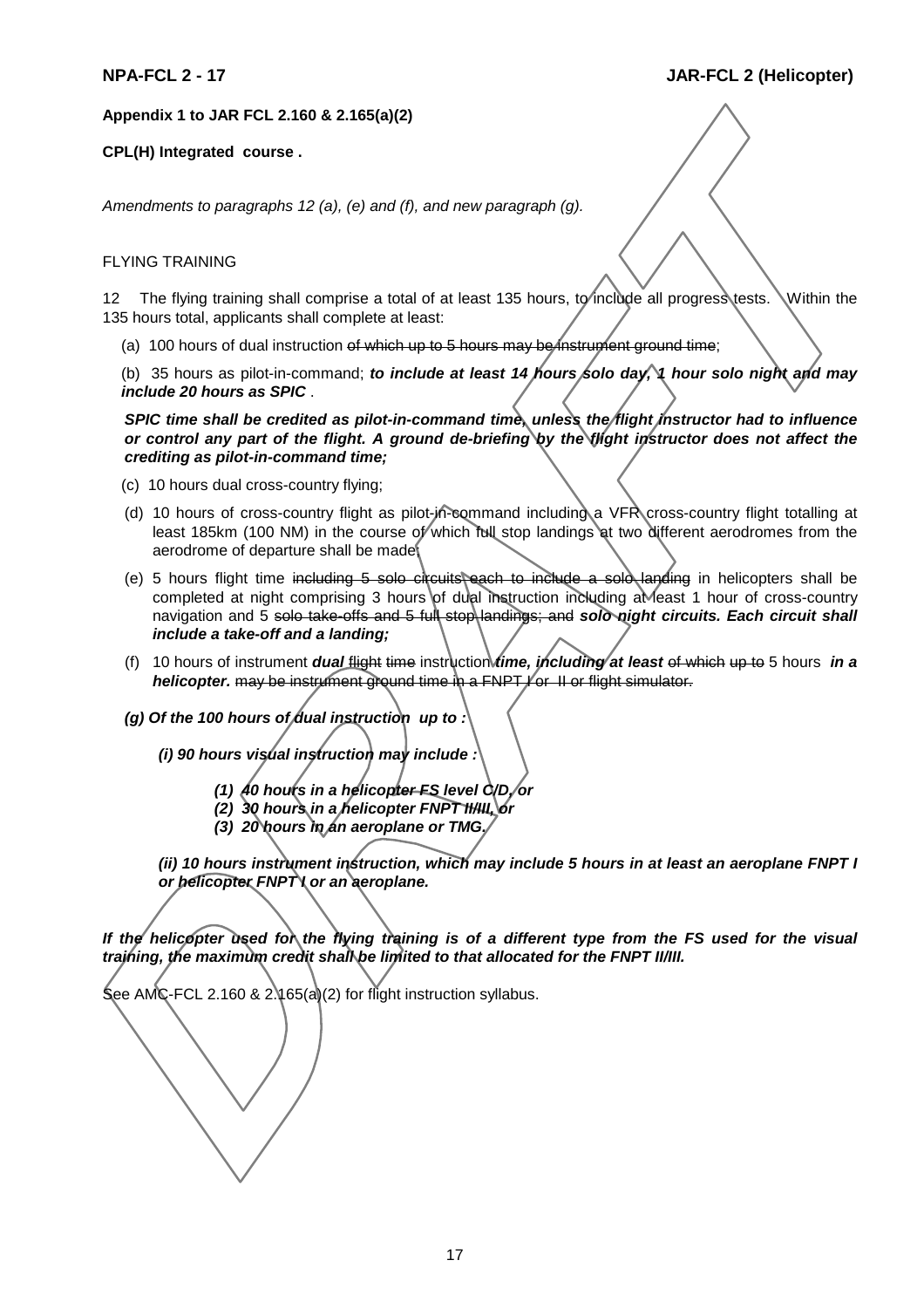### **Appendix 1 to JAR FCL 2.160 & 2.165 (a)(3)**

#### **CPL(H) Modular course.**

*Amendments to paragraphs 3, 10 (a), and new paragraphs (b), (c) and (d).*

3 An applicant wishing to undertake a modular CPL(H) course shall, under the supervision of the Head of Training of an approved flying training organisation (FTO), complete all the instructional stages in one continuous approved course of training as arranged by that FTO. The theoretical knowledge instruction may be given at an organisation approved to conduct courses of theoretical instruction, as set out in Appendix 1 to JAR-FCL 2.055 relevant to specialised theoretical knowledge instruction only *an approved FTO conducting theoretical knowledge instruction only*, in which case the Head of Training of that organisation shall supervise that part of the course.

#### FLYING TRAINING

10 (a) Applicants without an IR shall be given at least 30 hours dual flight instruction, including 10 hours of instrument instruction time of which up to 5 hours may be instrument ground time in a FNPT I or II or a FS (See AMC FCL 2.160 and 2.165(a)(3)).

*(b) Applicants holding a valid IR(H) shall be fully credited towards the instrument dual instruction time.*

- *(c) Applicants holding a valid IR(A) shall complete at least 5 hours of the instrument dual instruction time in a helicopter.*
- *(d) Of the 30 hours dual instruction time, up to :*

*(i) 20 hours visual instruction may include 5 hours in a helicopter FNPT II/III or FS, and (ii) 10 hours instrument instruction, which may include 5 hours in at least an aeroplane FNPT I or helicopter FNPT I or an aeroplane.*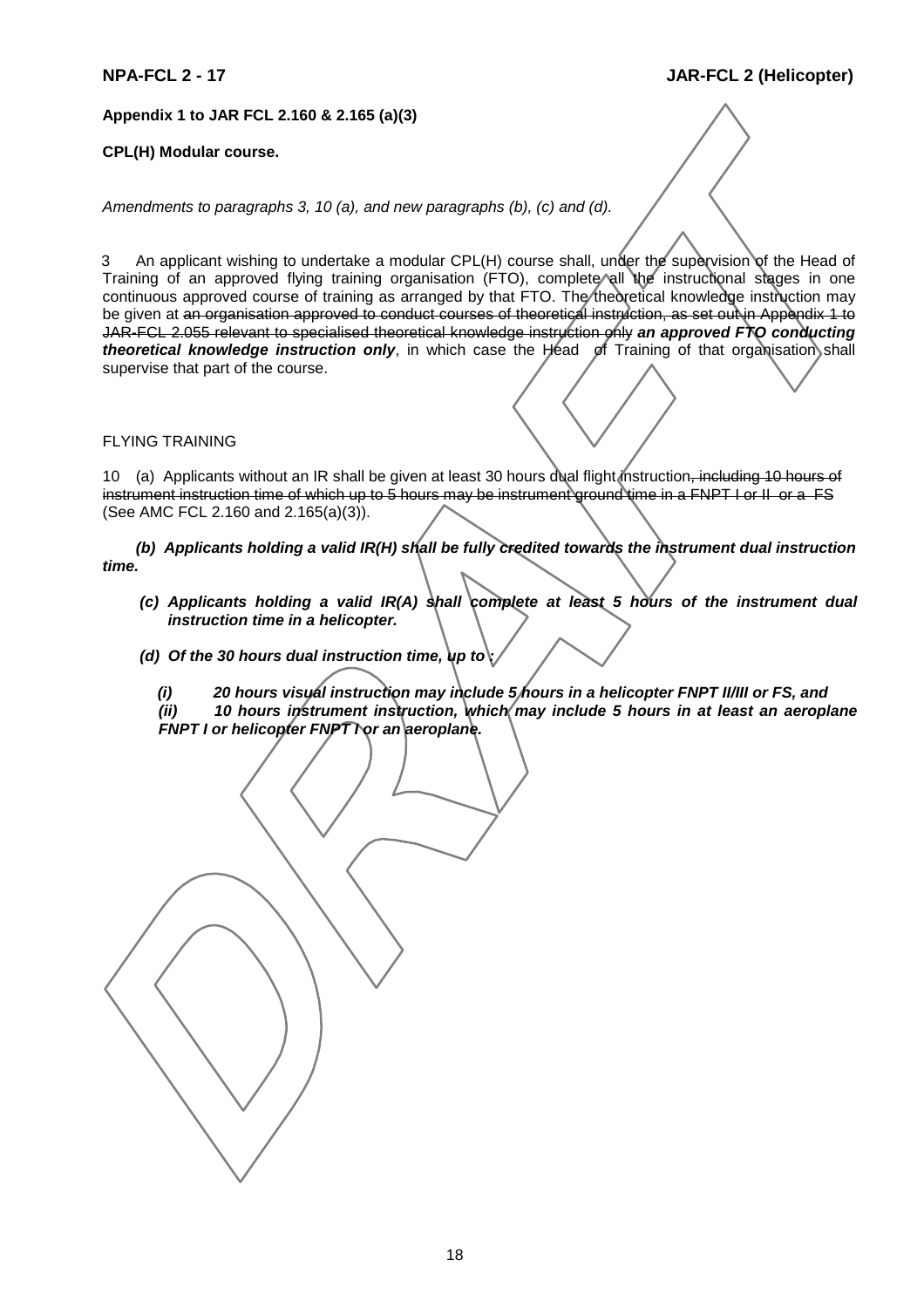**AMC FCL 2.160 & 2.165(a)(1)**

#### **ATP(H) Integrated course .**

*Amendments to Phase 2*

#### **Phase 2**

2 Flight exercises until general handling and day VFR navigation progress and basic instrument flying progress check conducted by a flight instructor not connected with the applicants training. This part *phase* comprises a total flight time of not less than 123 *118* hours including 38 *63* hours of dual flight instruction, 35 *15* hours of solo flight and 50 *40* hours flown as student pilot-in-command. The instruction and testing contain the following:

a. sideways and backwards flight, turns on the spot;

b. incipient vortex ring recovery;

c. advanced/touchdown autorotations, simulated engine-off landings, practice forced landings. Simulated equipment malfunctions and emergency procedures relating to malfunctions of engines, controls, electrical and hydraulic circuits;

d. steep turns;

e. transitions, quick stops, out of wind manoeuvres, sloping ground landings and take-offs;

f. limited power and confined area operations including low level operations to and from unprepared sites;

g. 40 hours flight by sole reference to basic flight instruments including completion of a 180° turn and recovery from unusual attitudes to simulate inadvertent entry into cloud;

h. cross-country flying including 10 hours SPIC by external visual reference, dead reckoning and radio navigation aids, diversion procedures;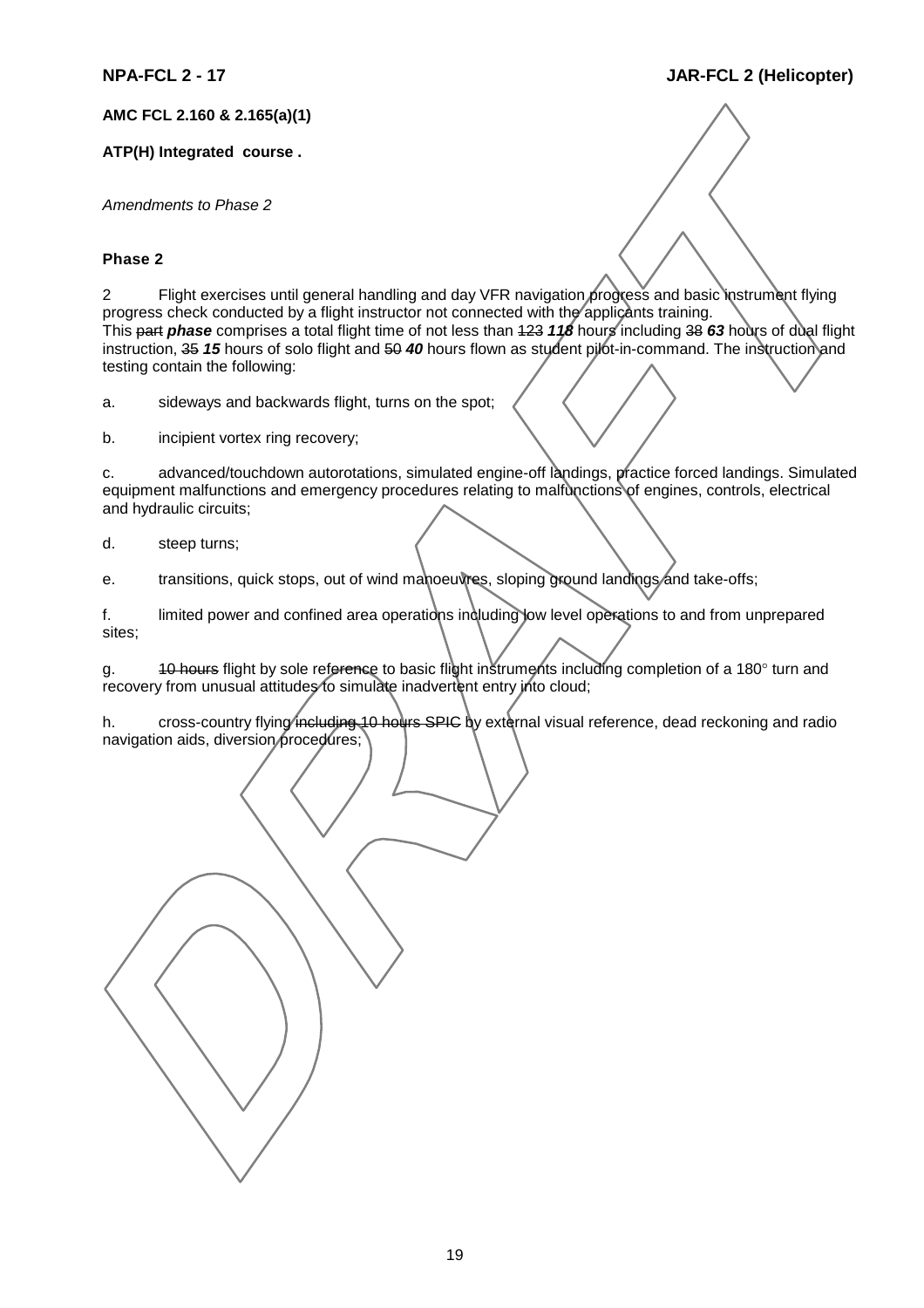**AMC FCL 2.160&2.165(a)(2)**

### **CPL(H) Integrated course .**

*Amendments to phase 2.*

### **Phase 2**

2 Flight exercises until general handling and day VFR navigation progress check conducted by a flight instructor not connected with the applicant's training, and basic instrument progress check. This part comprises a total flight time of not less than 123 hours including 88 hours of dual flight instruction a<del>nd 35</del> hours of solo flight*., 15 hours of solo flight and 20 hours flown as SPIC.* The instruction and testing contain the following: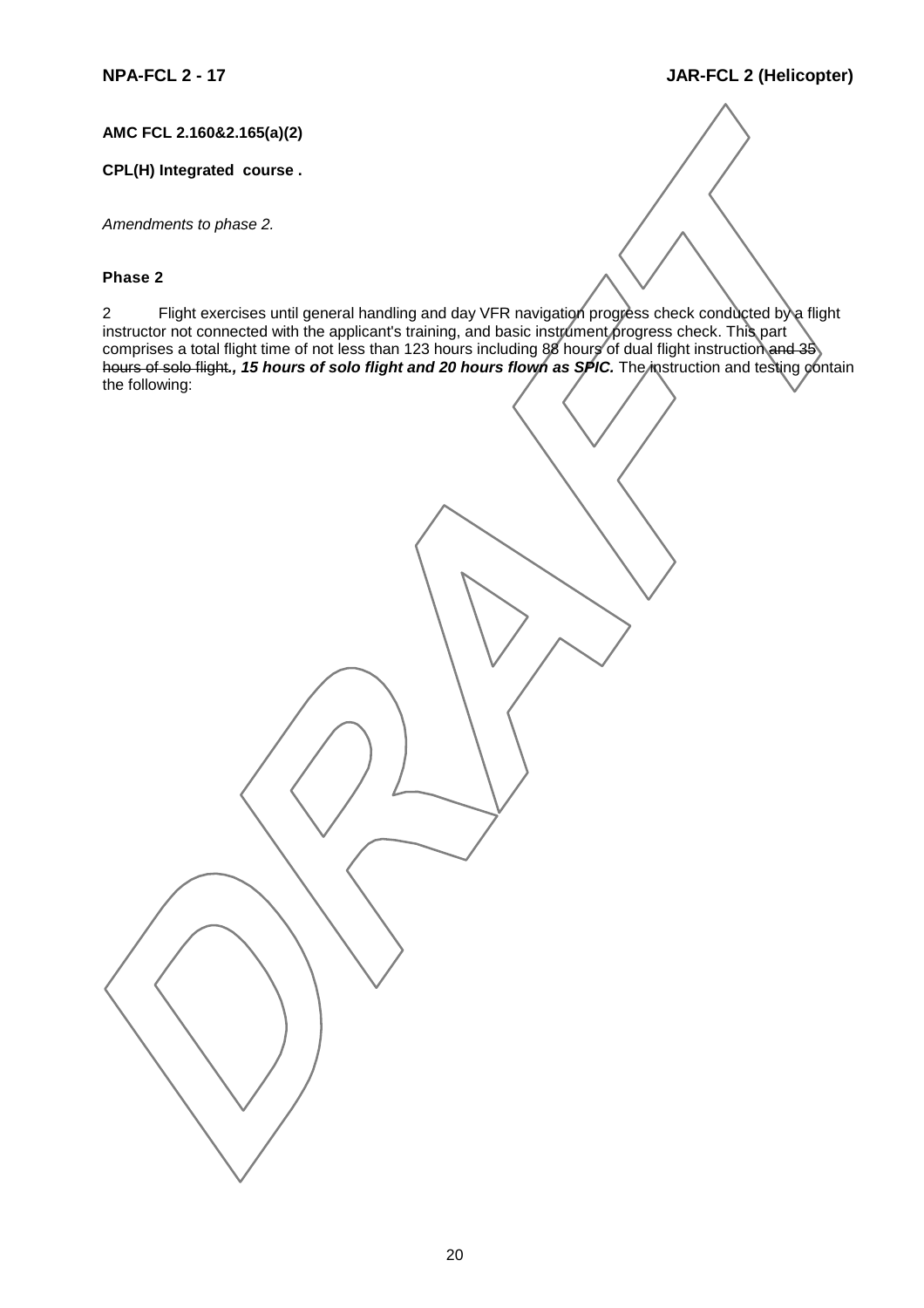#### **AMC FCL 2.160 & 2.165(a)(3)**

#### **CPL(H) Modular course .**

*Amendments to the visual flight phase.*

The flying instruction comprises the following items. The flight time allocated to each exercise is at the discretion of the flight instructor, provided at least 5 hours flight time is allocated to cross-country flying.

### **Visual flight**

#### *Within the total of dual flight instruction time, the applicant may have completed during the visual phase up to 5 hours in a helicopter FNPT II/III or FS.*

a. Pre-flight operations: mass and balance calculations, helicopter inspection and servicing.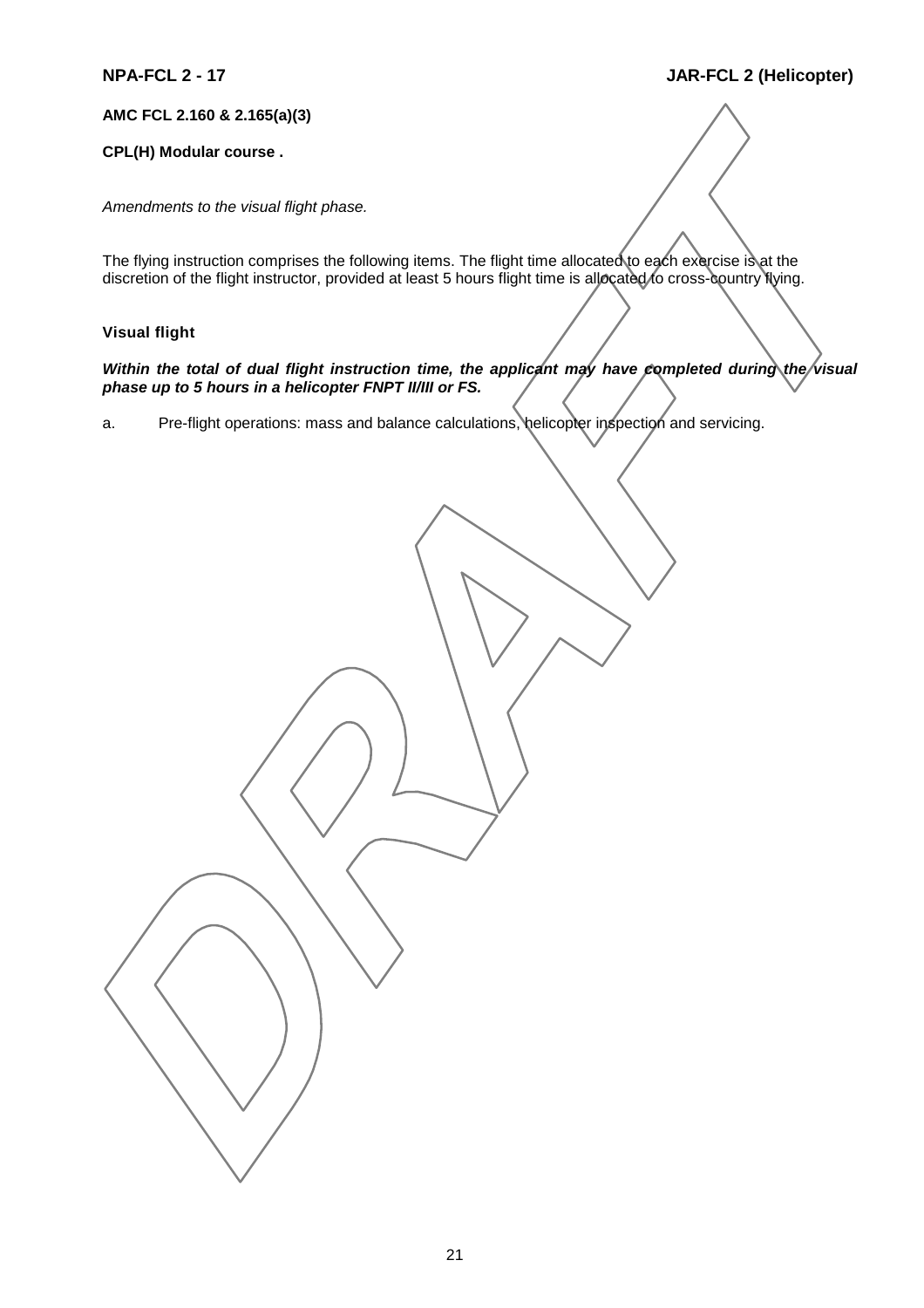*AMC FCL 2.160 & 2.165(a)(3), 2.205 & 2.285*

*Approval of Modular Theoretical Knowledge Distance Learning Courses*

*(See Appendix 3 to JAR-FCL 2.055) (See Appendix 1 to JAR–FCL 2.160 & 2.165(a)(3)) (See Appendix 1 to JAR-FCL 2.205) (See Appendix 1 to JAR-FCL 2.285)*

*New AMC*

*GENERAL*

*1. Modular theoretical knowledge training may be conducted to meet licensing requirements for the issue of a CPL, IR and ATPL. Approved distance learning courses may be offered as part of* modular theoretical knowledge training at the discretion of the Authority.

#### *TRAINING ORGANISATION*

*2. A variety of methods are open to FTOs to present course material. It is, however, necessary for FTOs to maintain comprehensive records in order to ensure that students make satisfactory academic progress and meet the time constraints laid down in JAR-FCL for the completion of modular courses.*

*3. The following are given as planning guidelines for FTOs developing the distance learning element of modular courses:*

*a. An assumption that a student will study for at least 15 hours per week.*

*b. An indication throughout the course material of what constitutes a week's study.*

*c. A recommended course structure and order of teaching acceptable to the Authority.*

*d. One progress test for each subject for every 15 hours of study, which should be submitted to the FTO for assessment. Additional self-assessed progress tests should be completed at intervals of 5 to 10 study hours.*

*e. Appropriate contact times throughout the course when a student can have access to an instructor by telephone, fax, e-mail or Internet.*

*f. Measurement criteria to determine whether a student has satisfactorily completed the appropriate elements of the course to a standard that, in the judgement of the Head of Training, or CGI, will enable them to be entered for the JAR-FCL theoretical examinations with a good prospect of success.*

*g. If the FTO provides the distance learning by help of I.T. solutions, for example the Internet, instructors should monitor student's progress by appropriate means at least every second working day.*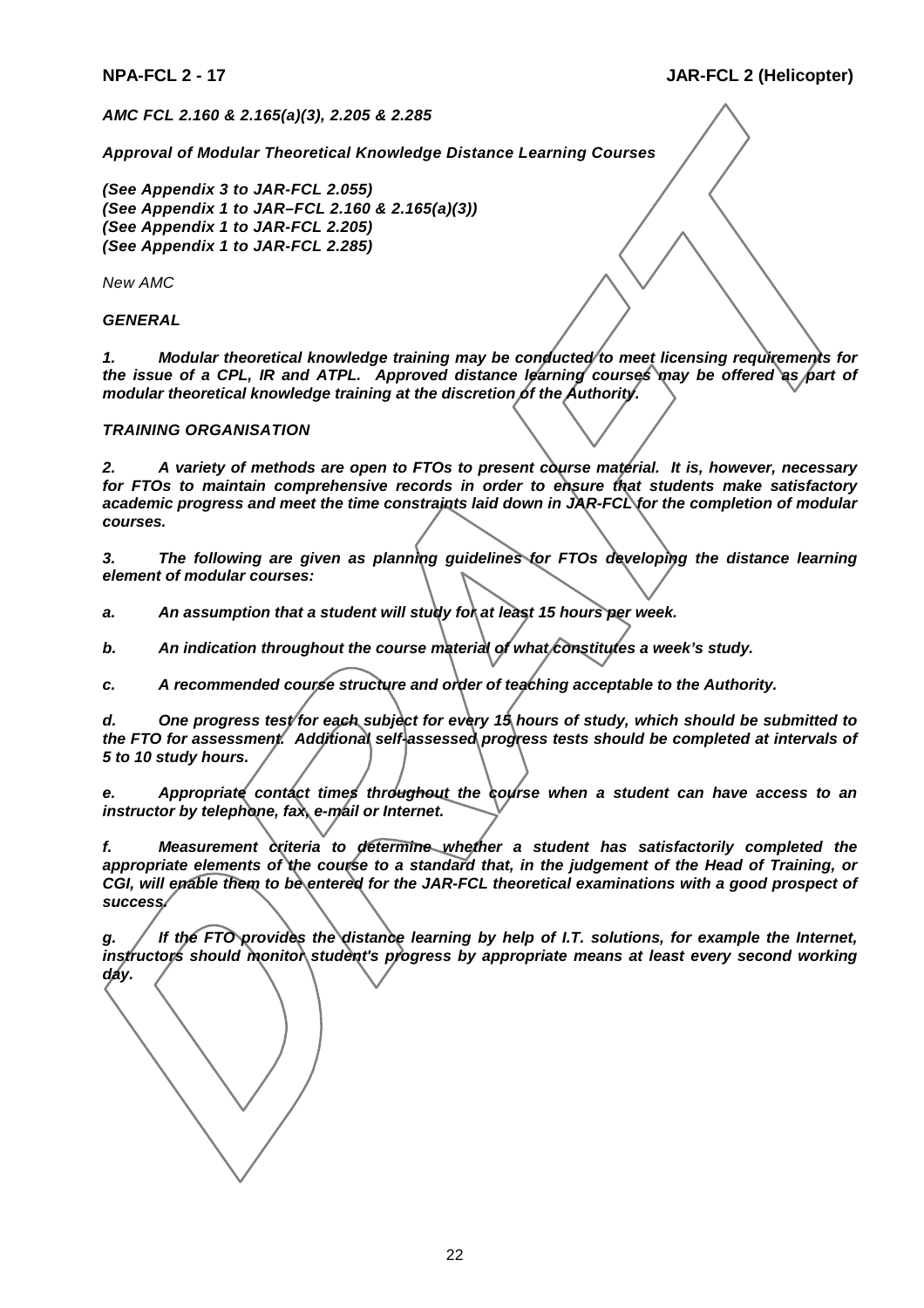### **JAR-FCL 2.195**

#### **Theoretical knowledge**

#### *Amendment to paragraph (a)*

(a) Course. An applicant for an IR(H) shall have received theoretical knowledge instruction on an approved course at an approved flying training organisation (FTO), or at an organisation approved to conduct courses of theoretical knowledge instruction as set out in Appendix 1 to JAR-FCL 2.055 relevant to theoretical knowledge instruction only. The course should, wherever possible, be combined with a flying training course.

# **NPA-FCL 2 - 17 JAR-FCL 2 (Helicopter)**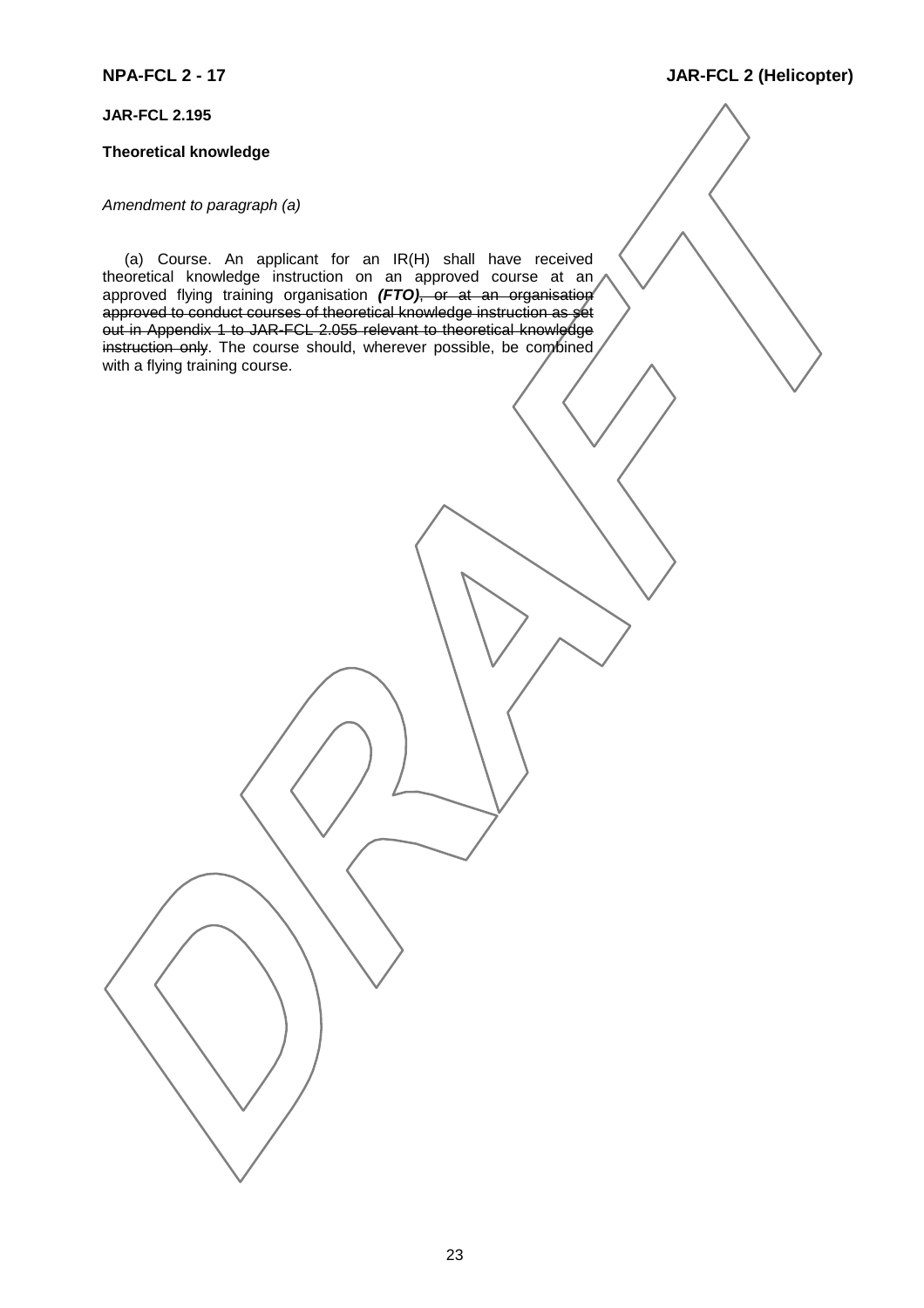#### **Appendix 1 to JAR-FCL 2.205**

#### **IR(H) - Modular flying training course**

*Amendment to paragraphs 2, 3, 9 and 10*

2 An applicant for a modular IR(H) course shall be the holder of a PPL $(H)$  or a CRL(H), either licence to include the privileges to fly by night, issued in accordance with ICAO Annex 11. *The Training Organisation shall ensure that the applicant has received sufficient type specific training as approved by the Authority prior to commencing the IR(H) course.*

3 An applicant wishing to undertake a modular IR(H) course shall be required, under the supervision of the Head of Training of an approved flying training organisation (FTO), to complete all the instructional stages in one continuous approved course of training as arranged by that FTO. The theoretical knowledge instruction may be given at an organisation specialising in theoretical knowledge instruction, as set out in Appendix 1 to JAR-FCL 2.055 relevant to specialised theoretical knowledge instruction only *an approved FTO conducting theoretical knowledge instruction only*, in which case the Head of Training of that organisation shall supervise that part of the course.

9 A single-engine IR(H) course shall comprise at least 50 hours instrument time under instruction of which *:* up to 15 hours may be instrument ground time in a FNPT I, or up to 25 hours in a flight simulator or FNPT II, if agreed by the Authority.

*a) up to 20 hours may be instrument ground time in a FNPT 1(H) or (A). These 20 hours instruction time in FNPT 1 (H) or (A) may be substituted by 20 hours instruction time for IR(H) in an aeroplane,approved for this course, or*

*b) up to 35 hours may be instrument ground time in a helicopter FNPT II / III or FS*

*The instrument flight instruction shall include at least 10 hours in an IFR-certificated helicopter*

10 A multi-engine IR(H) course shall comprise at least 55 hours instrument time under instruction of which *:* up to 20 hours may be instrument ground time in a FNPT I, or up to 30 hours in a flight simulator or FNPT II, if agreed by the Authority. The remaining instrument flight instruction shall include at least 15 hours in multiengine helicopters.

*a) up to 20 hours may be instrument ground time in a FNPT 1(H) or (A). These 20 hours instruction time in FNPT 1 (H) or (A) may be substituted by 20 hours instruction time for IR(H) in an aeroplane,approved for this course, or*

*b) up to 40 hours may be instrument ground time in a helicopter FNPT II / III or FS*

*The instrument flight instruction shall include at least 10 hours in an IFR-certificated multi-engine helicopters*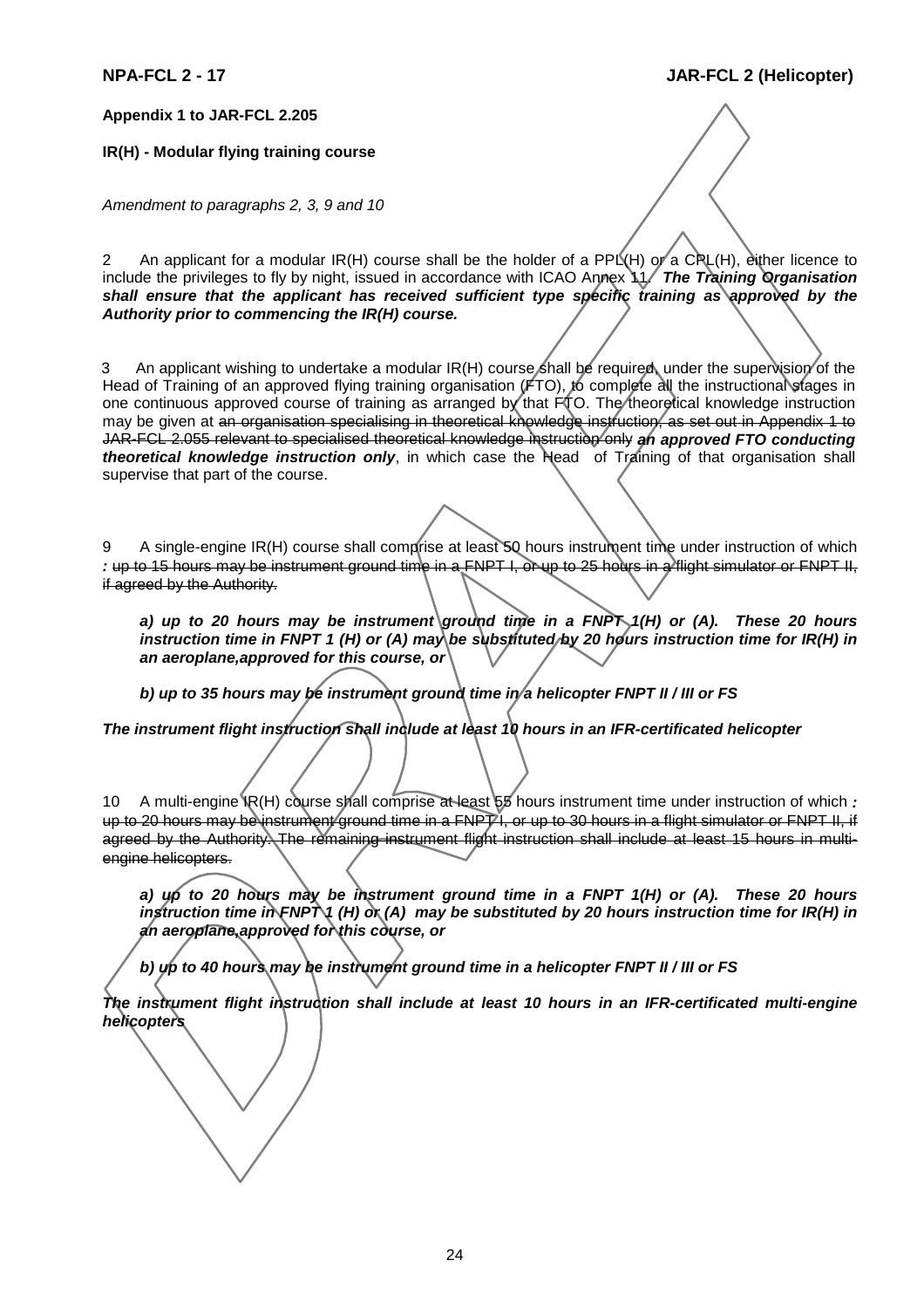## **JAR–FCL 2.210**

### **Skill**

# *Amendment to this paragraph*

*General.* An applicant for an IR(H) shall have demonstrated the ability to perform the procedures and manoeuvres as set out in Appendices 1 and 2 to JAR– FCL 2.210 with a degree of competency appropriate to the privileges granted to the holder of an IR(H). An applicant wishing to obtain a type rating for the helicopter used in skill test shall also meet the requirements of JAR–FCL 2.262 *2.240.*

### **NPA-FCL 2 - 17 JAR-FCL 2 (Helicopter)**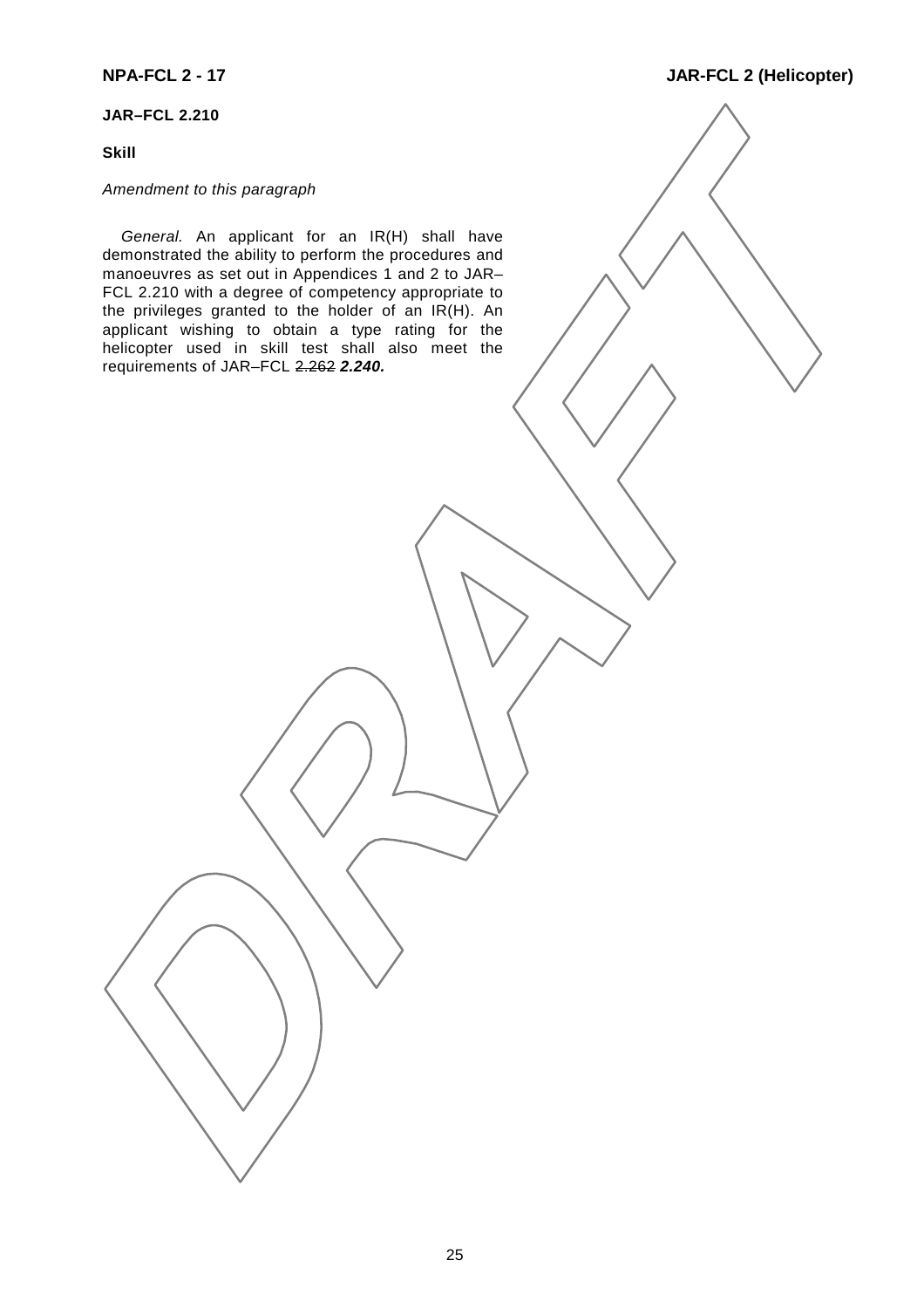$\langle$ 

**Appendix 1 to JAR-FCL 2.220**

# **List of type of helicopter**

*Some amendments to the helicopter type rating list.*

| 1<br><b>Manufacturer</b> | $\overline{2}$<br>Helicopter                                                                                    | $\mathbf{3}$ | 4<br>$\cal L$ icence endorsement |
|--------------------------|-----------------------------------------------------------------------------------------------------------------|--------------|----------------------------------|
| <b>Agusta-Bell</b>       | Agusta Bell 204                                                                                                 |              | Bell204/205/041-DUH-1D           |
|                          | Agusta Bell 205                                                                                                 | ⁄D           |                                  |
| - ME Turbine -           | Agusta Bell 212                                                                                                 |              | Bell212/412/412SP                |
|                          | Agusta Bell 412                                                                                                 | D            |                                  |
|                          | Agusta Bell 412 SP                                                                                              |              |                                  |
|                          |                                                                                                                 |              |                                  |
| 1<br><b>Manufacturer</b> | $\overline{\mathbf{2}}$<br>Helicopter                                                                           | $\mathbf 3$  | 4<br>Licence endorsement         |
| Eurocopter               |                                                                                                                 |              |                                  |
| - SE Turbine -           | AS 350 B<br>AS 350 B 1<br>$\angle$ AS 350 $\angle$ B 2<br>AS 350<br>AS 350 D 14<br>AS 350 D<br><b>AS 350 BA</b> | D            | AS350/350B3                      |
|                          | AS 350 B 3                                                                                                      | D            | AS350B3/EC130B4                  |
|                          | EC 130 $\beta$ 4                                                                                                |              |                                  |
|                          |                                                                                                                 |              |                                  |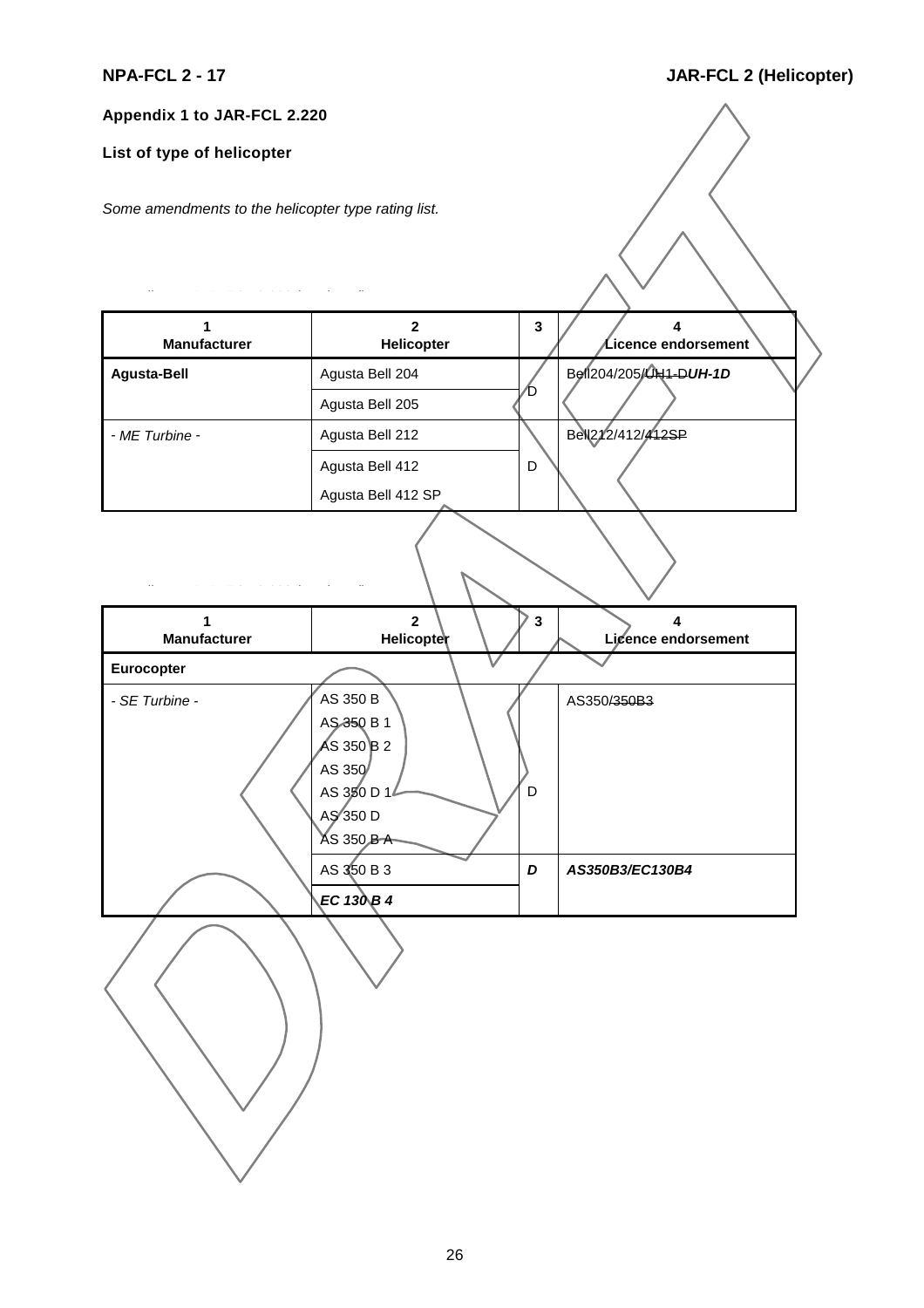$\triangle$ 

| <b>Manufacturer</b> | $\mathbf{2}$<br>Helicopter | 3 | Licence endorsement |
|---------------------|----------------------------|---|---------------------|
| Eurocopter          | AS 332 C<br>AS 332 C1      | D | AS332/33212         |
|                     | AS 332 L<br>AS 332 L1      |   |                     |
|                     | AS 332 L2                  | D | AS33212/332LP       |
|                     | AS 332 LP                  |   |                     |
|                     |                            |   |                     |

| $\mathbf{1}$<br><b>Manufacturer</b> | $\overline{2}$<br><b>Helicopter</b> | $\mathbf{3}$ | $\overline{\mathbf{4}}$<br>Licence endorsement |
|-------------------------------------|-------------------------------------|--------------|------------------------------------------------|
| Eurocopter                          | <b>EC 135 P</b>                     |              | E139R/135T                                     |
| - ME Turbine -                      | EC-135-T                            | Đ            |                                                |
|                                     | <b>EC 135 T CDS</b>                 |              | EC135                                          |
|                                     | <b>EC 135 P CDS</b>                 | D            |                                                |
|                                     | EC 135 T CPDS                       |              |                                                |
|                                     | EC435 P CPDS                        |              |                                                |
|                                     | MBB-BK 1 Y A-1                      |              | <b>BK117</b>                                   |
|                                     | MBB-BK 117 A-3<br>MBB-BK 117 A-4    |              |                                                |
|                                     | MBB-BK 117B-1                       |              |                                                |
|                                     | MBB-BK 117 B-2                      | D            |                                                |
|                                     | MBB-BK 117 C-1                      |              |                                                |
|                                     | <b>MBB-BK 117 C-2</b>               |              |                                                |
|                                     | <b>MBB-BK 117 C-2</b>               |              |                                                |
|                                     | (EC 145)                            |              |                                                |
|                                     |                                     |              |                                                |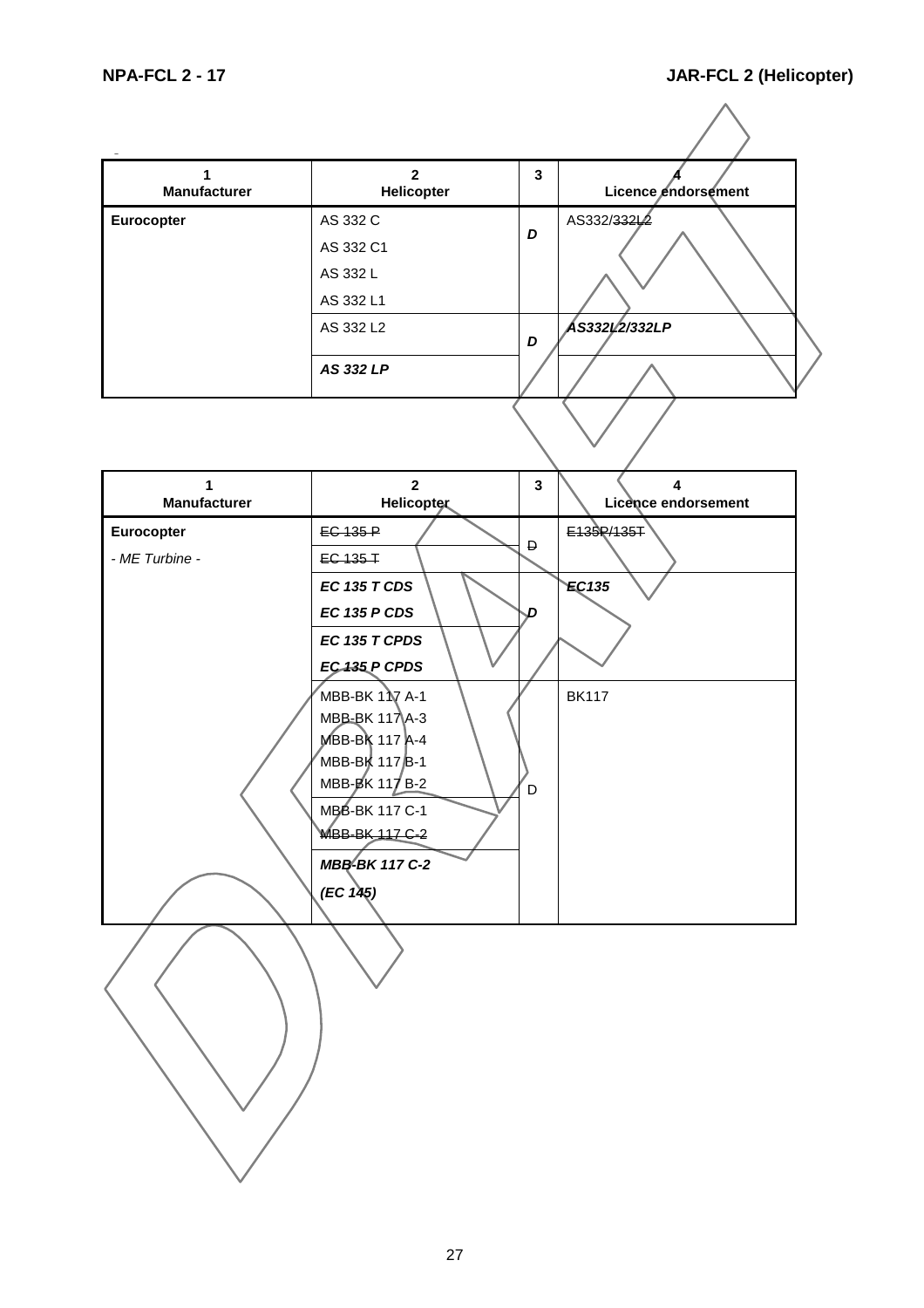#### **Appendix 1 to JAR–FCL 2.240 & 2.295**

#### **Skill test and proficiency check for helicopter type ratings and ATPL**

#### *Amendment to paragraph 3*

3 (a) An applicant shall pass sections 1 through 5 *all sections* of the skill test/proficiency check. Failure in more than one section 5 items will require the applicant to take the entire test/check again. If any item in a section is failed, that section is failed. An applicant failing only one section *not more than* 5 shall take the failed section again. Failure in any items of the re-test/re-check and failure in any other items already passed, will require the applicant to take the entire test/check again. All sections of the skill test/proficiency check shall be completed within six months.

*(b)* If an additional authorisation for instrument approaches down to a decision height of less than 60m/200ft (cat II/III) is sought, the applicant shall pass the *items in Appendix 4* to JAR-FCL 2.240 on the relevant type.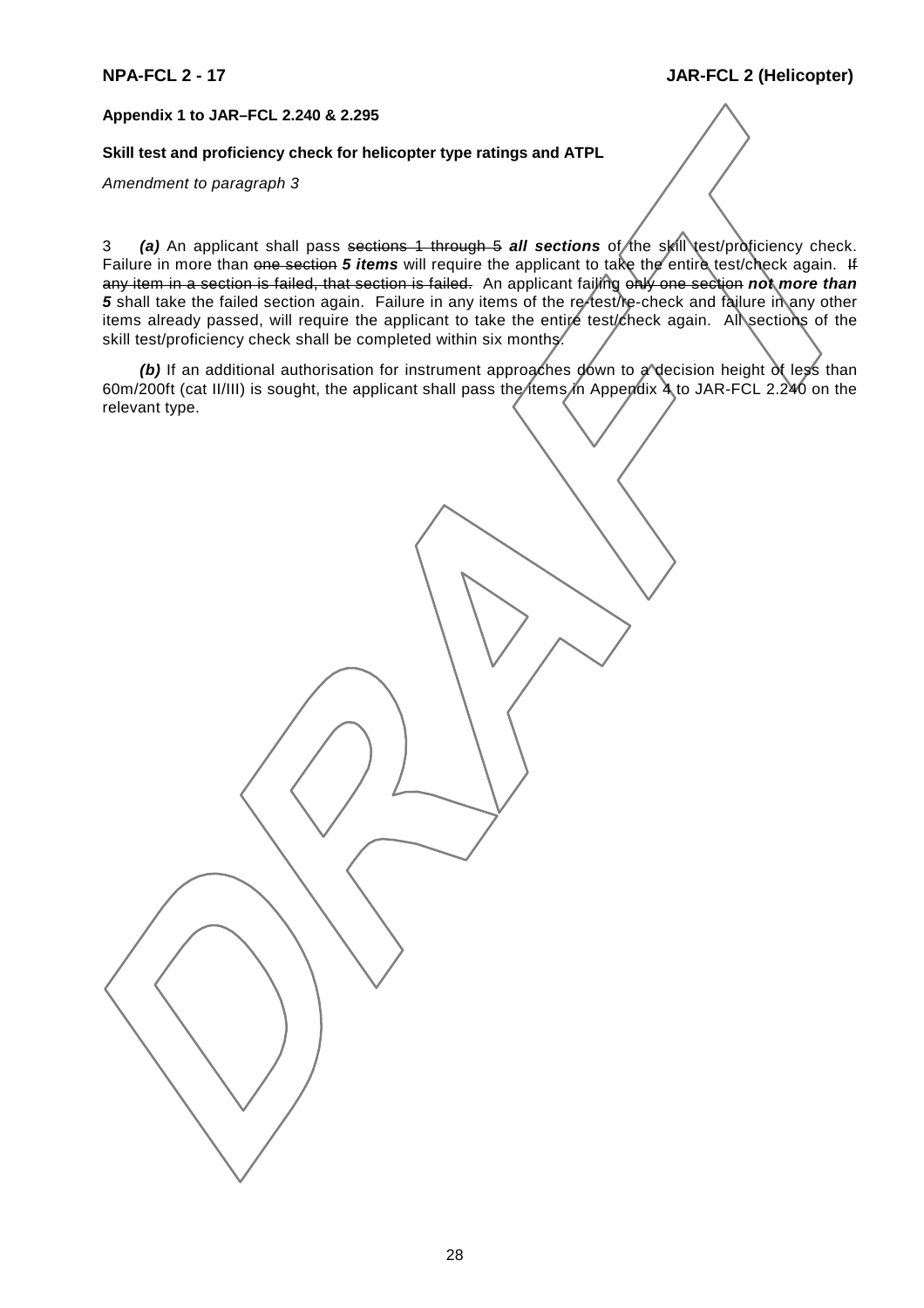**JAR–FCL 2.250**

### **Type rating, multi-pilot – Conditions**

*Amendment to paragraph (a)(1) and (a)(3)*

(a) *Pre-requisite conditions for training*: An applicant for the issue of a first type rating for a multi-pilot helicopter type shall:

- *(1)* have at least 100 *70* hours as pilot-in-command of helicopters *except that an applicant for a multi-pilot type rating graduating from a CPL(H) integrated course who has less than 70 hours as pilot-in-command of helicopters shall have the type rating issued limited the privileges to co-pilot privileges only. To remove this limitation, an applicant shall :*
	- *(i) have completed 70 hours as pilot-incommand or PICUS of helicopters; and*
	- *(ii) have passed the multi-pilot skill test on* the applicable helicopter type as pilot-in*command in accordance with JAR-FCL 2.262(b).*

*;and*

- (2) hold a certificate of satisfactory completion of MCC. If the MCC course is to be added to the type rating course (see JAR–FCL  $2.261$  and 2.262 and AMC FCL  $/2.261(d)$  and LEM FCL 2.261( $d$ ), this requirement is not applicable; and
- *(3) (i) for a VFR type rating have completed the course and passed the examination in accordance with JAR-FCL 2.160 (a) and (b); or*

*(ii) for a type-rating including IR(H) privileges* hold a CPL(H) and IR(H) or meet the *requirements of JAR-FCL 2.285 and hold an IR(H).*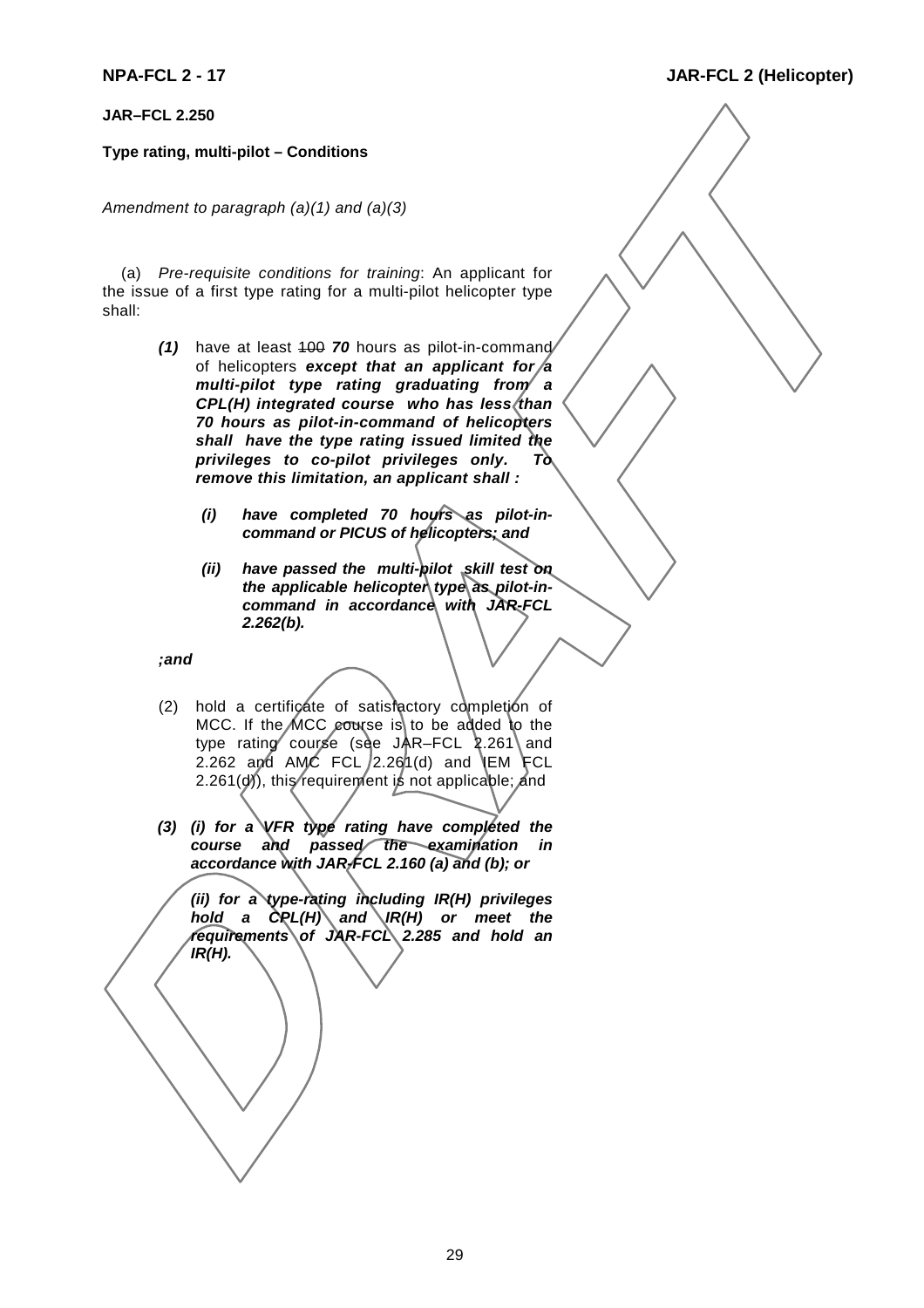*JAR-FCL 2.255*

*Type rating, single pilot - conditions (See Appendix 1 to JAR-FCL 2.255)*

*New paragraph :*

*Experience – multi-engine helicopters only:* An applicant for a first type rating on a single pilot multi-engine helicopter shall have completed at least 70 hours as pilot in command of helicopters.

*Pre-requisite conditions for training : An applicant for the issue of a first type rating for a multi-engine helicopter shall:*

*(a) hold a certificate of satisfactory completion of an preentry approved course in accordance with Appendix 1 to JAR-FCL 2.255 to be conducted by a FTO or a TRTO or have passed at least the CPL(H) theoretical knowledge examinations in accordance with JAR-FCL 2.470; and*

*(b) have completed at least 70 hours as pilot -in-command of helicopters.*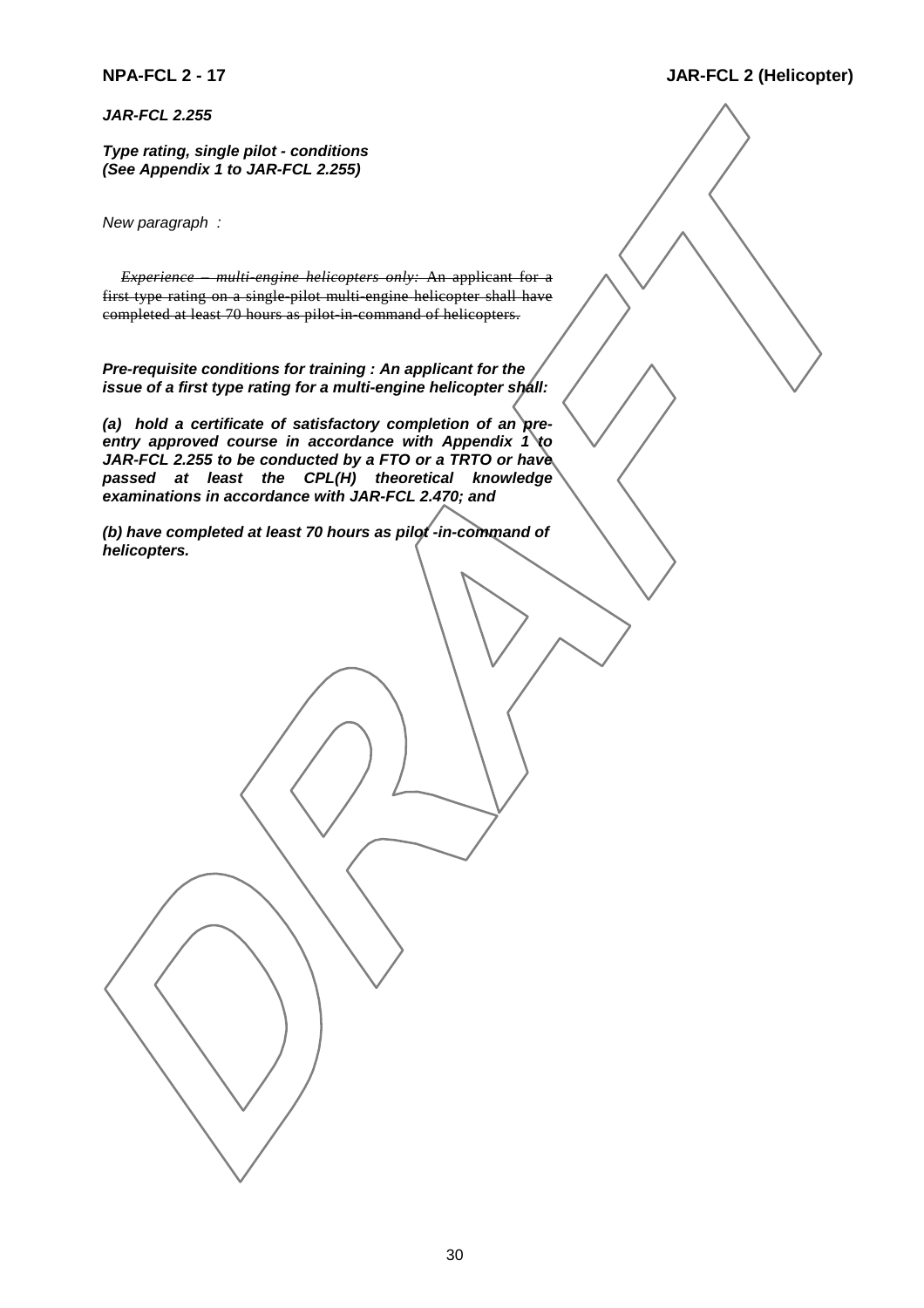*Appendix 1 to JAR-FCL 2.255*

*Contents of the approved pre-entry course for the purpose of a first type rating for a multi-engine helicopter. (See JAR-FCL 2.255(a)) (See Appendix 2 to JAR-FCL 2.055, para. 24)*

*New Appendix :*

- 1. The approved pre-entry course shall comprise the following subjects of the CPL(H) theoretical *knowledge course :*
	- *020 Aircraft General Knowledge :*
	- *airframe/systems/power plant*
	- *instruments/electronics*
	- *030 Flight Performance and Planning :*
	- *mass and balance*
	- *performance*
- *2. At the end of the course the applicant shall receive a certificate of satisfactory completion.*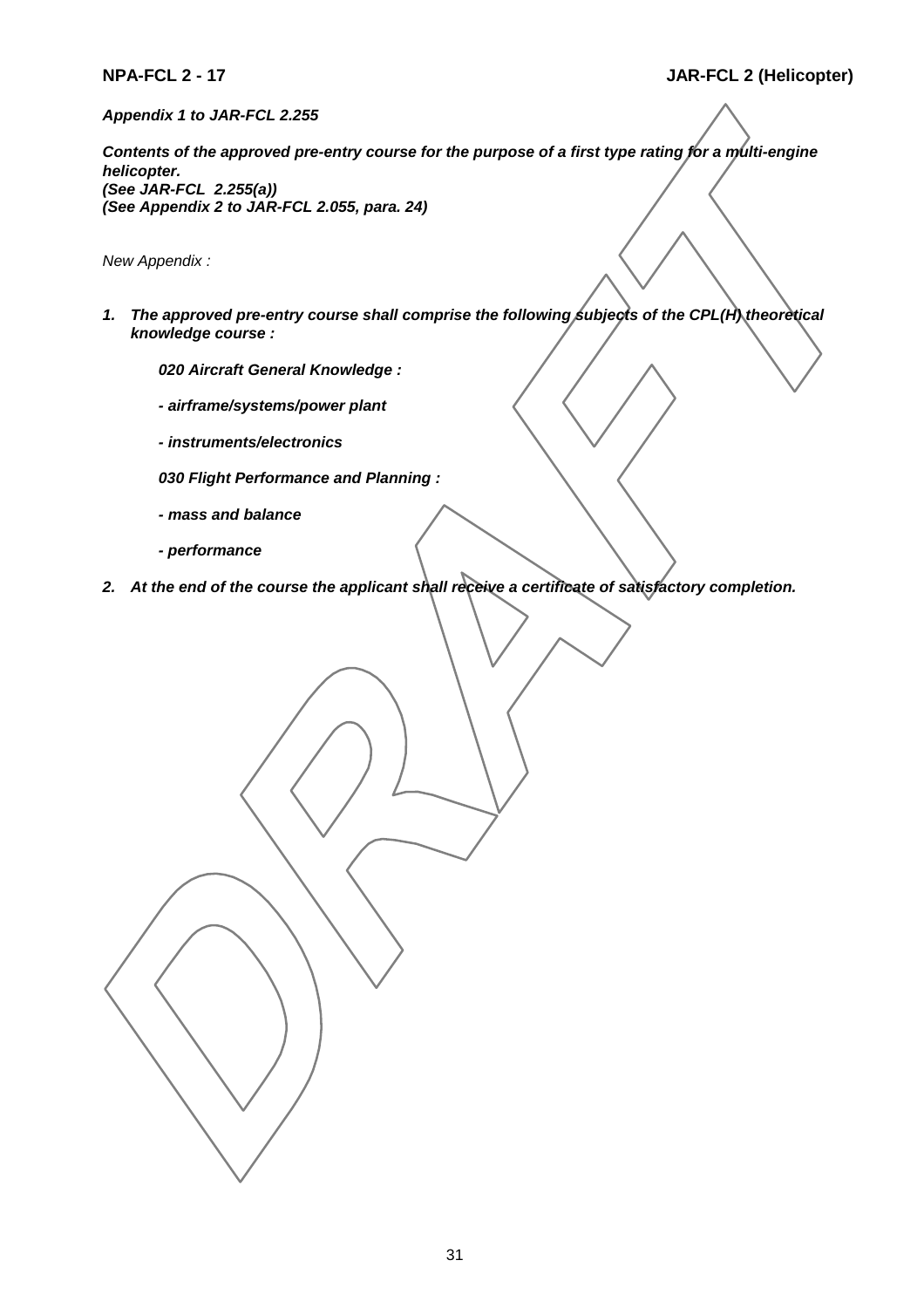**JAR–FCL 2.280**

### **Experience and crediting**

*Amendment to paragraph (a).*

(a) An applicant for an ATPL(H) shall have completed as a pilot of helicopters at least 1000 hours of flight time (see also JAR-FCL  $2.050(a)(3)$  of which a maximum of 100 hours may have been completed in a flight simulator *STD, of which not more than 25 hours in a FNPT,* including at least:

# **NPA-FCL 2 - 17 JAR-FCL 2 (Helicopter)**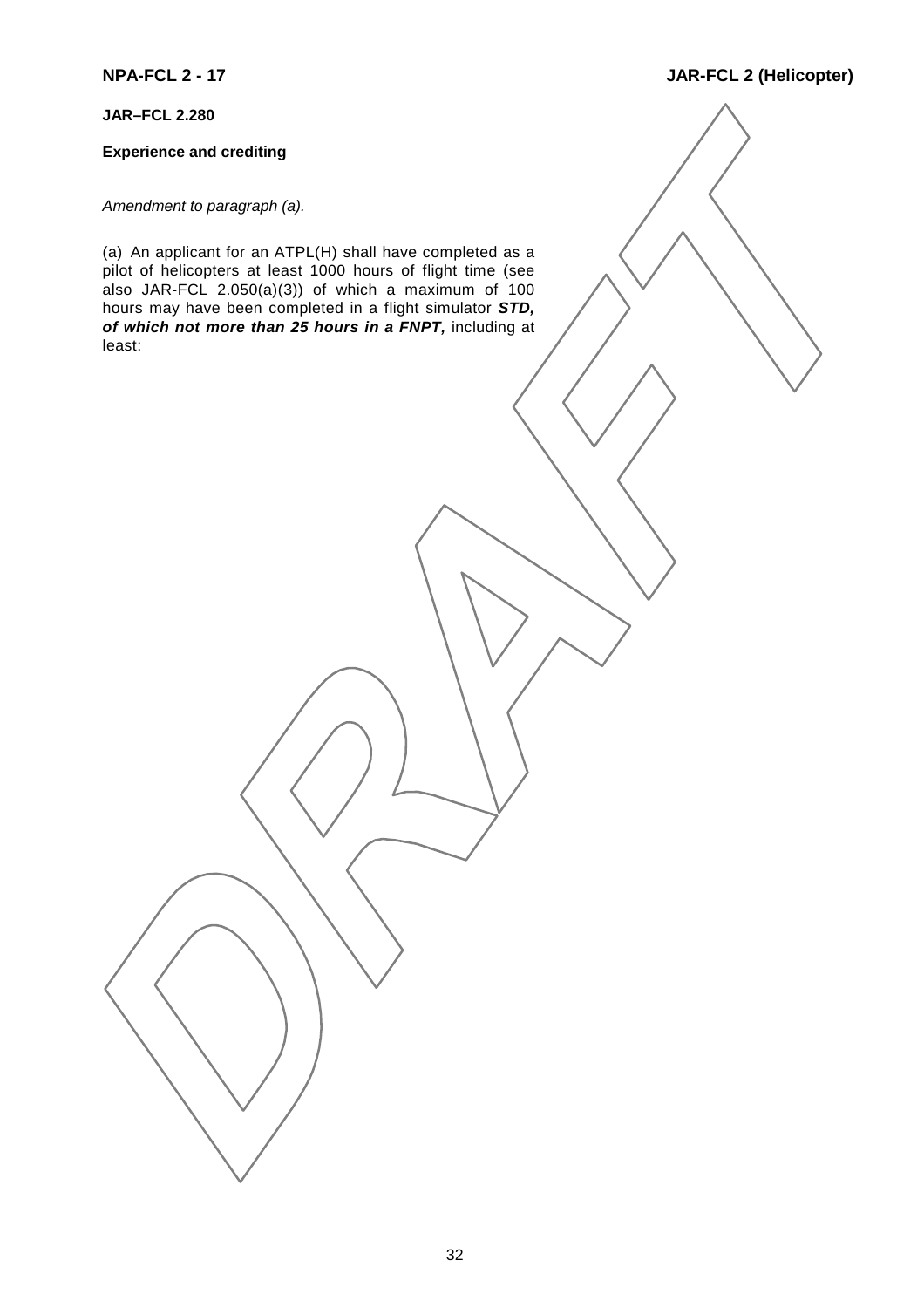**JAR-FCL 2.285**

**Theoretical knowledge** *(See Appendix 1 to JAR-FCL 2.005)*

*Amendment to paragraph (a) and new reference to Appendix 1 to JAR-FCL 2.005*

(a) Course. An applicant for an ATPL(H) shall have received theoretical knowledge instruction at an approved flying training organisation (FTO), or from an approved organisation specialising in theoretical knowledge instruction on an approved course. An applicant who has not received the theoretical knowledge instruction during an integrated course of training shall take the course set out in Appendix 1 to JAR-FCL 2.285. The holder of a CPL(H) and IR(H) satisfies the knowledge requirements for the issue of an ATPL(H).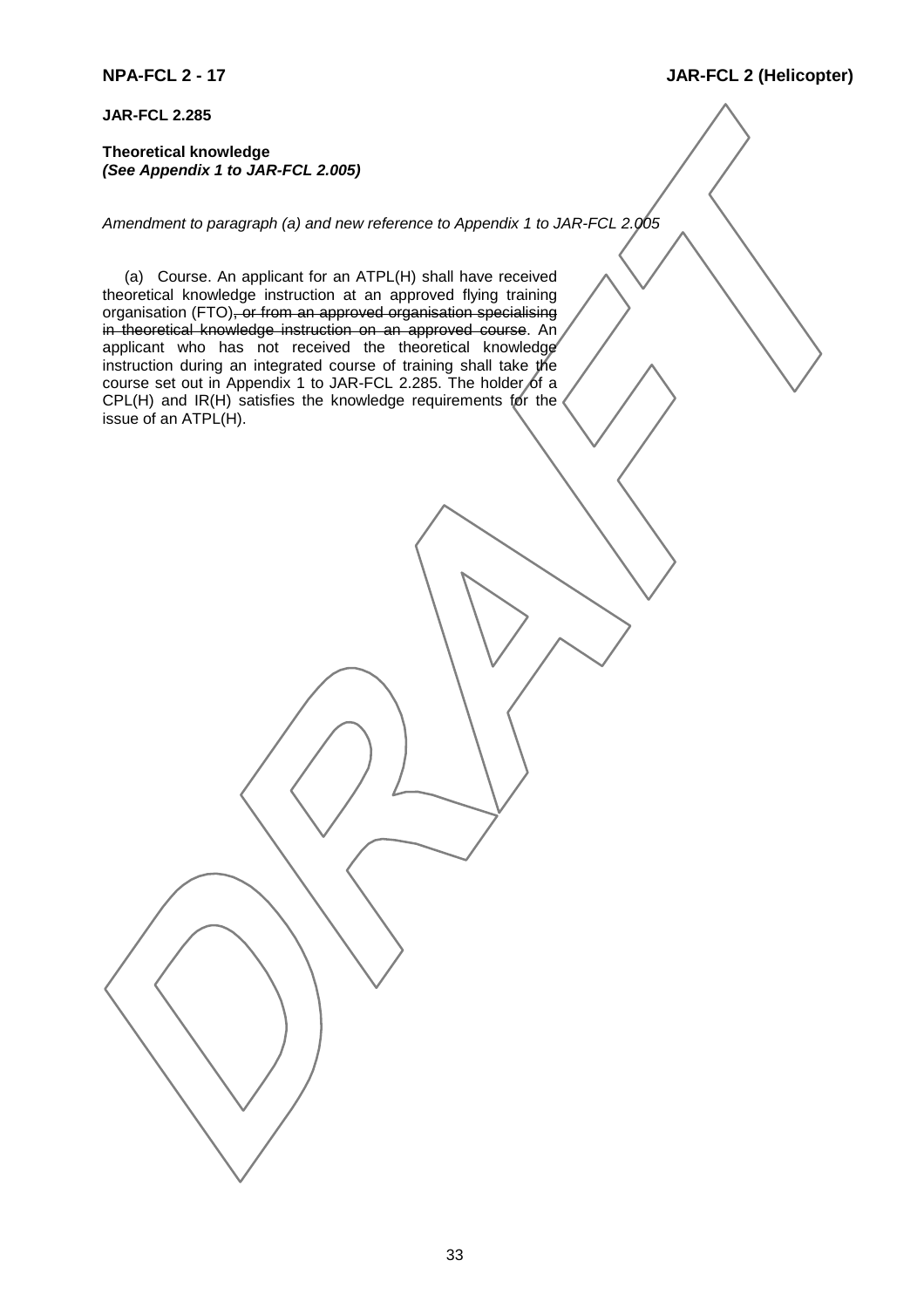**Appendix 1 to JAR-FCL 2.285**

#### **ATPL(H) - Modular theoretical knowledge course**

#### *Amendment to paragraph 2*

2 An applicant wishing to undertake an ATPL(H) modular course of theoretical knowledge instruction shall be required under the supervision of the Head of Training of an approved FTQ to complete 650 hours (1 hour = 60 minutes instruction) of instruction for ATPL theory within a period of 18 months. An applicant shall be the holder of a PPL(H) *issued in accordance with ICAO Annex I.*

Holders of an IR(H) may have the theoretical instruction hours reduced by 200 hours.

The instruction may also be given at an approved organisation as set out in Appendix 2 to JAR-FCL 2.055 relevant to theoretical knowledge instruction only *FTO conducting theoretical knowledge instruction only*, in which case the Head of Training of that organisation shall supervise the course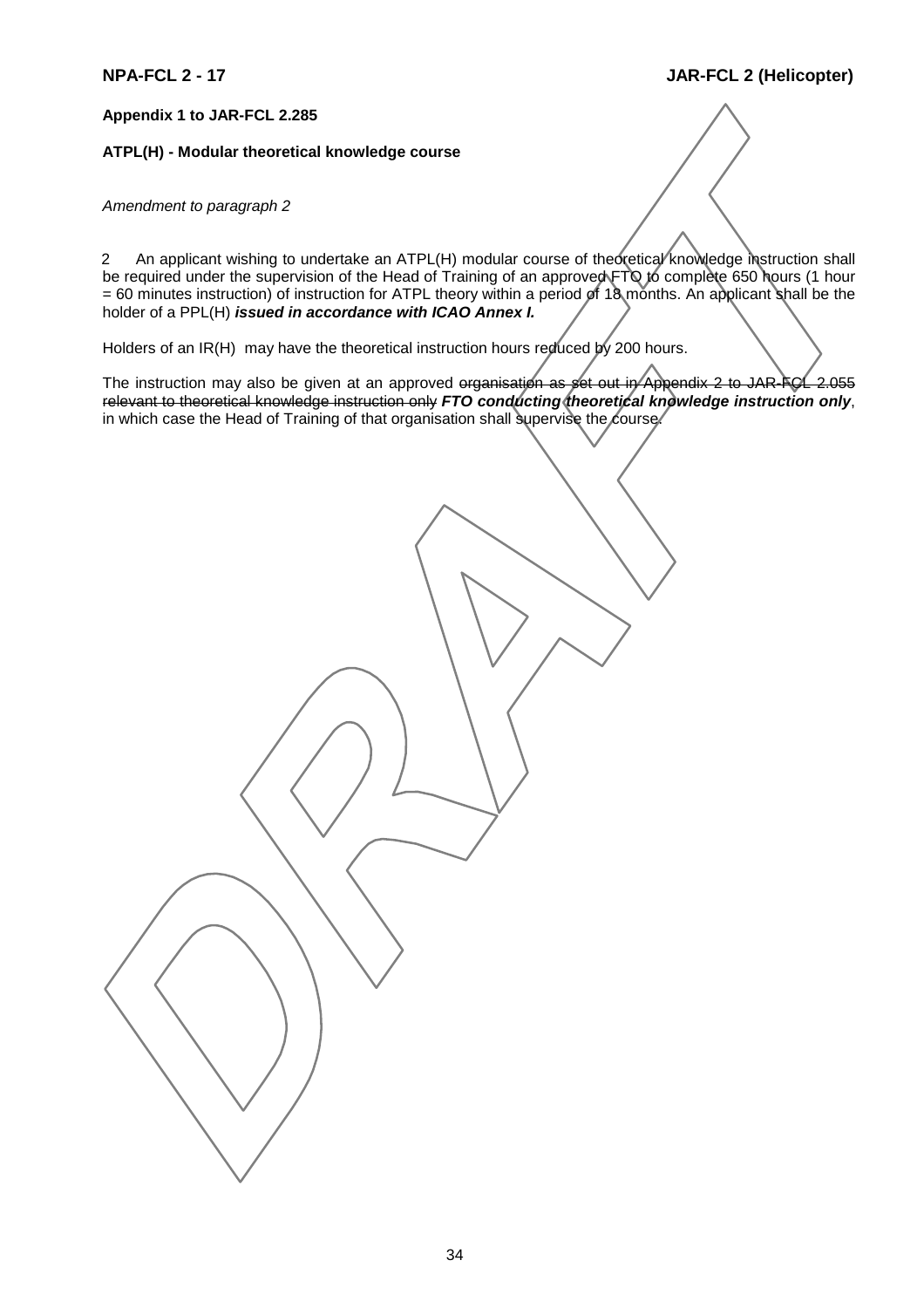#### **JAR-FCL 2.290**

**Flight instruction**

*Amendment of the paragraph*

An applicant for an ATPL(H) shall be the holder of a CPL(H) issued or rendered valid under JAR–FCL, a multi-engine instrument rating (H) and have received instruction in multicrew co-operation as required by JAR–FCL 2.261(d) (see AMC FCL 2.261(d)).

# **NPA-FCL 2 - 17 JAR-FCL 2 (Helicopter)**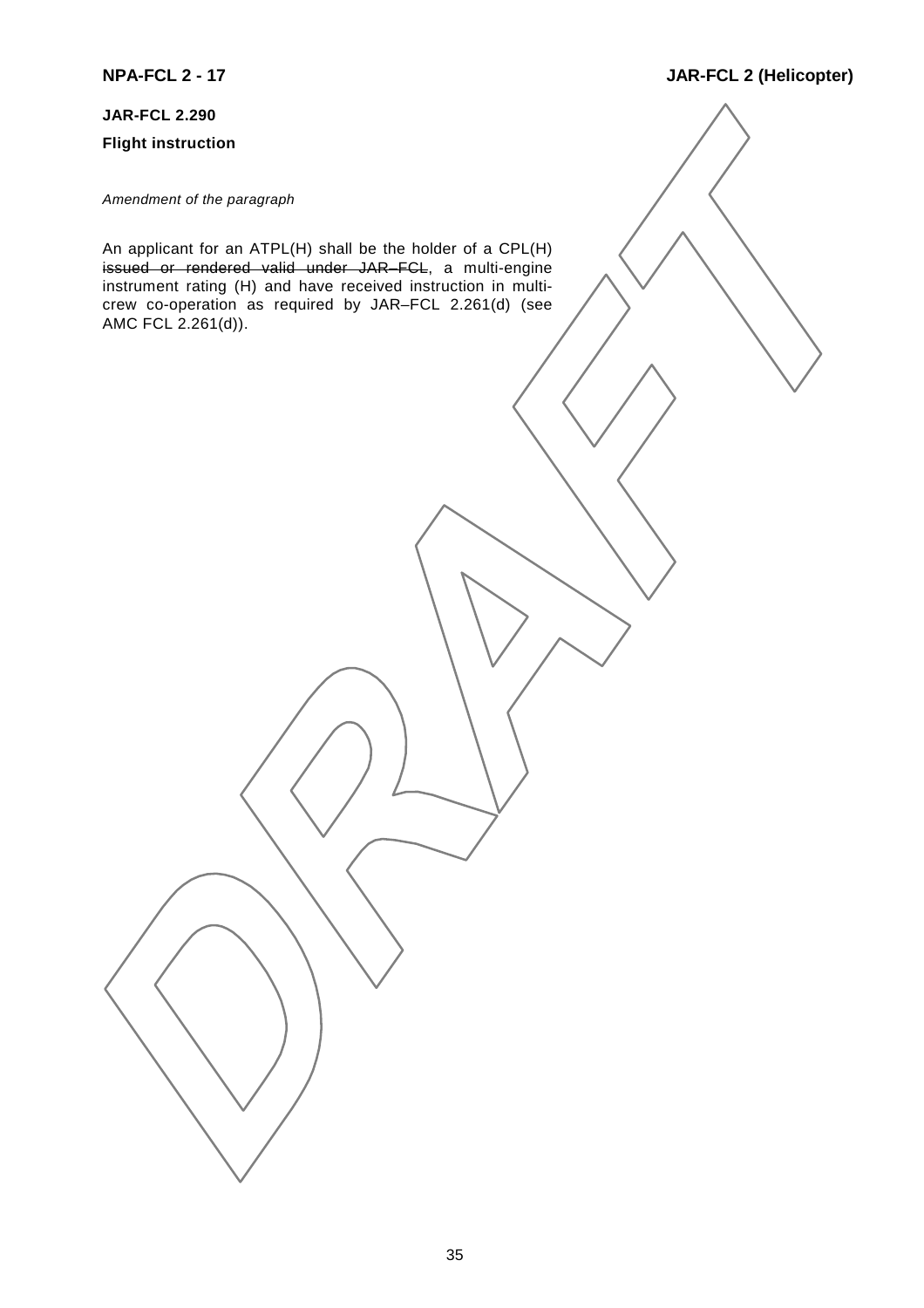**JAR–FCL 2.315**

# **Instructor ratings – Period of validity**

*Amendment to paragraph (a)*

(a) All instructor ratings and SFI authorisations are valid for a period of three years.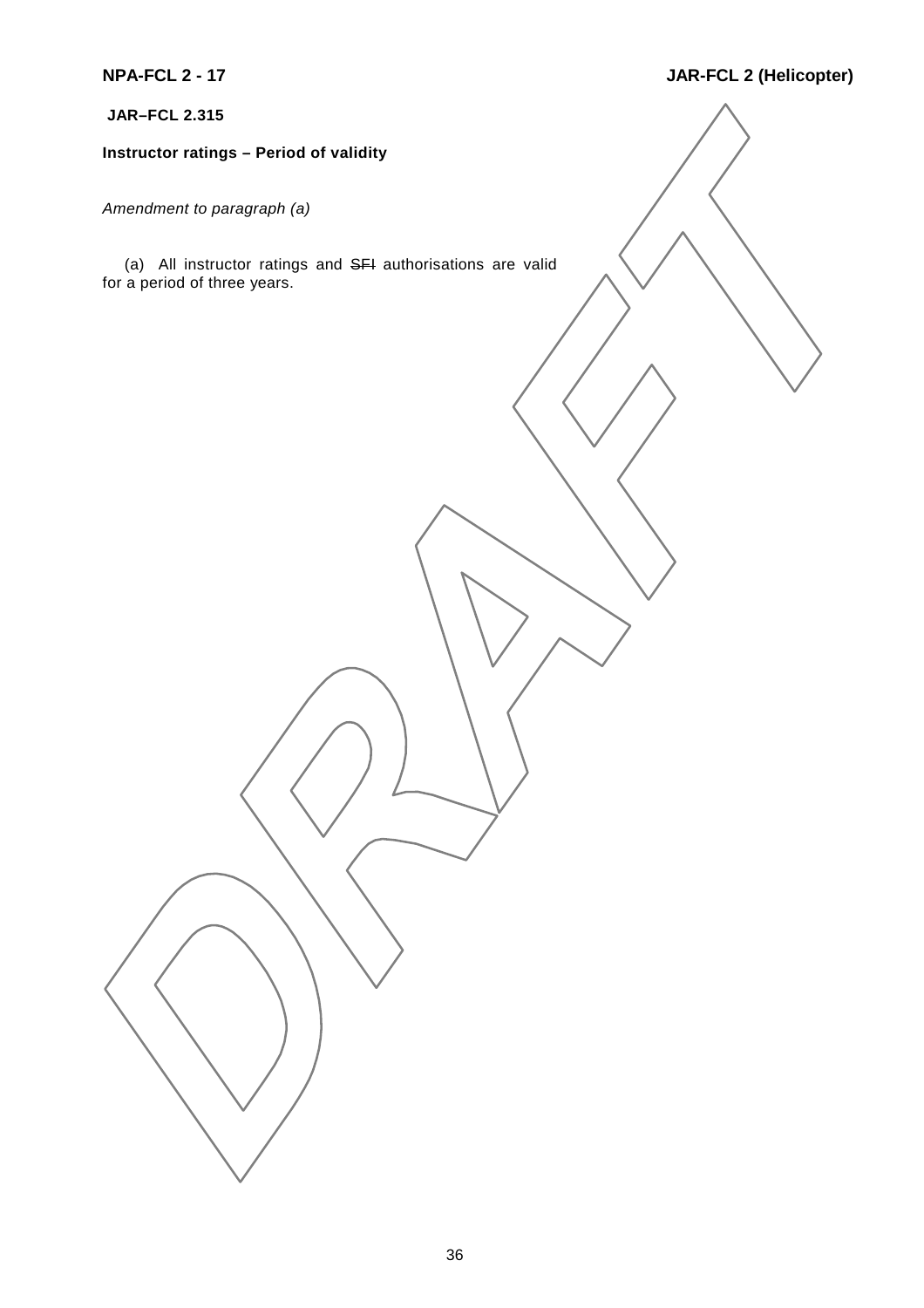**JAR–FCL 2.330**

#### **FI(H) – Privileges and requirements**

*Amendment of the requirement*

*Provided that the FI(H) has completed not less than 15 hours of flight instruction (which may include skill testing/ proficiency checking) on single-pilot helicopters in the preceding 12 months, or passed, as a proficiency check, the skill test set out in Appendices 1&2 to JAR-FCL 2.330 and 2.345, the privileges of the holder of an* unrestricted FI(H) rating (for restrictions see JAR–FCL 2.325) are to conduct flight instruction for *the issue of* :

(a) the issue of the *a* PPL(H) and type ratings for single-pilot single-engine helicopters, provided that for type ratings the FI(H) has completed not less than 15 hours on the relevant type in the preceding 12 months

(b) the issue of a CPL(H), provided that the  $FI(H)$  has completed at least 500 hours of flight time as a pilot of helicopters including at least 200 hours of flight instruction;

#### *(c) type ratings for single-pilot single-engine helicopters*

(c) *(d)a helicopter* night *qualification* flying, provided a night qualification is held;

(d) *(e)*the issue of an instrument rating, provided that the *FI (H)* instructor has :

(1) at least 200 hours *of instrument* flight time in helicopters in accordance with the instrument flight rules, of which up to 50 hours may be instrument ground time in a flight simulator of  $FNP$  III; and

(2) completed as  $\alpha$  student an approved course comprising at least 5 hours of flight instruction in a helicopter, flight simulator or FNPT II (see AMC FCL 2.395) and has passed the appropriate skill test as set out in Appendix 1 to JAR–FCL 2.830 and 2.345;

(e) *(f)*the issue of a single-pilot multi-engine type rating, provided that the **FI/H**) instructor meets the requirements of JAR–FCL 2.365 (a), (b), (d) and (f); and *has :*

has at least 50 hours as pilot-in-command of single-pilot multi-engine helicopters, including at least 5 hours flight time on the same type of helicopter to be used for the skill test,

 $(2)$  has completed/as a student an approved course of at least five *5* hours of flight instruction on the helicopter or a flight simulator of the helicopter type concerned (see AMC FCL has passed a skill test for the initial issue of a single-pilot multi-engine FI(H) rating as set out in Appendix 1 to JAR–FCL 2.330 and 2.345;

37

#### **NPA-FCL 2 - 17 JAR-FCL 2 (Helicopter)**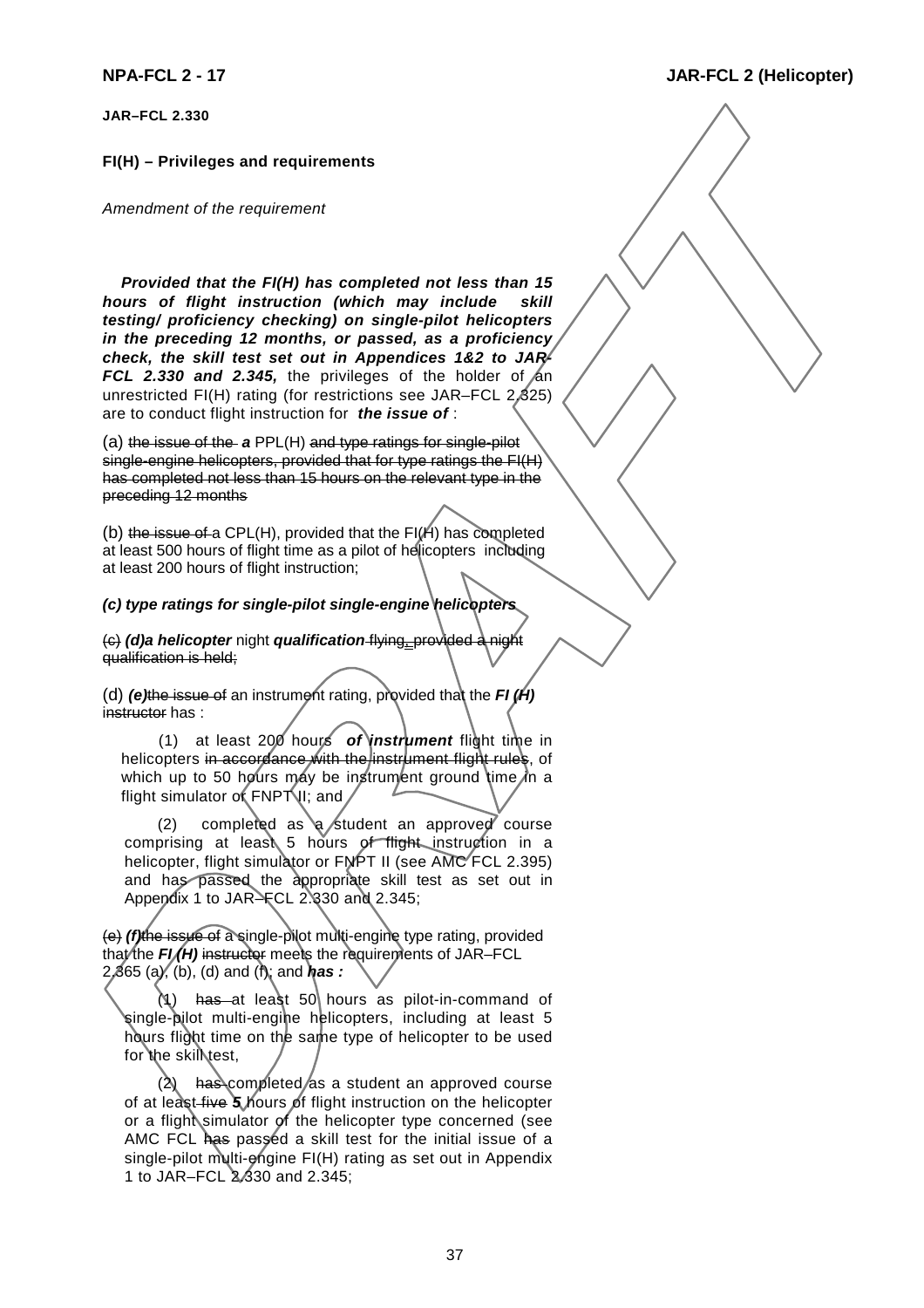(f) *(g)*the issue of a FI(H) rating, provided that the *FI (H)* instructor *has* :

(1) has completed at least 500 hours of *flight* instruction in helicopters;

(2) has demonstrated to a FI*E*(H) examiner the ability to instruct a FI(H) during a skill test conducted in accordance with Appendix 1 to JAR–FCL 2.330 and 2.345; and

(3) is authorised by the Authority for this purpose.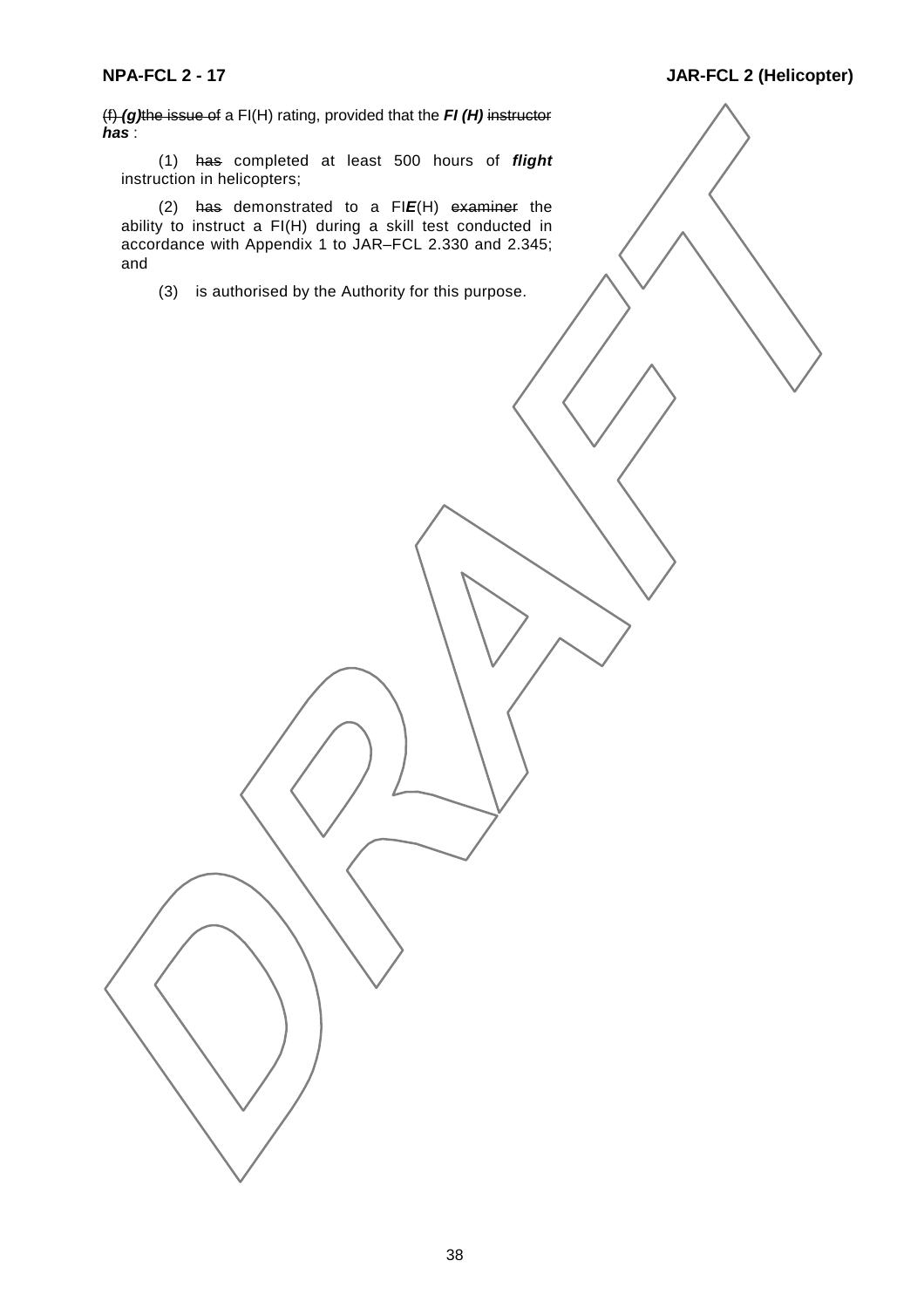**JAR–FCL 2.355**

**FI(H) – Revalidation and renewal**

*New paragraph (b) and former paragraph (b) becomes (c)*

*(b) For every second revalidation of a FI(H) rating the holder shall pass, as a proficiency check, the skill test set out in Appendices 1 and 2 to JAR–FCL 2.330 & 2.345.*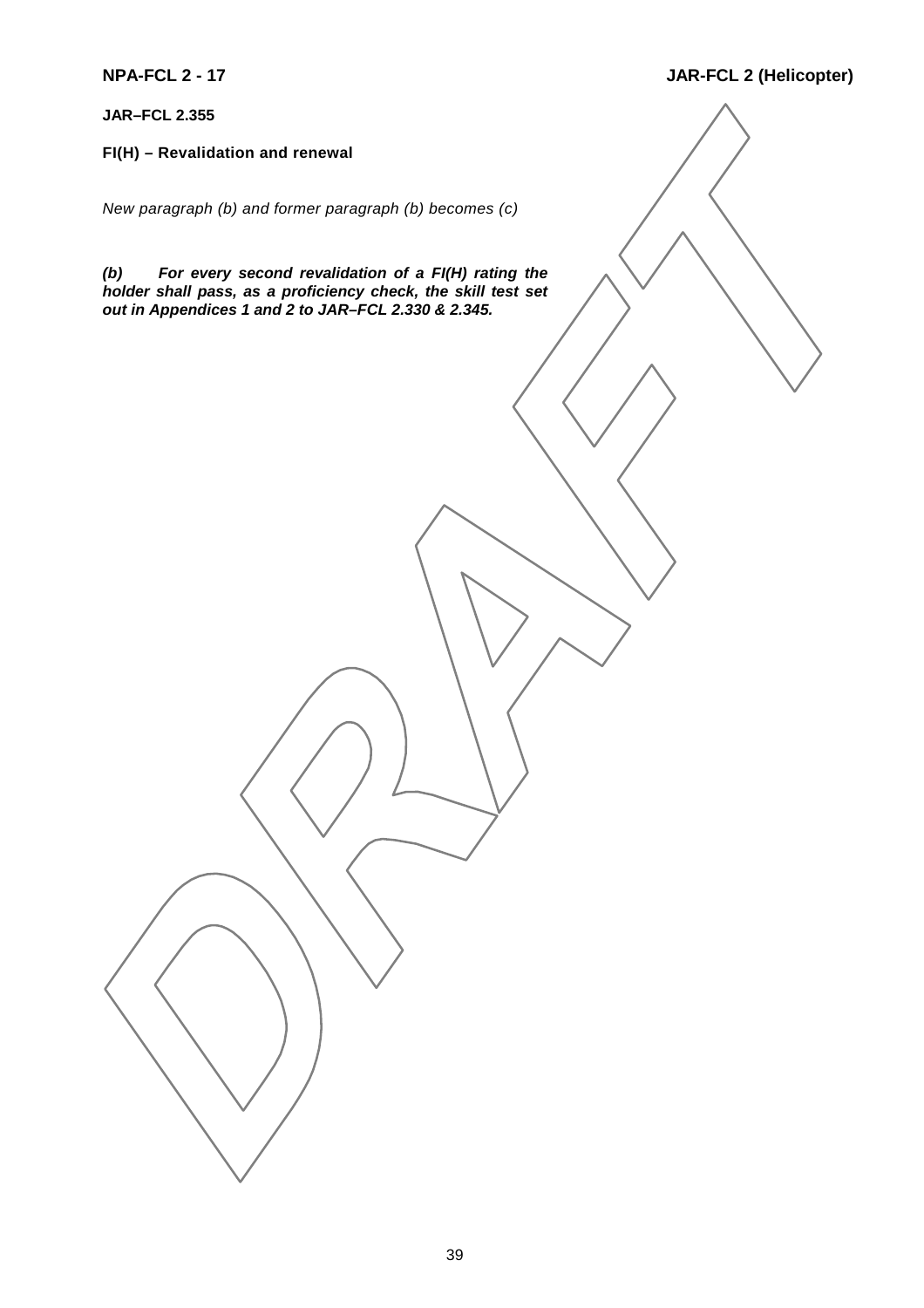#### **JAR–FCL 2.360**

**Type rating instructor rating (helicopter) (TRI(H)) – Privileges**

*Amendment of the requirement*

*Provided that the TRI(H) has completed not less than 15 hours of type rating instruction (which may include skill testing/ proficiency checking) on helicopters in the preceding 12 months, or meets the requirements of JAR-FCL 2.370 (a)(2),* the privileges of the holder of a  $TRI(\cancel{H})$ rating are to instruct licence holders for the issue of a type rating, including *and* the instruction required for multi-crew cooperation as applicable (see JAR–FCL 2.261(d) and AMC FCL 2.261(d)).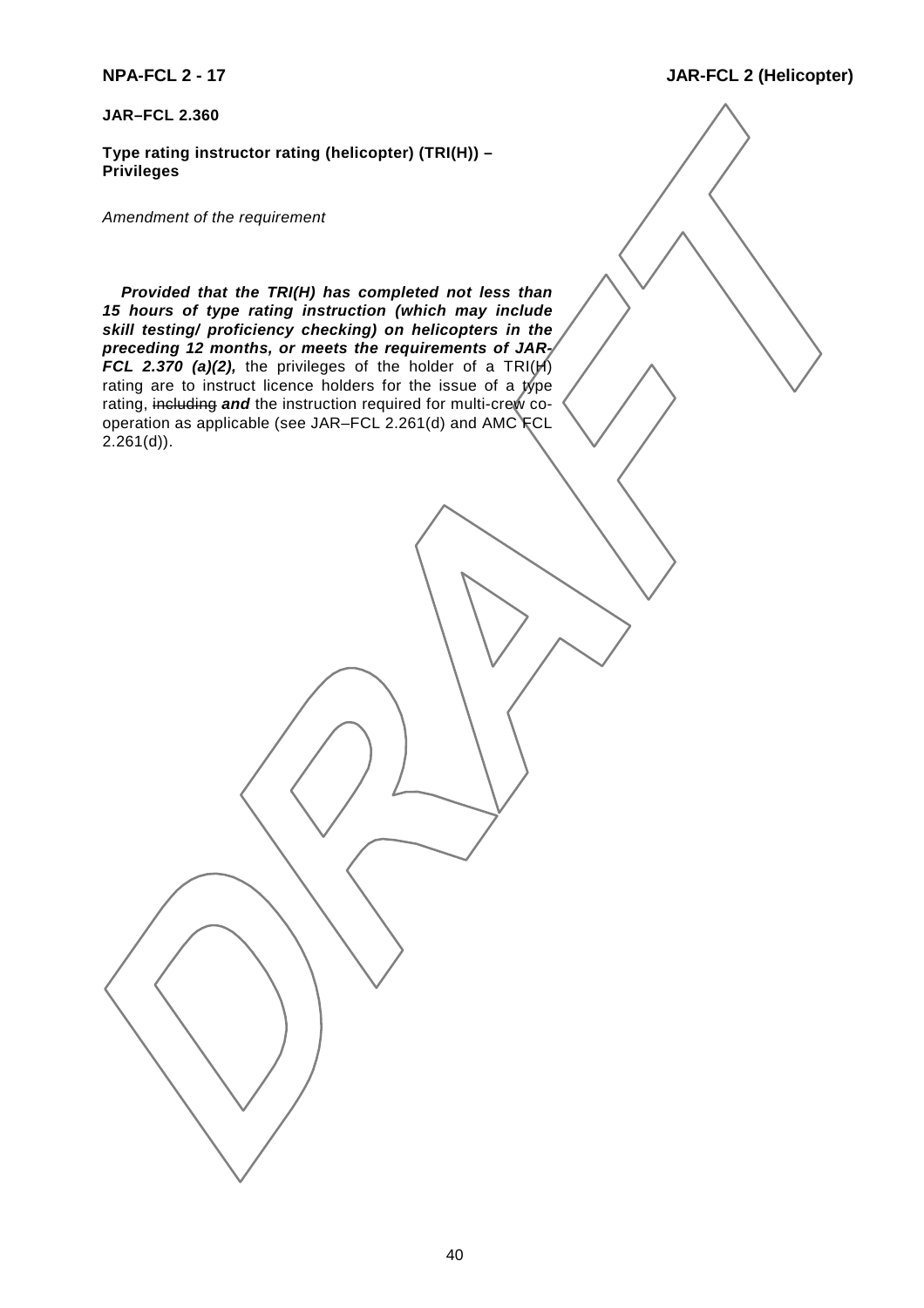**JAR-FCL 2.410**

**SFI(H) - Requirements ( See Appendix 1 to JAR-FCL 2.240 ) ( See AMC FCL 2.365 )**

*Addition to Paragraph (a)(7)*

*(a)(7*) Have completed within a period of [ 12 months, preceding the application, at ] least three route sectors as an observer on the flight deck of the applicable type *or similar type as agreed by the Authority.*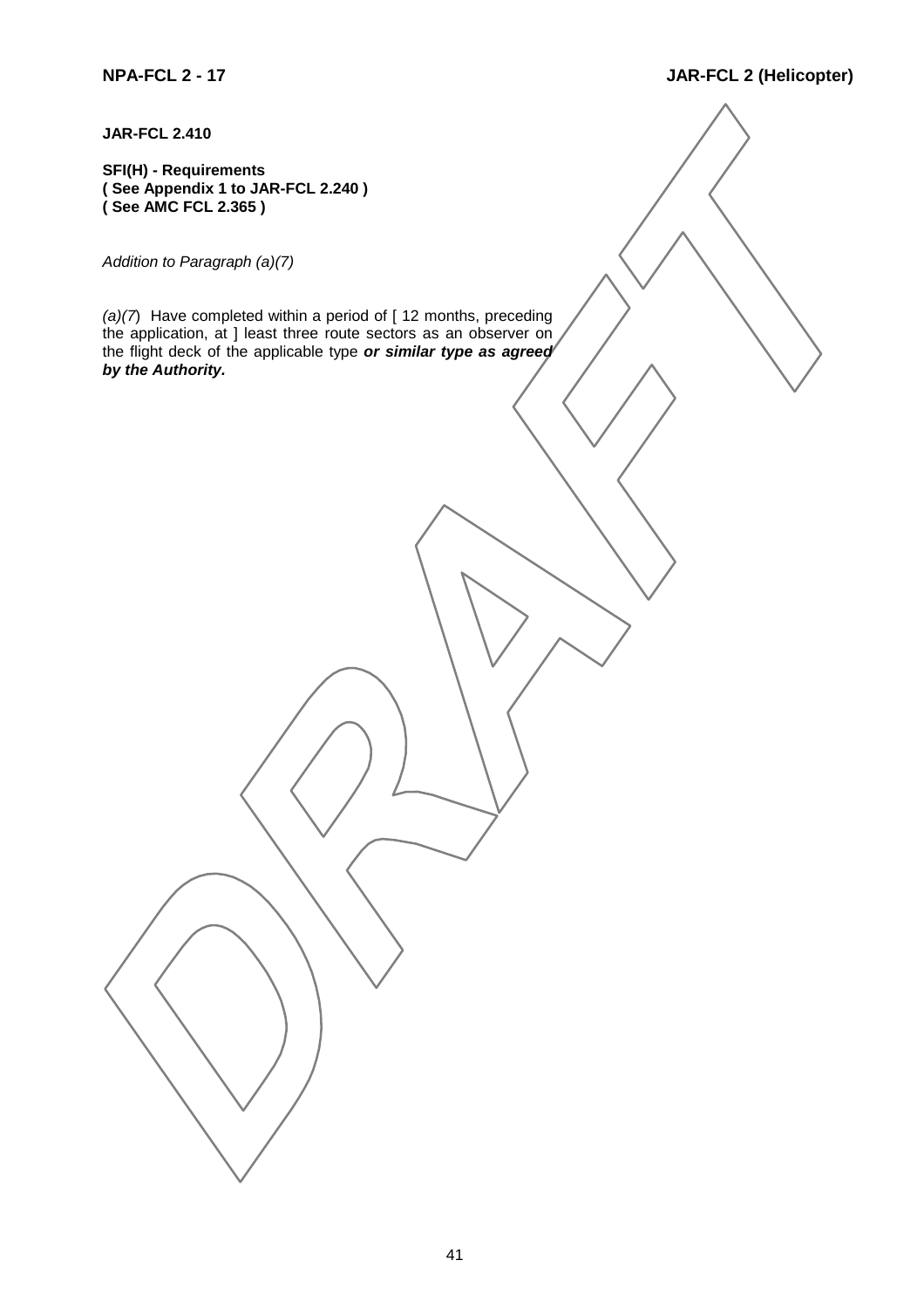#### **JAR–FCL 2.480**

#### **Examination procedure**

*Adjustment to paragraphs (a) and (e)*

*(a) Frequency*. A JAA Member State will provide the opportunity for an applicant to complete the required examinations in accordance with the procedures set out in this Subpart. A complete examination for a licence or instrument rating will comprise an examination in each of the subjects detailed in AMC FCL 2.470(a), (b) and (c) *Appendix 1 to JAR-FCL 2.470(a), (b) and (c)*. An Authority may permit an applicant for the ATPL(H) who is attempting all subjects to divide the total of required examination papers into two parts. These two parts will together count as a single attempt. In such cases, the subjects being examined in each part and the time interval between the two parts shall be determined by the Authority.

(e) *Facilities*. The Authority will *determine how to* provide suitable charts, maps*,* and data sheets *and equipment* ,as required, to answer the questions. The Authority will provide a four function plus memory electronic calculator. The applicant shall not use any other electronic calculating of memory device.

**NPA-FCL 2 - 17 JAR-FCL 2 (Helicopter)**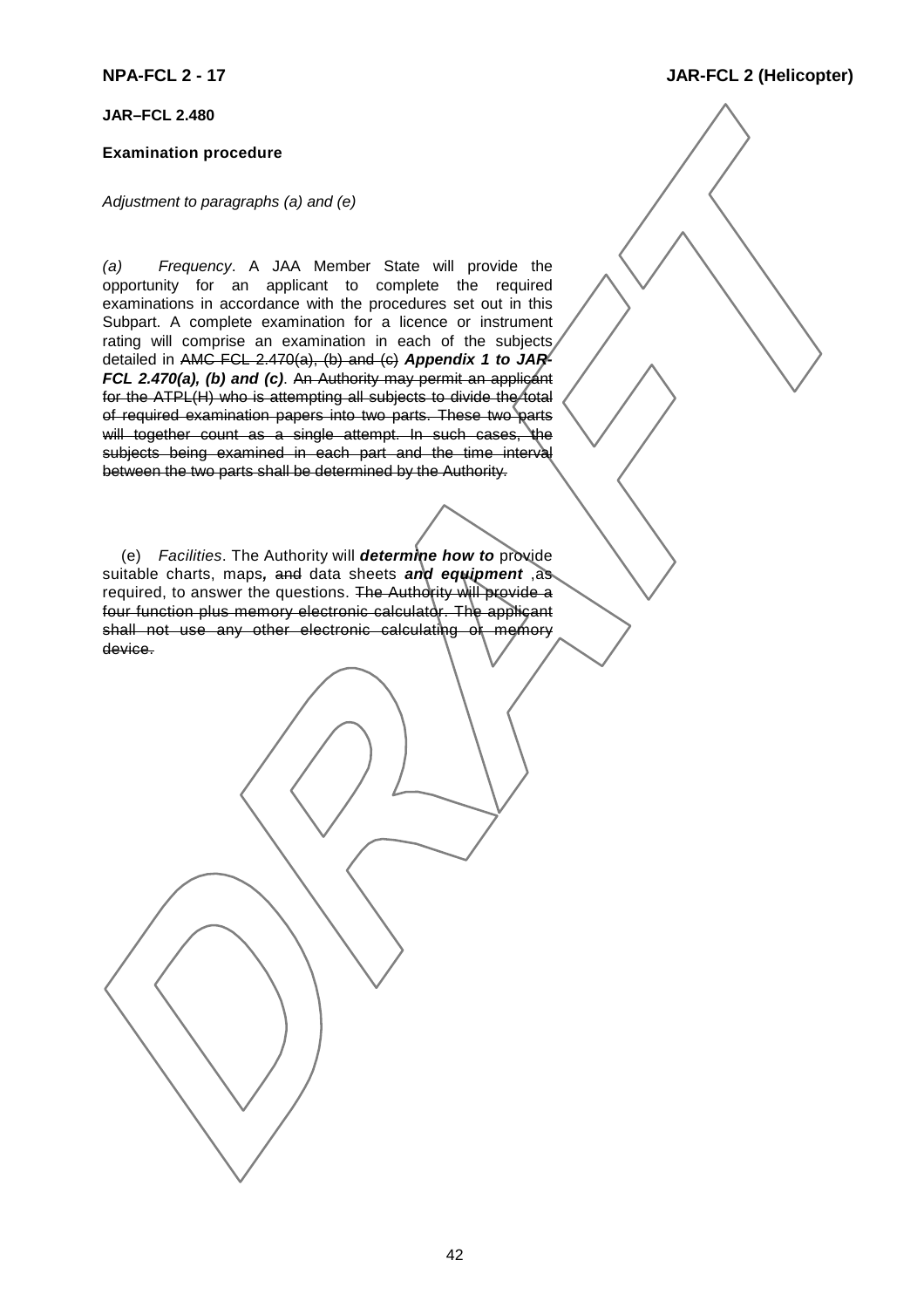#### **JAR-FCL 2.485**

#### **Responsibilities of the applicant**

*Amendment to paragraph (b)*

(b) An applicant shall provide to the [Authority conducting the examinations written] evidence acceptable to that authority of preparation for the examinations to be taken in accordance with JAR-FCL.

*(b) An applicant for an examination shall be recommended for such examination by the organisation responsible for the training. An applicant who has failed to complete the examination within the limits imposed by JAR-FCL 2.490 will in addition be required to produce evidence from an approved Training Organisation of further training.*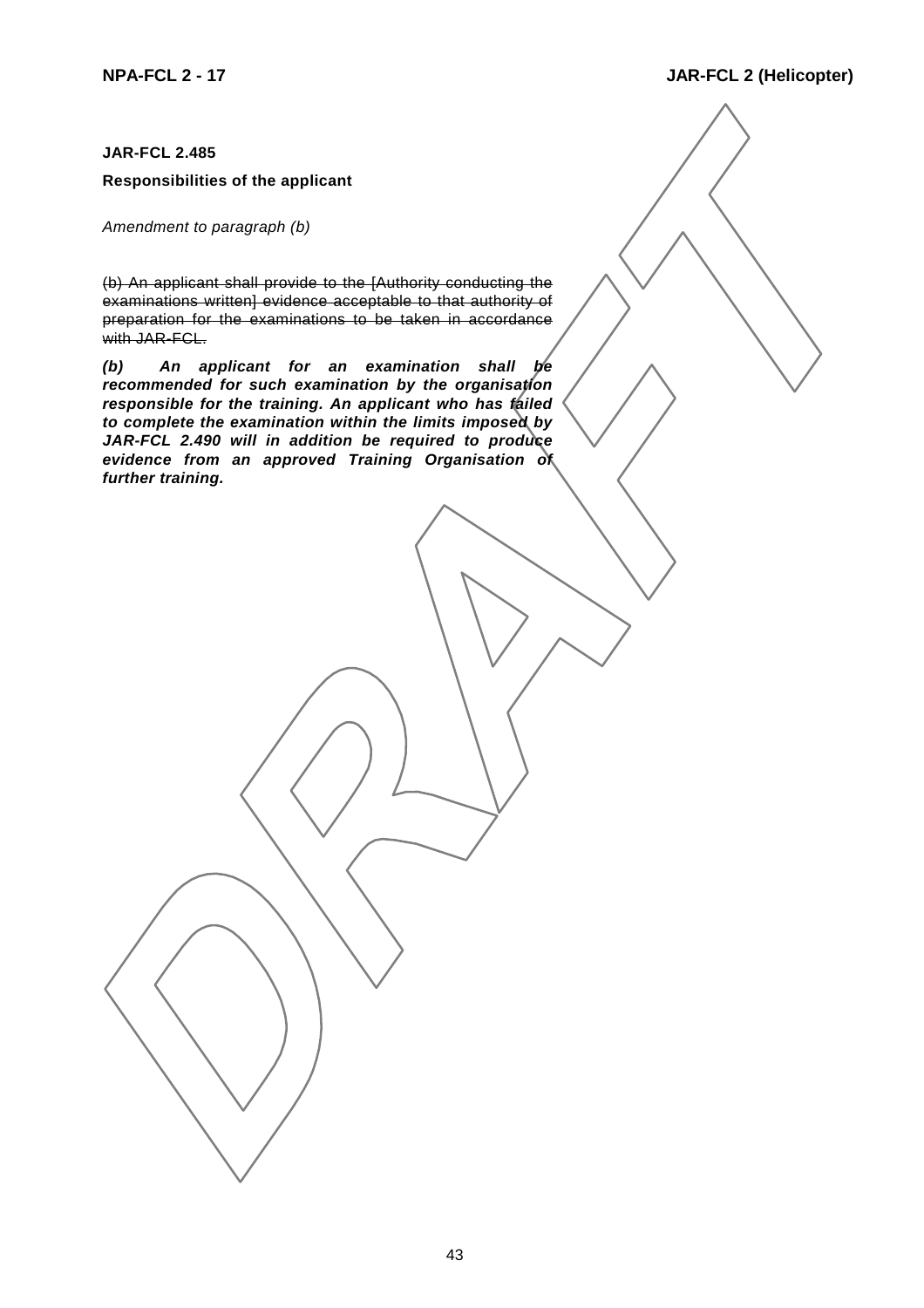#### **JAR–FCL 2.490**

#### **Pass standards** *(See IEM FCL 2.490)*

#### *Amendment to paragraph*

(a) A Pass in an examination paper will be awarded to an applicant achieving at least 75% of the marks allocated to that paper. There is no penalty marking.

(b) A Partial Pass will be awarded to an applicant achieving a pass in at least 50% of the examination papers taken at the examination as a whole. Where the initial attempt at the examinations is taken in two parts, the Partial Pass will be determined by the aggregate of passes awarded.

(c) An applicant awarded a Partial Pass shall complete all examination papers still outstanding. Division of the reexamination into parts will not be permitted. An applicant who has failed to pass the examination within three attempts shall re-enter the examinations as though for (an initial attempt. Before re-entry to the examinations, an applicant shall undertake further training as determined by the Authority.

 $(d)(b)$  Subject to any other conditions in JARs, an applicant will be deemed to have successfully completed the required theoretical knowledge examination  $\delta$  the appropriate pilot licence or rating when awarded a pass in all of the required subjects within a period of  $12$  months for CPL(H) and IR(H) and 18 months for ATPL(H), **[**counted from the end of the calendar month when the applicant first attempted an examination.**]**

*(c) An applicant shall re-enter the complete* examination as though (for an *initial attempt if \he* has *failed to pass any single examination paper within four attempts, or has failed to pass all papers within either six sittings or the period mentioned in paragraph (b) above. Before re-entry to the examinations the applicant shall undertake further training as determined by the Authority.*

 $(e)(d)$  An applicant failing to pass all of the relevant examinations **papers**, or whatever lesser number of papers is allowed by JAR–FCL, within the time *and sitting* limits specified in paragraphs (d) (b) and (c) above will be required to re-enter the complete examinations. as though for an initial attempt.

# **NPA-FCL 2 - 17 JAR-FCL 2 (Helicopter)**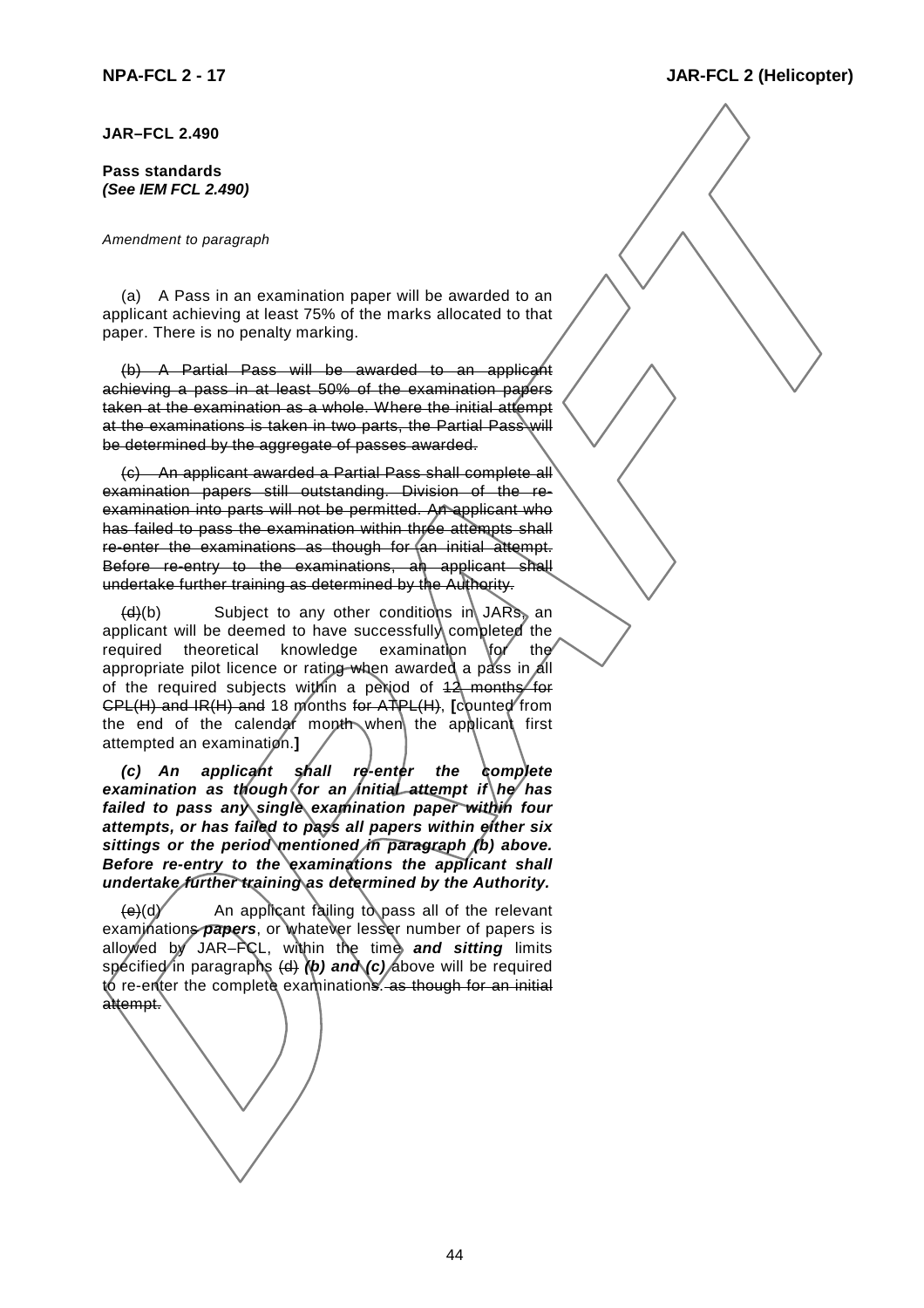**JAR–FCL 2.495**

#### **Acceptance period**

*Amendment to paragraph (a) and (b)*

(a) A pass in the theoretical knowledge examinations given in accordance with JAR–FCL 2.490 will be accepted for the grant of the CPL(H) or IR(H) during the 36 months from the date of first gaining a Pass or Partial Pass in *all* the required examinations *papers*.

**[**(b) Provided that an IR(H) is obtained in**]** accordance with (a) above, a pass in the ATPL(H) *theoretical* knowledge examination will remain valid for a period of 7 years from the last validity date of the IR(H) entered in the CPL(H) [for the issuance of an ATPL(H).**]**

 **[**(c) A pass in the ATPL(H) theoretical knowledge examination will remain valid for a period of 7 years from the last validity date of a type rating entered in a F/E licence.**]**